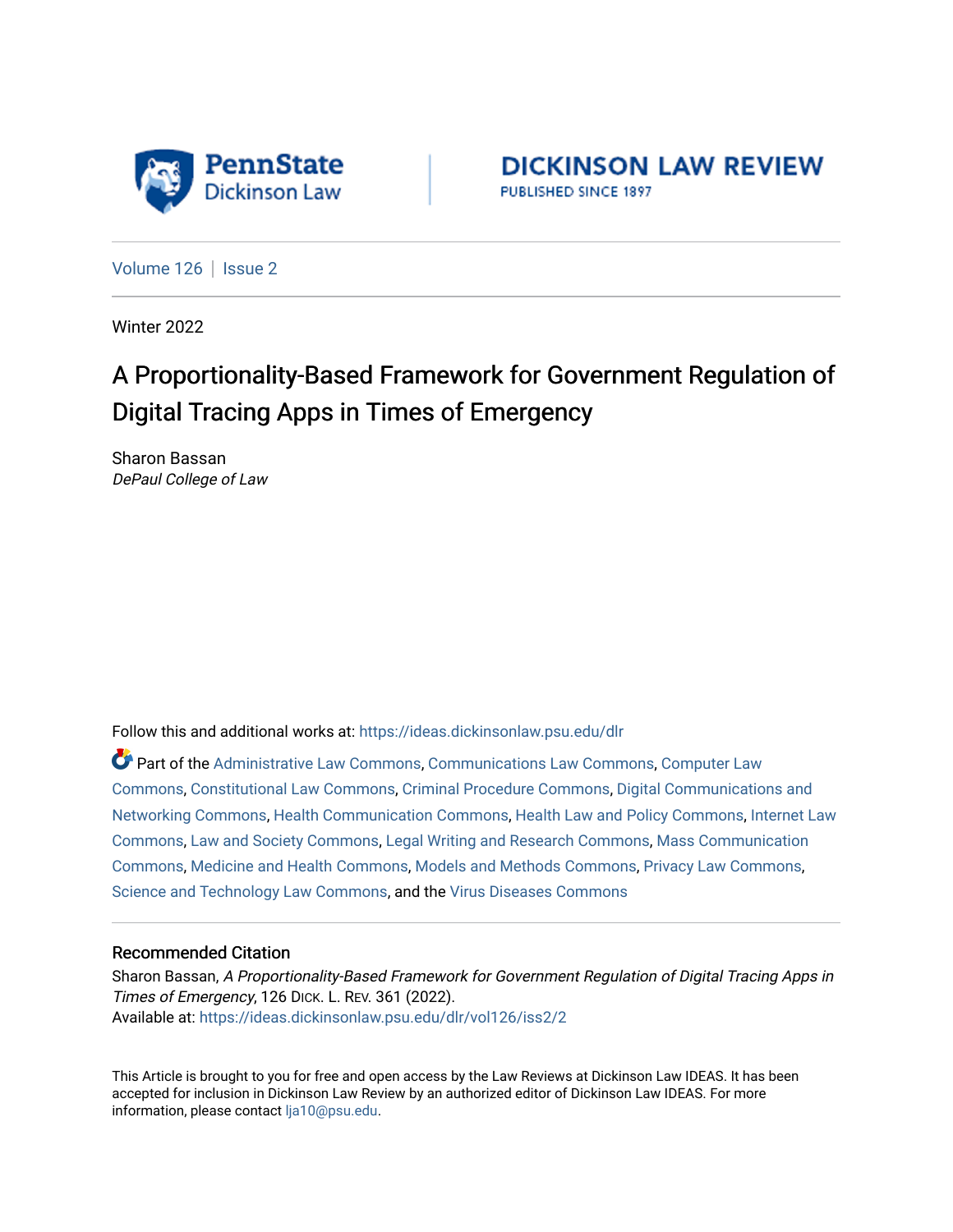# **Articles**

# A Proportionality-Based Framework for Government Regulation of Digital Tracing Apps in Times of Emergency

## Sharon Bassan\*

#### **ABSTRACT**

Times of emergency present an inherent conflict between the public interest and the preservation of individual rights. Such times require granting emergency powers to the government on behalf of the public interest and relaxing safeguards against government actions that infringe rights. The lack of theoretical framework to assess governmental decisions in times of emergency leads to a polarized and politicized discourse about potential policies, and often, to public distrust and lack of compliance.

Such a discourse was evident regarding Digital Tracing Apps ("DTAs"), which are apps installed on cellular phones to alert users that they were exposed to people who tested positive for COVID-19. DTAs collect the most sensitive types of information, such as health-related and location or proximity information, which violates the right to privacy and the right to be free of surveillance. This sensitive information is normally legally protected. But in emergencies there are no legal restrictions limiting the collection of such data. The common privacy-law approach supports

<sup>\*</sup> I want to thank Professor Josh Sarnoff and Ms. Shelly Pasternak for their tremendous help in constructing this Article.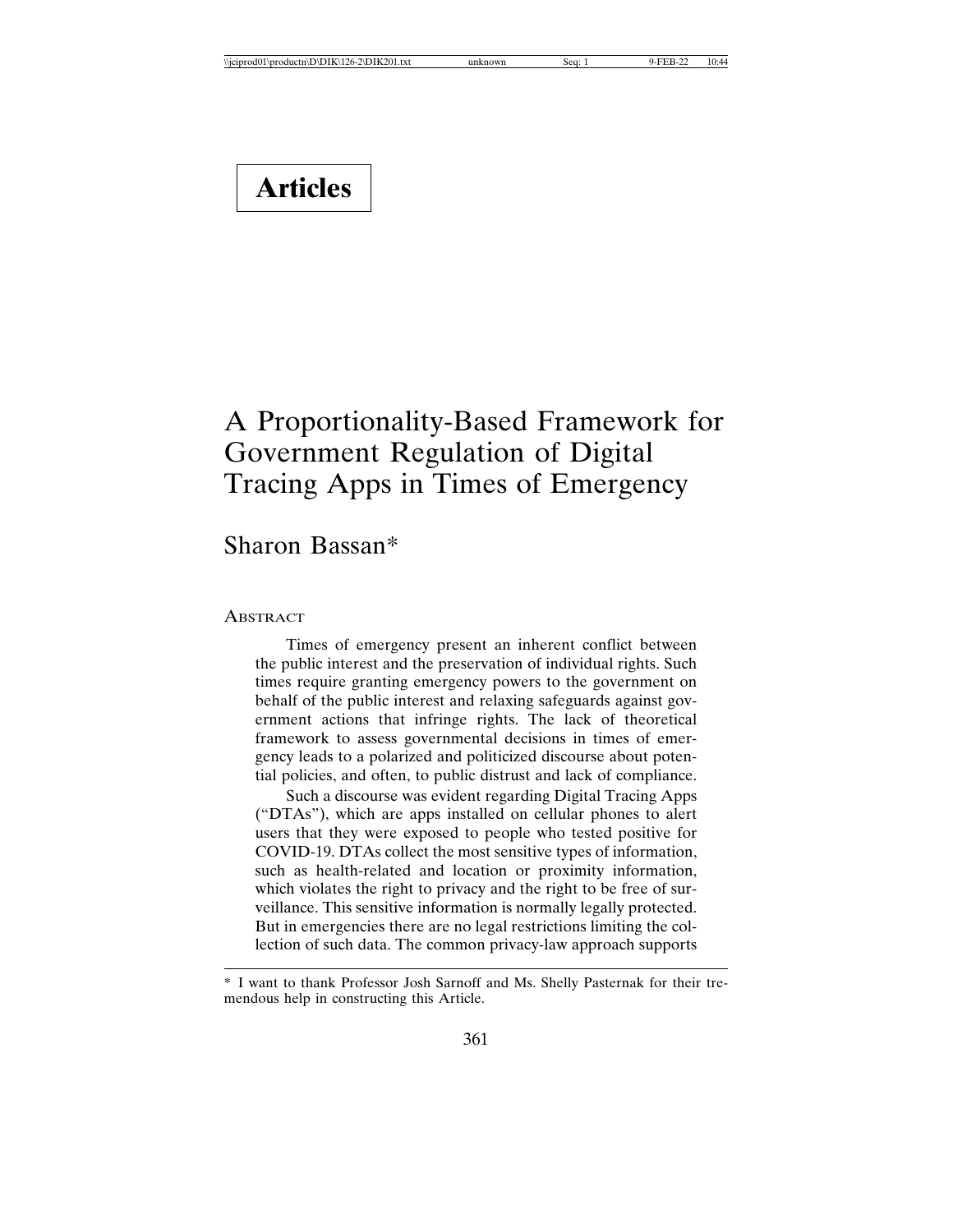DTA implementation under the condition that the technology preserves the privacy of users. But this Article suggests that the privacy approach focuses on micro considerations and under-addresses the implications of DTA-based policy.

Instead, this Article suggests rethinking DTA implementation during COVID-19 through the doctrine of proportionality. Often used by European Union courts in areas where decisions entail meaningful implications to individual rights, the doctrine offers a clear and workable normative evaluation of tradeoffs in a more nuanced, explicable, and transparent way. Highlighting macro considerations, the doctrine of proportionality suggests that 1) DTA-based policy is less proportionate compared to traditional contact-tracing methods; 2) policies created while relying on smartphones are inequitable and biased; and 3) the sharing of sensitive personal information with private companies will have irreversible social surveillance implications. Additionally, the proportionality method not only provides a flexible methodological tool to evaluate government decisions in times of emergency but also offers an opportunity to examine how governments achieve and justify the acceptance and assimilation of new technological policy measures, which may take societies in new directions.

Part I establishes the framework of governance during COVID-19, the use of emergency powers, and the conflict between the public interest and individual rights. Part II explores the value of using the doctrine of proportionality as a method for policymaking during emergencies. Part III applies the doctrine of proportionality to the case study of DTA-based policy, exploring the parameters of its suitability, necessity, and proportionality *stricto sensu*. Proportionality *stricto sensu* assesses the desirability and relative proportionality of three policies that have been used to promote the public interest in different ways: a general shelter-at-home policy, a traditional-contact-tracing policy, and a DTA-based policy. Part IV discusses the policy implications of using a DTA-based policy.

#### TABLE OF CONTENTS

| Conflict Between the Public Interest and |                                                                                                                                                                                                                                                                         |
|------------------------------------------|-------------------------------------------------------------------------------------------------------------------------------------------------------------------------------------------------------------------------------------------------------------------------|
|                                          |                                                                                                                                                                                                                                                                         |
|                                          |                                                                                                                                                                                                                                                                         |
|                                          | I. BACKGROUND $\ldots \ldots \ldots \ldots \ldots \ldots \ldots \ldots \ldots \ldots \ldots \ldots \ldots$ 363<br>B. Digital Tracing Apps to Join Public Health<br>C. Emergency Governmental Powers: An Inherent<br>II. THE DOCTRINE OF PROPORTIONALITY FRAMEWORK . 374 |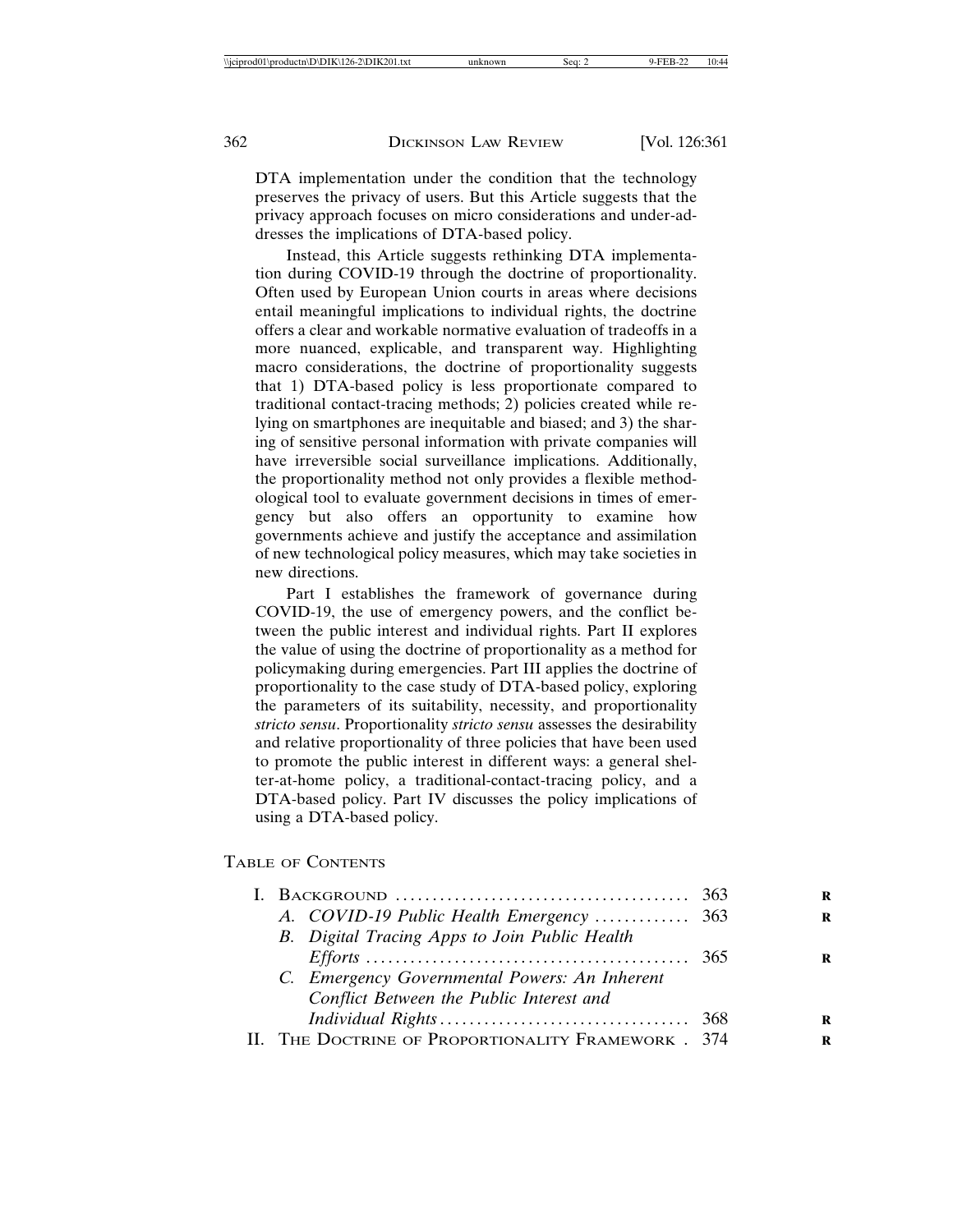| 2022] | A PROPORTIONALITY BASED FRAMEWORK                                              | 363 |
|-------|--------------------------------------------------------------------------------|-----|
|       | A. Proportionality Use in U.S. Law                                             | 375 |
|       | Proportionality as Part of Policymaking in Times<br>B.                         | 381 |
| III.  | PROPORTIONALITY ANALYSIS OF DTA-BASED                                          |     |
|       | POLICIES-A CASE STUDY                                                          | 385 |
|       | A. Step I—Suitability of DTA-Based Policy                                      | 385 |
|       | Preliminary Technical Conditions<br>L                                          | 386 |
|       | Design Dependent Suitability<br>2.                                             | 389 |
|       | a. Voluntary Versus Mandatory Use                                              | 389 |
|       | Managing Sensitive Information<br>$b_{1}$                                      | 394 |
|       | c. Who Else Gets Access?                                                       | 400 |
|       | B. Step II—The Necessity of DTA-Based Policy                                   | 405 |
|       | C. Step III—Proportionality Stricto Sensu                                      | 409 |
|       | L.                                                                             | 411 |
|       | $DTA-Based Policy \dots \dots \dots \dots \dots \dots \dots \dots \dots$<br>2. | 413 |
|       | Traditional Public Health Surveillance<br>$\mathcal{R}$                        | 414 |
|       | IV. POLICY IMPLICATIONS                                                        | 416 |
|       | A. Who Carries Responsibility for the Public?                                  | 416 |
|       | The Private-Governmental Nexus<br>$B_{\cdot}$                                  | 419 |
|       |                                                                                | 424 |
|       | <b>APPENDIX A-PRIVACY-PRESERVING DESIGN SUGGESTED</b>                          |     |
|       |                                                                                | 426 |

#### I. BACKGROUND

#### *A. COVID-19 Public Health Emergency*

December of 2019 brought with it reports of people getting sick in the city of Wuhàn, People's Republic of China. The virus (Sars-Cov-2) was familiar as part of the Coronavirus family that had previously introduced us to the SARS virus, yet different from what we have previously known. It was extremely contagious; symptoms varied drastically between patients (from asymptomatic to severe), and in the beginning, it was (wrongly) perceived to be more deadly than previously known SARS viruses.<sup>1</sup> Within a few weeks, the virus traveled to Europe, and within a few more weeks, the number of infected people grew exponentially.<sup>2</sup> The world faced a pandemic

<sup>1.</sup> *But see* Jill Seladi-Schulman, *COVID-19 vs. SARS: How Do They Differ?* HEALTHLINE, https://bit.ly/3mc8UM3 [https://perma.cc/EA8C-FB5Z] (Sept. 15, 2021) (clarifying that SARS has a higher mortality rate than COVID-19 at "about 10 percent, with some patient populations having a mortality rate as high as 45 percent").

<sup>2.</sup> Gianfranco Spiteri et al., *First Cases of Coronavirus Disease 2019 (COVID-19) in the WHO European Region, 24 January to 21 February 2020*, 25 EUROSURVEILLANCE 1, 3 (2020).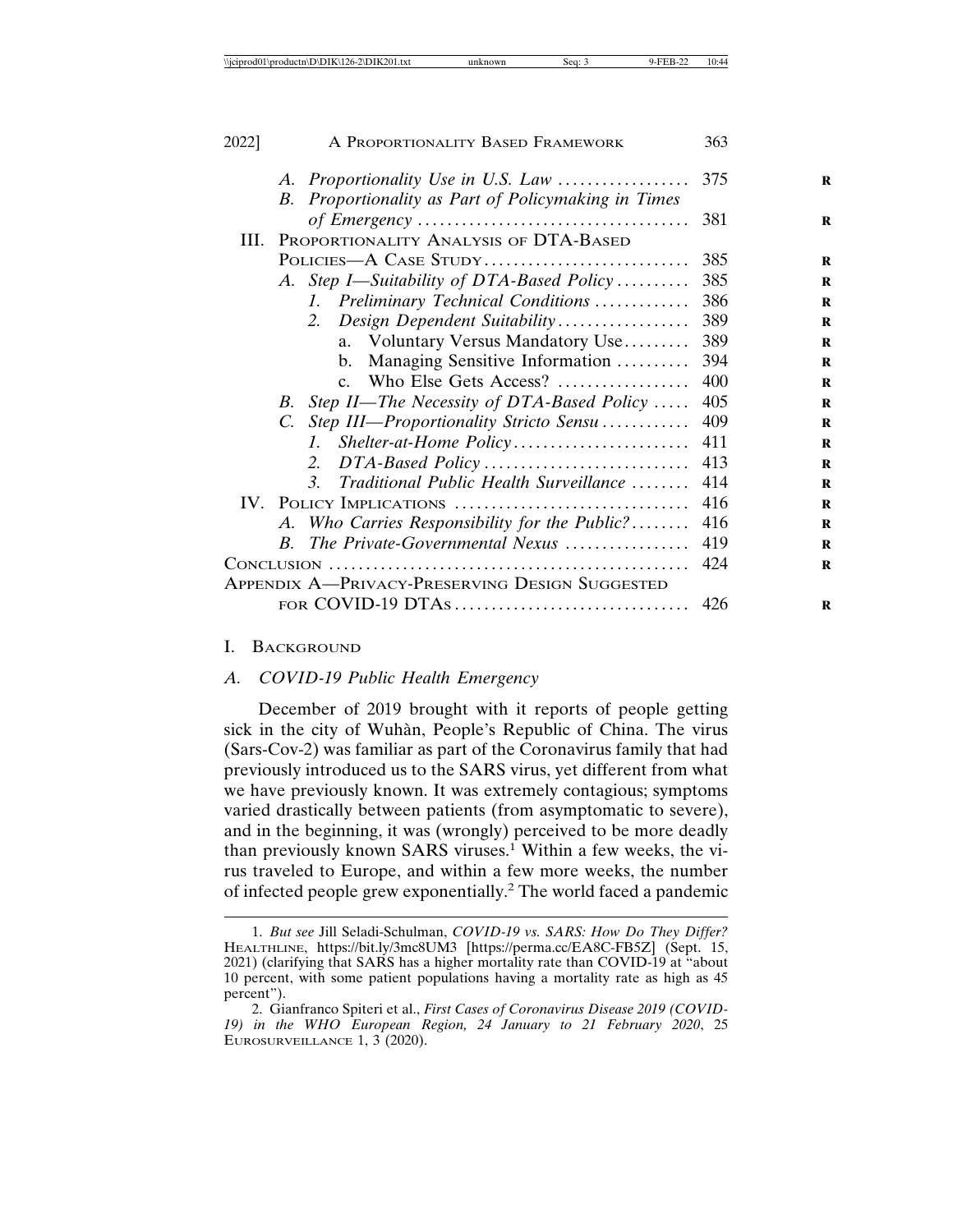that has caused, to this day, more than 820,355 deaths in the United States alone.<sup>3</sup>

Experts were ignorant of the virus's behavior, the methods by which it transferred (e.g., through contact with skin, surfaces, air, etc.), and its resilience (whether it can survive environmental changes, such as changes in temperature). As a result, it was hard to estimate how many people might be infected, to identify populations at risk, or to assess the impact on health systems. The Director-General of the World Health Organization (WHO) reconvened the Emergency Committee ("EC") in January of 2020.<sup>4</sup> The EC "reached consensus and advised the Director-General that the outbreak constituted a Public Health Emergency of International Concern."5

Once governments announce a national public health emergency, their emergency powers, which are brought into play in exceptional circumstances, go into effect.<sup>6</sup> Coercive public health powers include measures of surveillance, investigation, and intervention that may infringe individual civil liberties such as rights to due process, freedom of speech, assembly, travel, and privacy.<sup>7</sup> The COVID-19 pandemic led to sweeping governmental actions that drastically affected the lives of citizens in ways that would not have been imaginable a year prior. States were placing new restrictions on their citizens: closing national borders, restricting air traffic, enforcing self-isolation, closing education institutions and teaching remotely via the internet, and prohibiting gathering or physical activity done outdoors. These new restrictions gained normative legitimacy because the pandemic required that the government en-

<sup>3.</sup> *United States COVID-19 Cases, Deaths, and Laboratory Testing (NAATs) by State, Territory, and Jurisdiction*, CDC, https://bit.ly/3EGZuQ7 [https:// perma.cc/ULK4-28AC] (last visited Dec. 31, 2021).

<sup>4.</sup> *Statement on the Second Meeting of the International Health Regulations (2005) Emergency Committee Regarding the Outbreak of Novel Coronavirus (2019 nCoV)*, WHO (Jan. 30, 2020), https://bit.ly/3icwsy3 [https://perma.cc/E7CB-MKAF].

<sup>5.</sup> *Archived: WHO Timeline—COVID-19*, WHO (Apr. 27, 2020), https:// bit.ly/3EK16ID [https://perma.cc/7RK6-SFC4]; *see also Statement on the Second Meeting of the International Committee Regarding the Outbreak of Novel Coronavirus (2019-nCov)*, WHO (Jan. 30, 2020), https://bit.ly/3zy2DxY [https:// perma.cc/E7CB-MKAF] (agreeing that the outbreak now meets the criteria for a Public Health Emergency of International Concern).

<sup>6.</sup> Ronald Bayer, *The Continuing Tensions Between Individual Rights and Public Health*, 8 EMBO REPS. 1099, 1100–01 (2007).

<sup>7.</sup> *Id.*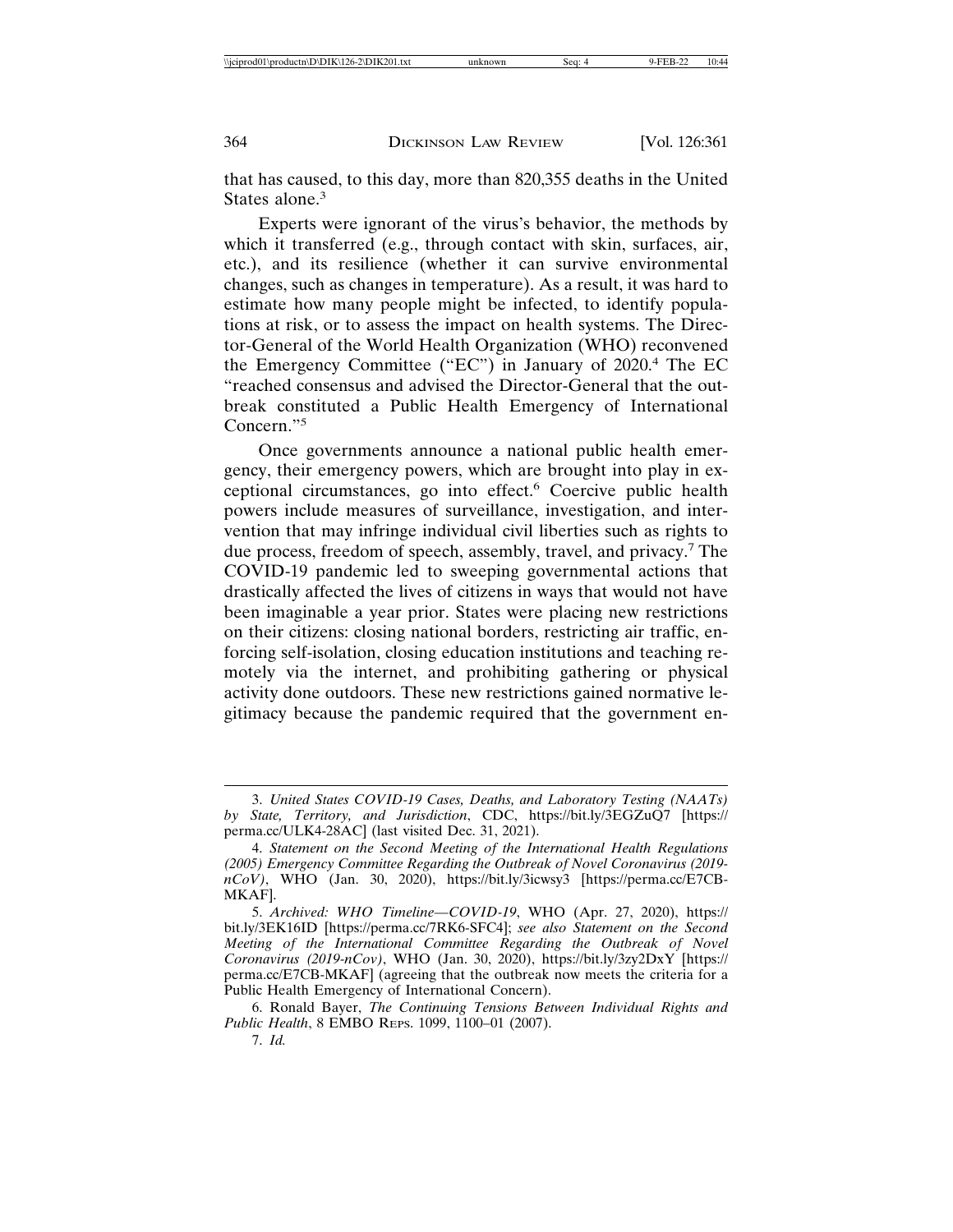sure public safety, protect health, and secure the rights and freedoms of others.<sup>8</sup> But the toll on individual rights was heavy.

## *B. Digital Tracing Apps to Join Public Health Efforts*

To confront the emergency, permit economies to open, and make the process of public health surveillance more efficient, governments around the world have been considering the use of Digital Tracing Apps ("DTAs") to trace exposure to COVID-19 and confirm cases.<sup>9</sup> The smartphone apps identify and alert users who have been exposed to individuals diagnosed as carrying the virus. Since COVID-19 can be transmitted by someone before they are symptomatic, these apps can detect people who are exposed to others who are carrying the virus prior to any official diagnosis. DTAs can recommend self-isolation to break the chain of transmission and may also display useful instructions or videos about tests, treatments, preventing infections, and current policies on self-isolation requirements.

The two main technologies used by DTAs to trace user contacts are location-history matching and proximity tracing. Locationhistory matching is based on geolocation, which is determined by a Global Positioning System (GPS), a common feature that exists on most smartphones through apps such as Google Maps. In addition to providing information to the individual, location-history matching provides information on the population density over time, measured against a baseline dataset from pre-pandemic times. Such analysis is useful for several purposes: (1) creating mobility reports that assess the public's response to interventions in terms of the rate of movement; (2) assessing the impact of social distancing on the spread of the virus; (3) determining containment measures and anticipating peaks of contamination; (4) assisting in risk modeling that could help public health authorities; and (5) planning urban

<sup>8.</sup> Olga Halub-Kowalczyk, *Redefining the Right to Privacy in the Age of the COVID-19 Pandemic*, I-CONNECT: INT'L J. CONST. L. (Apr. 2, 2020), https://bit.ly/ 3nL0z3i [https://perma.cc/6DMY-TFQ3].

<sup>9.</sup> Mia Sato, *Contact Tracing Apps Now Cover Nearly Half of America. It's Not Too Late to Use One*, MIT TECH. REV.: PANDEMIC TECH. PROJECT (Dec. 14, 2020), https://bit.ly/3Exleh4 [https://perma.cc/6YU7-HBC3].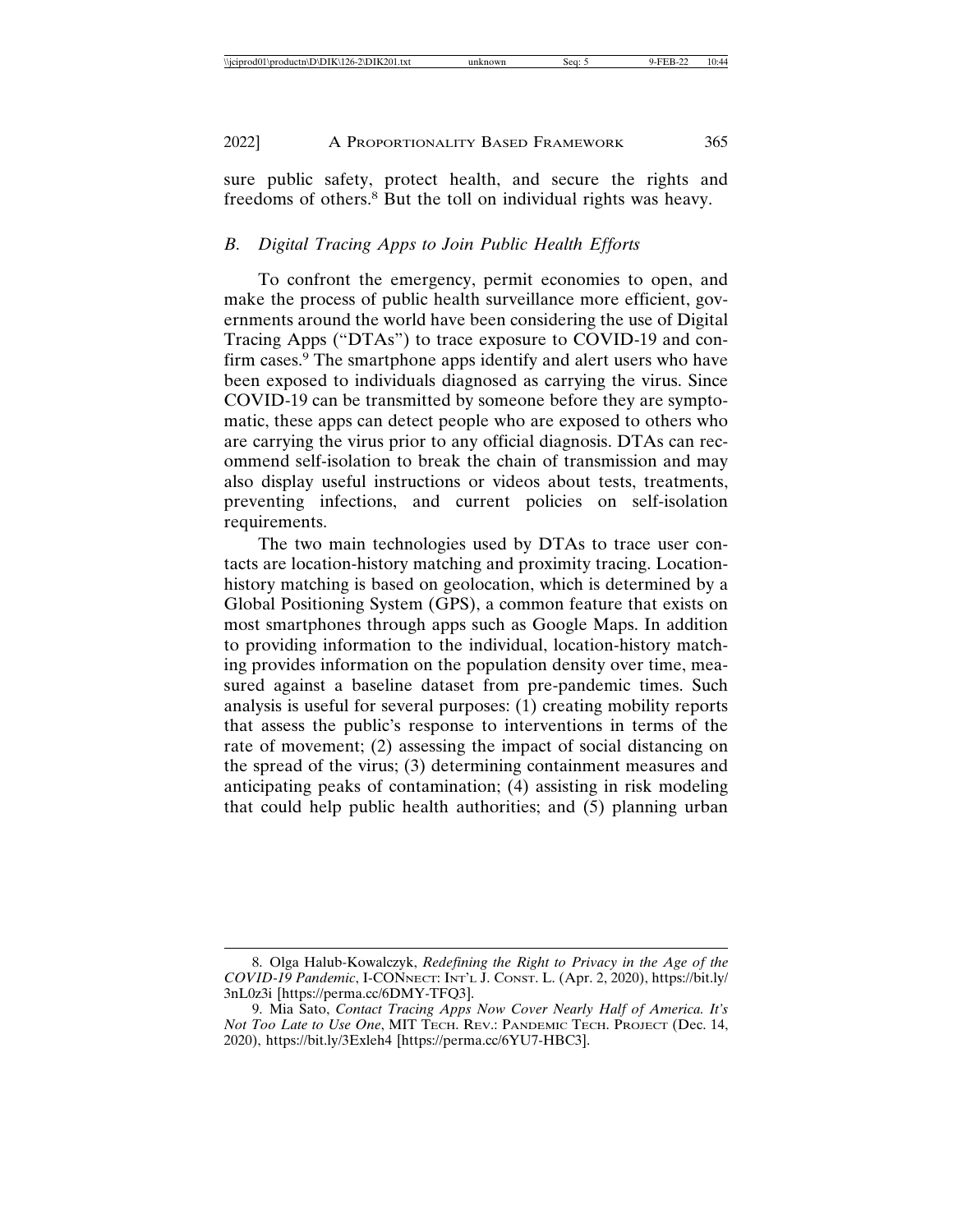and transit infrastructure.10 But, GPS violates user privacy because it tracks all places visited by users all day, every day.<sup>11</sup>

In contrast, proximity-tracing apps record to *whom* users are near, instead of recording *where* users are.12 These apps can be designed in different ways, but they all function similarly: they broadcast a unique identifying log number, measure signal strength, and keep track of the log numbers received. Each app has a time and distance threshold to notify users. When 2 users of an app come near each other, the apps estimate the distance between 2 phones (e.g., 6 feet) and the duration of exposure (e.g., 15 minutes) to determine whether 2 smartphones were close enough together for their users to be at risk.<sup>13</sup> When a user reports her confirmed diagnosis of COVID-19, the app detects which tracked Bluetooth logs from the previous two weeks meet the distance and time threshold. For example, if the app estimates that log numbers are less than six feet apart for a sufficient amount of time, it alerts individuals that they are at risk.

At their core, DTAs try to imitate the contact tracing and public health surveillance traditionally conducted by public health authorities. The goals of traditional methods—the surveillance and detection of cases—are key responses to a pandemic.<sup>14</sup> The public health community uses analytic tools to (1) detect, characterize, monitor, and respond to events of public health concern; (2) iden-

11. See Manage Your Location History, GOOGLE ACCOUNT HELP, https:// bit.ly/3i0LQ0x [https://perma.cc/2EVD-FB3E] (last visited Oct. 25, 2021).

12. *See* WHO Team, *Infection Prevention and Control: Contact Tracing*, WHO (May 9, 2017), https://bit.ly/3CqFxek [https://perma.cc/ZZW6-K7T2].

13. Andrew Crocker, Kurt Opsahl & Bennett Cyphersa, *The Challenge of Proximity Apps for COVID-19 Contact Tracing*, ELEC. FRONTIER FOUND. (Apr. 10, 2020), https://bit.ly/3kpDFw9 [https://perma.cc/UNB7-D8U4].

<sup>10.</sup> Natasha Lomas, *Google Is Now Publishing Coronavirus Mobility Reports, Feeding Off Users' Location History*, TECHCRUNCH (Apr. 3, 2020, 9:19 AM) https:/ /tcrn.ch/3vNWm0D [https://perma.cc/2TQG-JLE6]; Caroline O. Buckee et al., *Aggregated Mobility Data Could Help Fight COVID-19*, 368 SCIENCE 145, 145 (2020) (advocating for the use of mobility data collected by private companies); *see* Ellen Sheng, *Facebook, Google Discuss Sharing Smartphone Data with Government to Fight Coronavirus, but There Are Risks*, CNBC: TECH DRIVERS, https://cnb.cx/ 2XzT7gT [https://perma.cc/8SCP-AA7P] (Mar. 19, 2020, 3:01 PM) ("Direct Relief, a California-based disaster-relief organization, has been working with mapping tools such as those at Facebook to track population movements during natural disasters, like hurricanes or wildfires, to determine evacuation patterns and if people are leaving the fire perimeter zone.").

<sup>14.</sup> *See* U.S. DEPT. OF HEALTH AND HUM. SERVS., HHS PANDEMIC INFLU-ENZA PLAN 23 (2005), https://bit.ly/3lGlFx3 [https://perma.cc/R6T8-WXTQ] (explaining the rationale for virologic and disease surveillance, such as identifying "trends in influenza disease activity and identify populations that are severely affected").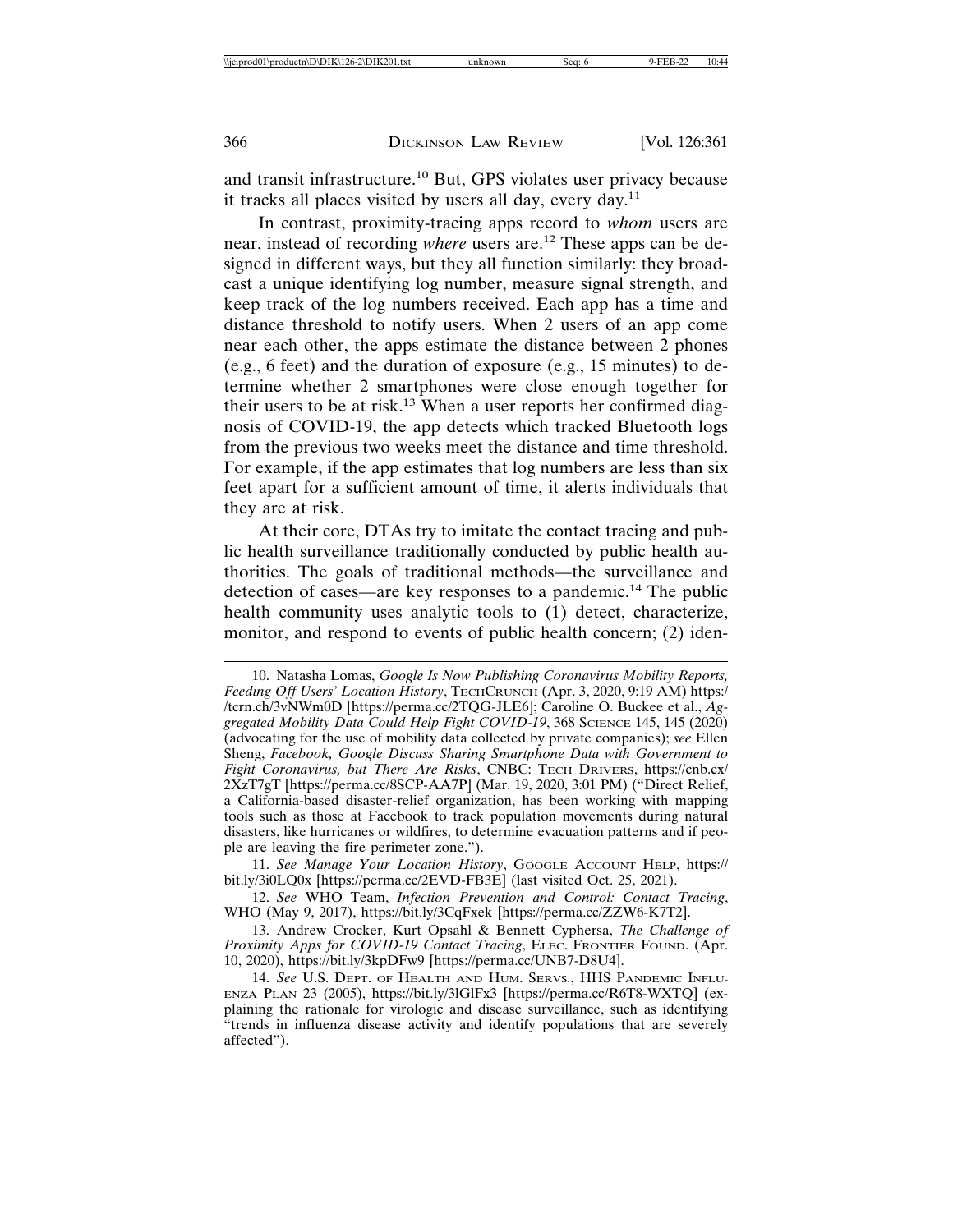tify concentrated areas requiring more resources; and (3) signal anomalies, health risks, and interventions to keep people safer and healthier. Surveillance of the travel history, movement, and body temperature of a person diagnosed with COVID-19 informs decision makers of the spread of the pandemic, of concentrated areas that require more resources, and of locations requiring lockdowns. Public health authorities traditionally collect this information through public health surveillance and contact-tracing interviews.<sup>15</sup>

An obvious concern regarding DTAs is the requirement to collect sensitive information that is essential for DTAs to function and the requirement to share such sensitive information as part of pandemic protocols, rather than keep it confidential. DTAs collect and process health and location or proximity information, regardless of whether users are healthy or infected. Location, health, and proximity information are considered to be the most sensitive types of data, and collecting them violates an individual's right to privacy and right to be free of surveillance.<sup>16</sup> When locations reveal what people are doing, or when proximity features reveal with whom people connect, people might begin to refrain from participating in activities and associations that may be considered controversial in fear of being monitored.17 Free association is required for citizens to shape their social and political lives, and it is a central necessity for democratic participation.18 New civilian surveillance technologies challenged these rights by conducting generalized, invisible, real-time surveillance of people protesting race and policing follow-

<sup>15.</sup> *Public Health Surveillance and Data: Strategies for Improvement*, CDC, https://bit.ly/3nTAQ8O [https://perma.cc/TU4N-HJFM] (Jan. 26, 2021); WHO, WHO GLOBAL INFLUENZA PREPAREDNESS PLAN 26–27 (2005), https://bit.ly/ 2XLoOUy [https://perma.cc/U48C-CFLK] (noting the reasons for surveillance, including identifying initial cases, contacts, and the spread of infection; detecting, characterizing, and assessing clusters of influenza-like illness or respiratory deaths, with provision for surge capacity and inter-sectoral and inter-institutional collaboration; and gaining more information on viruses to update the description of the epidemiological, virological, and clinical features of the infection and its possible source).

<sup>16.</sup> *See* Kinfe Micheal Yilma, *Bill of Rights for the 21st Century: Some Lessons from the Internet Bill of Rights Movement*, INT'L J. HUM. RTS., Aug. 2, 2021, at 1, 5.

<sup>17.</sup> Kiel Brennan-Marquez, *The Constitutional Limits of Private Surveillance*, 66 KAN. L. REV. 485, 492–98 (2018) (reviewing studies that demonstrate the impact of governmental online surveillance on users' behavior); Karen Gullo, *Surveillance Chills Speech—as New Studies Show—and Free Association Suffers*, ELEC. FRONTIER FOUND. (May 19, 2016), https://bit.ly/2XsReSC [https://perma.cc/ A3YM-3VR6].

<sup>18.</sup> *See* Julie Cohen, *What Privacy is For*, 126 HARV. L. REV. 1904, 1912 (2013) (noting that diminished privacy can threaten liberal democracy).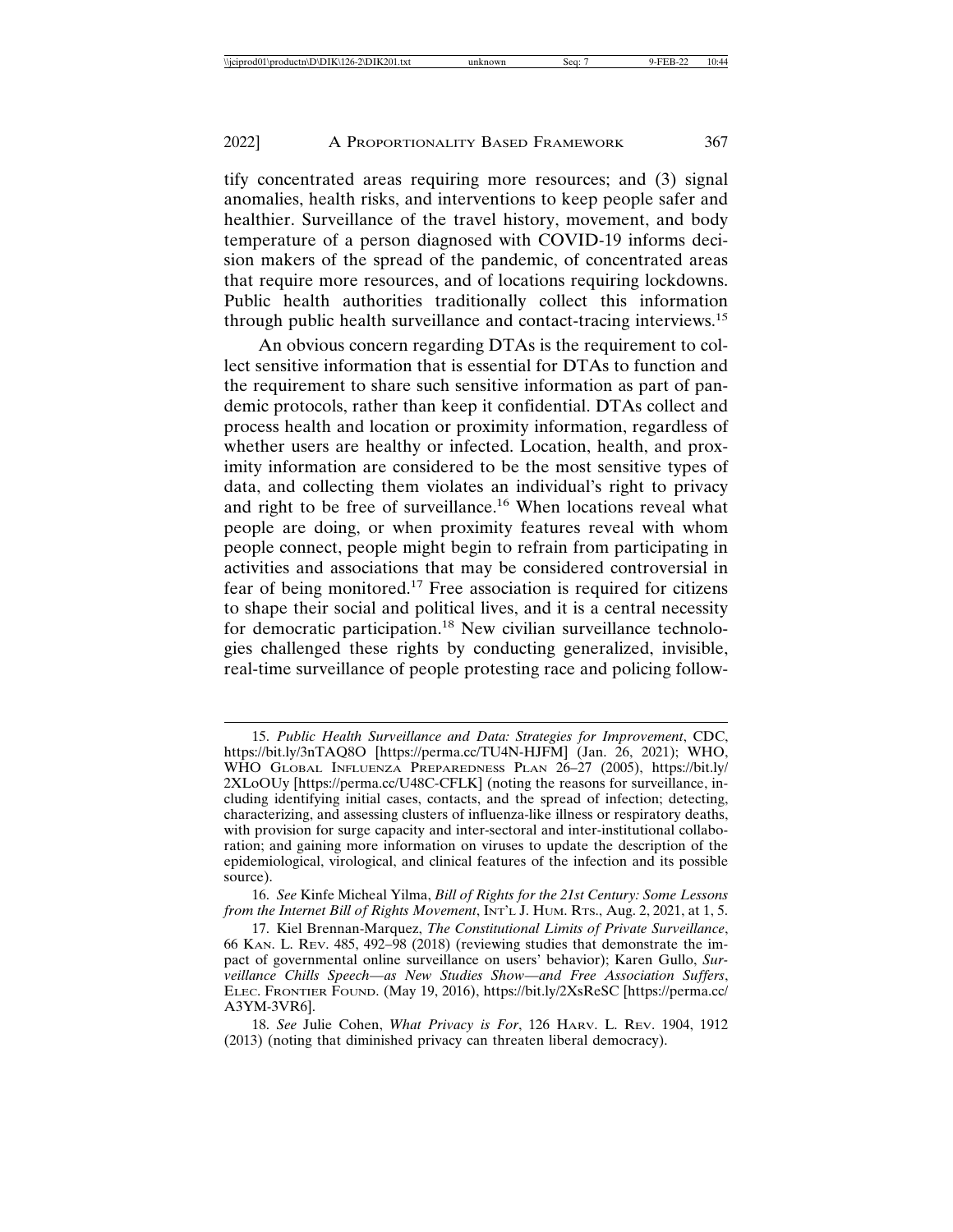ing the death of George Floyd.19 Such surveillance is being conducted when the usual legal protections on individual rights and restrictions on government actions do not apply. For example, the Health Insurance Portability and Accountability Act<sup>20</sup> (HIPAA), which addresses the protection and portability of personal health information belonging to people who seek care under national standards, does not protect information collected during an emergency.21 Surveillance leads to a chilling effect on policed activities; diminishes individual and collective autonomy, rights, and interests; and undermines the flourishing of society. Maintaining these rights can outweigh public health interests, which may be why individual rights that contest coercive public health powers have remained unrestricted, even during the COVID-19 emergency.<sup>22</sup>

## *C. Emergency Governmental Powers: An Inherent Conflict Between the Public Interest and Individual Rights*

Under normal circumstances, constitutional limits restrain governments from taking disproportionate, oppressive, and arbitrary actions that can interfere with the fulfillment of citizens' rights.<sup>23</sup> However, in emergency situations—such as the COVID-19 pandemic—the best practices of ordinary times cannot always be maintained. Times of emergency have a dualistic nature: public interest requires governments to adopt policies to address the emergency even at the price of infringing on some individual rights, but governments must nevertheless strive for minimum infringement of those rights. Often, the toolbox of emergency powers used to respond to public health emergencies includes some infringement of rights, which are protected only to the extent reasonable and tolerable under the circumstances.<sup>24</sup> Thus, during emergencies, laws limit-

<sup>19.</sup> Umberto Bacchi & Avi Asher-Schapiro, *Debate on Surveillance and Privacy Heats Up as U.S. Protests Rage*, REUTERS (June 1, 2020, 8:53 PM), https:// reut.rs/3tT0Nqa [https://perma.cc/Z8NR-C6X2].

<sup>20.</sup> Health Insurance Portability and Accountability Act of 1996, Pub. L. No. 104-191, 110 Stat. 1936.

<sup>21.</sup> *See infra* Section III.A.3.

<sup>22.</sup> *See* Lawrence O. Gostin, *The Model State Emergency Health Powers Act: Public Health and Civil Liberties in a Time of Terrorism*, 13 HEALTH MATRIX: J. L.-MED. 3, 12–13 (2013); *see also* Michael Nwogugu, Chapter-7: Complex Systems Challenges: Epidemics, the Welfare-State and the Constitution 27 (Apr. 10, 2020) (unpublished manuscript) (on file with author) (discussing the right of association versus the public interest during COVID-19).

<sup>23.</sup> Vicki C. Jackson, *Constitutional Law in an Age of Proportionality*, 124 YALE L.J. 3094, 3108 (2015).

<sup>24.</sup> Justin Bernstein et al., Grappling with the Ethics of Social Distancing: A Framework for Evaluating Social Distancing Policies and Reopening Plans 11 (Apr. 17, 2020) (unpublished manuscript) (on file with John Hopkins Berman Inst.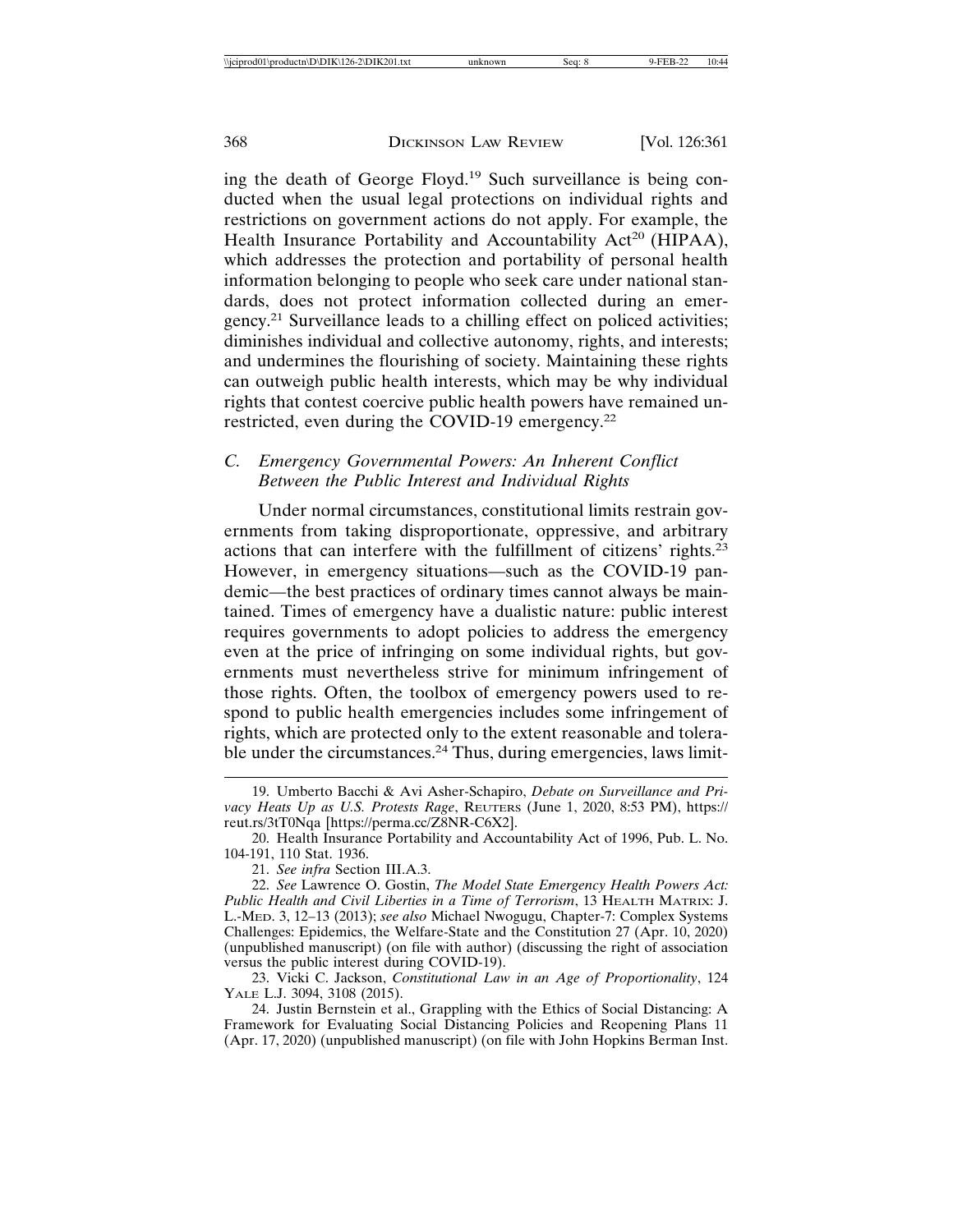ing a government's power to infringe on the rights of its citizens are relaxed, enabling the government to adapt and implement responses that would otherwise be unacceptable. As a result, some tradeoffs between certain rights and public health interests are unavoidable. In these circumstances, governments may partially suspend basic rights, including the privacy of health information in favour of the public interest.<sup>25</sup>

Highly restrictive actions that infringe on rights are essential to preserve public health during a pandemic. For example, the Model State Emergency Health Powers  $Act^{26}$  grants state and local public health authorities the power to ensure that planning, prevention, and response mechanisms are strong, effective, and timely during public health emergencies.<sup>27</sup> It also immunizes officials from liability if their acts abuse individual rights and cause injury.28 It gives public health agents broad authority to track, prevent, and control disease while also limiting the time, duration, and scope of their authority to abate serious public health threats.29 Additionally, courts have previously recognized the government's authority to

of Bioethics); *see also* H. McD Clokie, *Emergency Powers and Civil Liberties*, 13 CAN. J. ECON. & POL. SCI., 384, 389 (1947) (reviewing the nature and extent of emergency powers and their constitutional basis).

25. *Compare* Convention for the Protection of Human Rights and Fundamental Freedoms, Nov. 4, 1950, 213 U.N.T.S. 221 (noting that in Europe, according to Article 15 of the ECHR, "in time of war or other public emergency . . . any State may take measures derogating from its obligations under the Convention to the extent strictly required by the exigencies of the situation, provided that such measures are not inconsistent with its other obligations under international law"), *with* Directive 2002/58, of the European Parliament and of the Council of 12 July 2002 Concerning the Processing of Personal Data and the Protection of Privacy in the Electronic Communications Sector ¶36, 2002 O.J. (L 201) 37, 41 (EC) ("Member States may restrict the users' and subscribers' rights to privacy with regard to calling line identification and location data where this is necessary to allow emergency services to carry out their tasks as effectively as possible.").

26. MODEL STATE EMERGENCY HEALTH POWERS ACT (CTR. FOR L. & THE PUB.'S HEALTH, Proposed Draft 2001). For examples of states that passed regulations based on this act, see Joneigh S. Khaldun, *In Context: The Turning Point Model State Public Health Act*, 12 AMA J. ETHICS 731, 732 (2010).

27. MODEL STATE EMERGENCY HEALTH POWERS ACT (CTR. FOR L. & THE PUB.'S HEALTH, Proposed Draft 2001). *Compare* Lawrence O. Gostin, *When Terrorism Threatens Health: How Far Are Limitations on Human Rights Justified?*, 31 J.L. MED. & ETHICS 524, 527 (2003) (discussing the justifications for limiting human rights during public health emergencies), with GEORGE J. ANNAS, WORST CASE BIOETHICS: DEATH, DISASTER, AND PUBLIC HEALTH 229 (2010) (discussing the bioethics behind controversial public health decisions during worst case scenarios).

28. MODEL STATE EMERGENCY HEALTH POWERS ACT § 804.

29. Lawrence O. Gostin et al., *The Model State Emergency Health Powers Act: Planning for and Response to Bioterrorism and Naturally Occurring Infectious Diseases*, 288 JAMA 622, 625 (2002).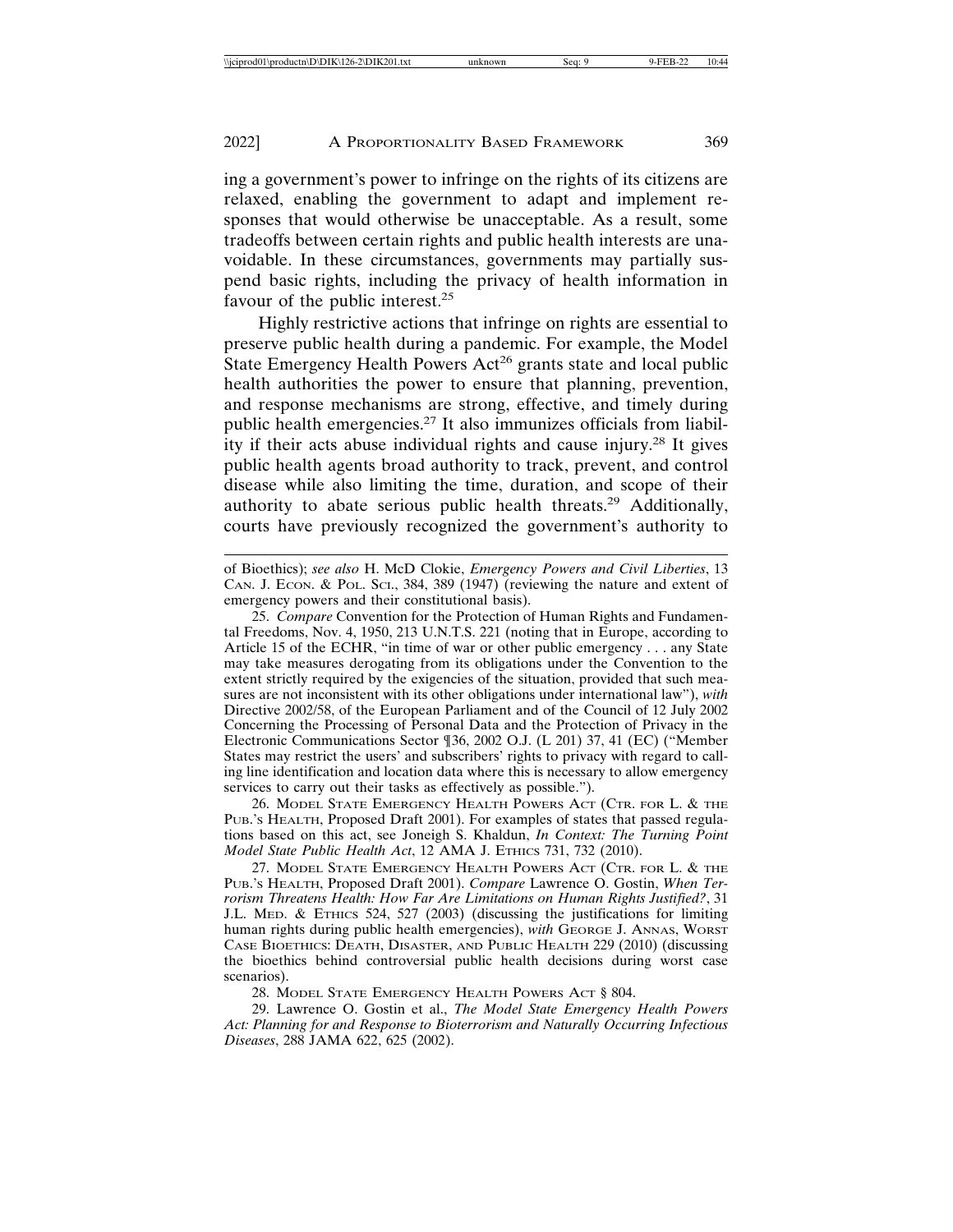quarantine, prevent travel, require vaccinations, and make people submit to medical exams.<sup>30</sup>

The public health exception subverts traditional constitutional limitations and other legal rules or procedures levied against governments. Whether unconstitutional or extra-constitutional, $31$  emergency powers are not covered by the regular provisions of constitutional systems. Under HIPAA, authorities have emergency powers that allow them to act outside of their usual legal obligations.32 To manage the spread of infections, covered entities may use or disclose Protected Health Information (PHI), including identity contacts, to notify those "who may have been exposed to a communicable disease or may otherwise be at risk of contracting or spreading a disease."33 These entities may also use or disclose PHI if such notification is authorized by law and necessary to conduct a "public health intervention or investigation."34 HIPAA permits, but does not require, covered entities to share PHI with a public health authority without an individual's authorization "for the purpose of preventing or controlling disease, injury, or disability, including, but not limited to, the reporting of disease" and "public health surveillance, public health investigations."35 If required, HIPAA's exceptions permit the disclosure and use of PHI to non-public-health

31. CARL SCHMITT, POLITICAL THEOLOGY: FOUR CHAPTERS ON THE CON-CEPT OF SOVEREIGNTY 5–15 (George Schwab trans., Univ. of Chi. Press 2005); Clokie *supra* note 24, at 385.

32. *See infra* Section III.A.2.

33. 45 C.F.R. § 164.512(b)(1)(iv) (2020).

34. *Id.*

35. *Id.* § 164.512(b)(1)(i). In normal times, a covered entity may not use or disclose PHI except (1) as is permitted or required by HIPAA's Privacy Rule or (2) when the subject of the information authorizes the disclosure in writing. *Id.* § 164.512. While not a typical case of informed consent, the process of obtaining an authorization should inform individuals in advance about how their information will be used or disclosed. For the general rule on using and disclosing PHI, see 45 C.F.R. § 164.502(a). For uses that require authorization, see 45 C.F.R. § 164.508(a)(1). For the requirements of a valid authorization, see 45 C.F.R.  $§ 164.508(c)(1)$  (including these core elements: a description of the information to be used or disclosed; identification of persons authorized to make the requested use or disclosure; identification of the those to whom the covered entity may make the disclosure; a description of each purpose of the disclosure; and an expiration date with respect to each purpose).

<sup>30.</sup> *See* Jacobson v. Massachusetts, 197 U.S. 11, 29 (1905) (finding that a "well-ordered society . . . [may] enforc[e] . . . reasonable regulations, as the safety of the general public may demand"); Polly J. Price, *Quarantine and Liability in the Context of Ebola*, 131 PUB. HEALTH REP. 500, 501 (2015); John Kruzel, *Response to Coronavirus Could Test Limits of Government Powers*, HILL (March 11, 2020, 6:00 AM), https://bit.ly/3ArcEhD [https://perma.cc/8H8R-ERWZ] ("Major legal decisions about quarantines, which have mostly been decided by state supreme courts, are quite dated.").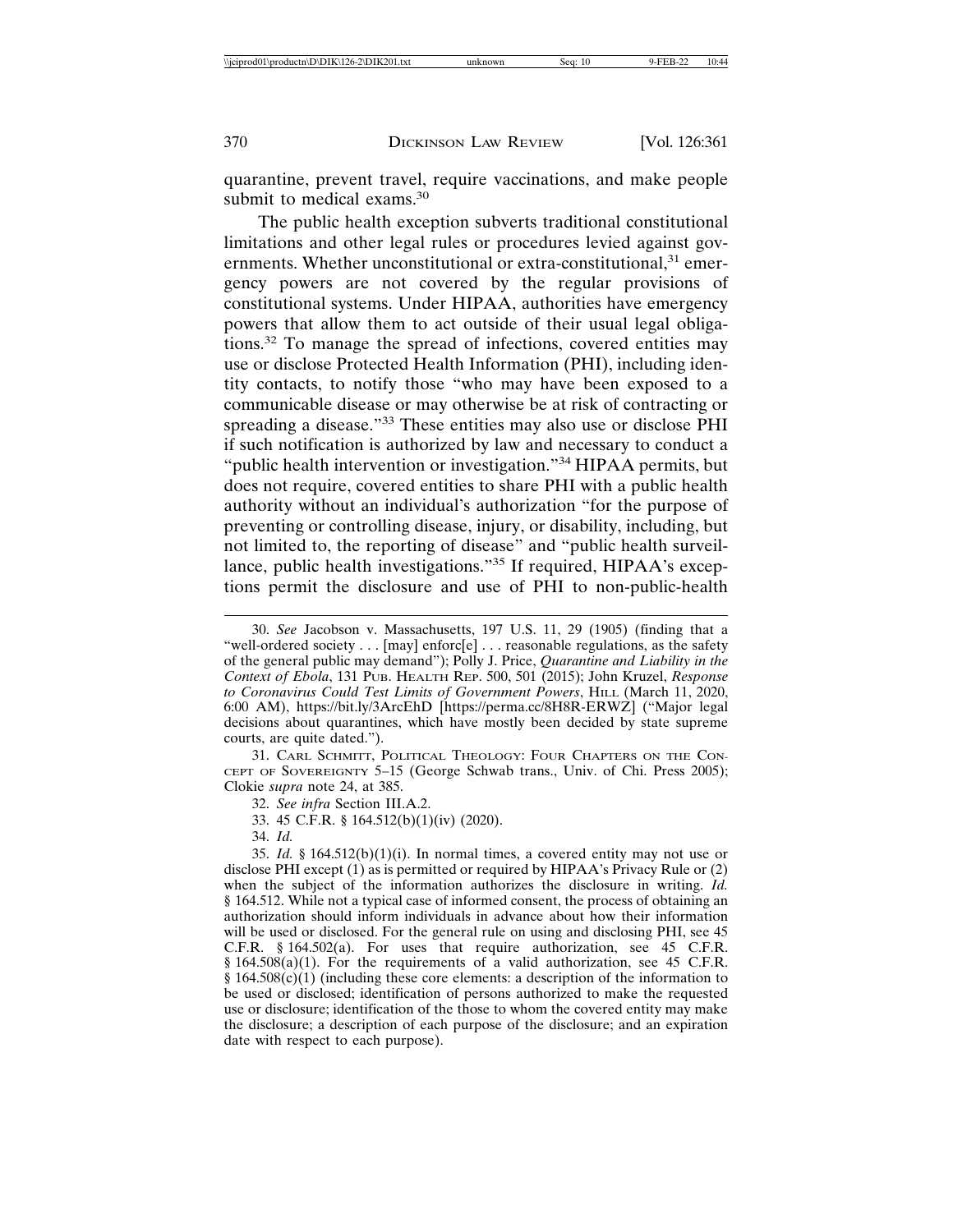entities during COVID-19.36 Efforts to monitor and control the COVID-19 pandemic have complied with disclosure requirements under HIPAA's Privacy Rule.<sup>37</sup>

Previous cases show that emergency and surveillance powers are normalized and rarely go away after an emergency ends.38 Personal data initially collected for national security purposes in times of emergency continues to be collected past the emergency to facilitate different ends, such as monitoring dissent movements and ensuring societal conformity.<sup>39</sup> For example, after more than 20 years since  $9/11$ , the NSA is still conducting internet surveillance.<sup>40</sup> Laws originally enacted to address 9/11 have been amended to allow the U.S. government to continue gathering, storing, and processing data.41 There is also international evidence of similar surveillance

37. *See* 45 C.F.R pt. 164, subpart E (acknowledging that HIPAA's Privacy Rule accepts some erosion of privacy when trying to balance the need to obtain the information required for public health surveillance with the need to preserve privacy); *see also* HOMELAND SEC. COUNCIL, NATIONAL STRATEGY FOR PANDEMIC INFLUENZA: IMPLEMENTATION PLAN 110 (2006), https://bit.ly/39kGzvV [https:// perma.cc/3BX9-UAPC] (containing a single reference to privacy in the context of the Influenza pandemic, which implies that protecting privacy is not a priority).

38. Ayse Ceyhan, *Surveillance as* Biopower, *in* ROUTLEDGE HANDBOOK OF SURVEILLANCE STUDIES 38, 38 (Kirstie Ball et al. eds., 2012); Brandon J. Johnson, *Executives in Crisis: An Examination of Formal and Informal Emergency Powers*, 42 U. PA. J. INT'L L. 341, 405 (2020); Adam Klein & Edward Felten, *The 9/11 Playbook for Protecting Privacy*, POLITICO (Apr. 4, 2020, 11:11 AM), https:// politi.co/3Cz5rwF [https://perma.cc/M5D6-DTET]; Arjun Kharpal, *Use of Surveillance to Fight Coronavirus Raises Concerns About Government Power After Pandemic Ends*, CNBC: TECH, https://cnb.cx/3nQI0uK [https://perma.cc/T4BL-B592] (Mar. 30, 2020, 12:17 PM); Alan Z. Rozenshtein, *Government Surveillance in an Age of Pandemics*, LAWFARE (Mar. 23, 2020, 4:20 PM), https://bit.ly/3nR1Y8E [https://perma.cc/UG9G-F23F]; Isobel Asher Hamilton, *Edward Snowden Says COVID-19 Could Give Governments Invasive New Data-Collection Powers That Could Last Long After the Pandemic*, INSIDER (Mar. 27, 2020, 8:37 AM), https:// bit.ly/3Cs9o6a [https://perma.cc/4WSQ-YJW6].

39. Jan-Werner Mueller, *Beware Viral Enabling Acts*, PROJECT SYNDICATE (Mar. 31, 2020), https://bit.ly/3u2Q7Fp [https://perma.cc/XFZ2-L8QZ] (describing the "super-majoritarian escalator," which allows periodic renewals of laws and decrees only if larger majorities agree and noting that this mechanism questions whether a return to ordinary times is possible and highlights the protection of basic rights).

40. Adam Schwartz, *How EFF Evaluates Government Demands for New Surveillance Powers*, ELEC. FRONTIER FOUND. (Apr. 3, 2020), https://bit.ly/3CqPJUf [https://perma.cc/D6AN-8PL2].

41. Sean McDonald, *No, We Don't Need an App for This*, NEW HUMANITA-RIAN (Mar. 30, 2020), https://bit.ly/3lHpcLB [https://perma.cc/9U7G-ZKK9] ("[I]n the United States, the post-9/11 PATRIOT Act (a raft of counter-terrorism measures) is set for bi–partisan renewal, 19 years later."); *see, e.g.*, Hina Shamsi & Alex

<sup>36.</sup> *See* 45 C.F.R. § 164.512 (listing a covered entity's permissible uses and disclosures of PHI, including for health oversight activities authorized by law; for research purposes; and "to prevent or lessen a serious and imminent threat to the health or safety of a person or the public").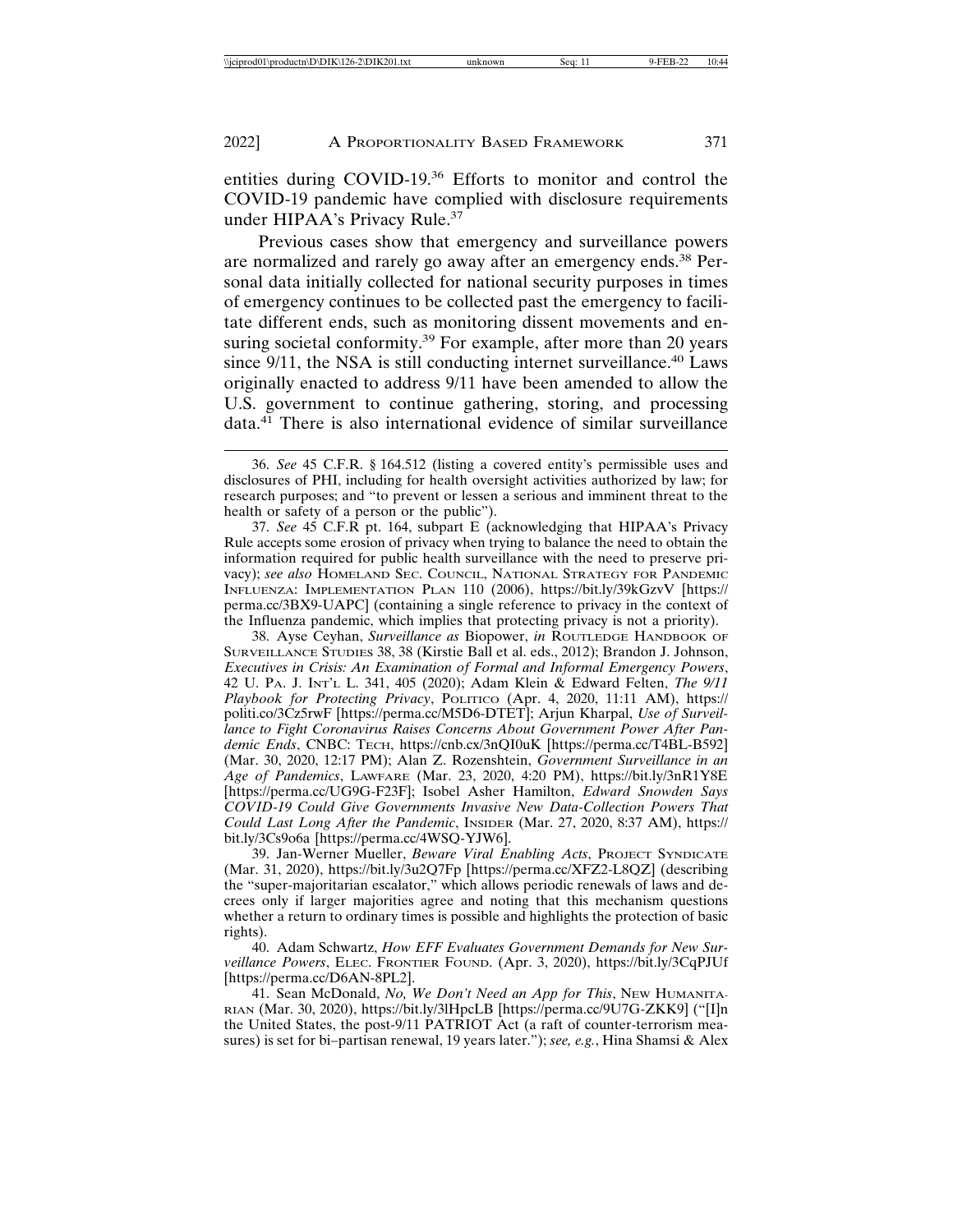and data collection in pandemics. During the MERS outbreak of 2015, the South Korean government said it would stop informationcollection efforts and delete all personal data when the outbreak ended.42 However, despite being criticized for withholding the data of patients after the outbreak, South Korea amended its laws to improve its ability to track people.<sup>43</sup> Additionally, in the summer of 2020, Singapore assured its citizens that data collected from the digital TraceTogether application would be used exclusively for contact tracing. In early January 2021, however, Singapore reneged on that promise by announcing that "[t]he Singapore Police Force is empowered . . . to obtain any data, including TraceTogether data, for criminal investigations."44 Currently, there is no specific condition that compels the authorities to return to their pre-pandemic standards of governance and waive their excessive emergency powers.

Given the nature of excessive government emergency powers, poor legal responses can have serious costs.45 The conflict between politics and law—present since time immemorial<sup>46</sup>—reaches its peak during emergencies.47 Regardless of how their political systems are socially or economically designed, democratic societies ought to strive for individual liberty. As such, basis protections are needed to ensure that the government's discretionary powers are accompanied by reasonable procedures that protect individuals against discrimination and arbitrary, illogical, partisan, or personal persecution.48 A policy that compromises personal liberties should therefore be thoroughly justified and chosen only if it yields significant gains proportionate to the significant losses of liberties. Several suggestions have been made in the context of public health.<sup>49</sup> How-

- Abdo, *Privacy and Surveillance Post-9/11*, A.B.A. (Jan. 1, 2011), https://bit.ly/ 3ClBLTA [https://perma.cc/N7F2-DGEG] (discussing amendments to the Foreign Intelligence Surveillance Act).
- 42. Anthony Kuhn, *South Korea Admits Keeping Personal Data of 2015 MERS Outbreak Patients*, NPR (June 23, 2020, 3:55 PM) https://n.pr/3kselG5 [https://perma.cc/VG6J-U8GL].
- 43. Jedidiah Bracy, *On Balancing Personal Privacy with Public Interest*, IAPP (Mar. 6. 2020), https://bit.ly/3CsJE9D [https://perma.cc/YEA5-VGSL].
- 44. Laurel Wamsley, *Singapore Says COVID-19 Contact-Tracing Data Can Be Requested by Police*, NPR (Jan. 5, 2021, 3:42 PM), https://n.pr/3zsdXvc [https:// perma.cc/PFN6-ZC58].

45. Leslie E. Gerwin, *Planning for Pandemic: A New Model for Governing Public Health Emergencies*, 37 AM. J.L. MED. & ETHICS 128, 154 (2011).

46. *See, e.g.*, PLATO, EUTHYPHRO (n.d.).

- 47. Luigi Farrajoli, *The Past and the Future of the Rule of Law*, *in* THE RULE OF LAW, HISTORY, THEORY AND CRITICISM 323, 336–37 (Pietro Costa & Danilo Zolo eds., 2007).
	- 48. Clokie *supra* note 24, at 393.

49. Gerwin, *supra* note 45, at 144 (proposing an emergency republic paradigm "supported by new mechanisms for justification and accountability of executive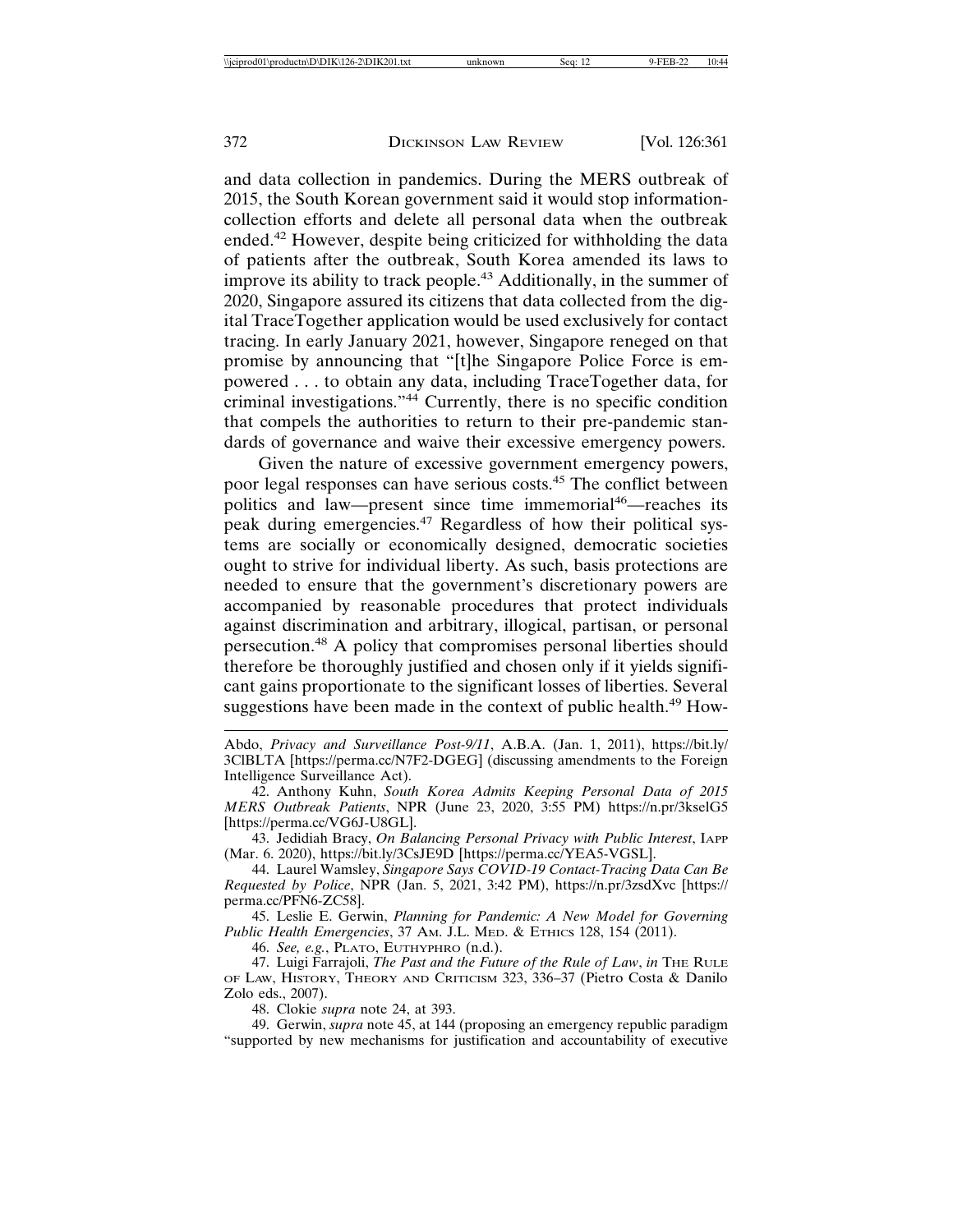ever, the law has not yet developed a clear and systematic way to address the validity and the scope of limitations on a government's ability to impose emergency policies.<sup>50</sup> Instead, a vigorous debate has emerged as to whether DTAs-based policy is a desirable or necessary tool.<sup>51</sup>

To address the tension between the public interest and individual rights and to evaluate the legitimacy of DTA-based policy, public, private and governmental institutions have focused primarily on privacy-preserving aspects of DTAs. Both European and U.S. bodies have concluded that as long as DTAs are designed to preserve the privacy of user information, they are a desirable policy measure.<sup>52</sup> There is quite a strong consensus that people should not have to choose between their health and their privacy.<sup>53</sup> Many leading public, private, and governmental institutions, such as the Centers for Disease Control and Prevention (CDC), the WHO, the European parliament, and companies such as Microsoft, Google, and Apple, incorporated somewhat overlapping privacy-preserving principles into the designs of DTAs. Additionally, Congress has introduced the Exposure Notification Privacy Act to prevent poten-

50. Lawrence O. Gostin & James G. Hodge, *U.S. Emergency Legal Responses to Novel Coronavirus: Balancing Public Health and Civil Liberties*, 323 JAMA 1131, 1132 (2020) (noting that "compulsory public health powers should be evaluated and justified under a common legal and ethical standard" but that there is no organized legal framework to balance public interests and individual rights).

51. *See, e.g.*, *Re-Opening the Nation: Privacy, Surveillance, and Digital Tools for Contact Tracing*, HASTINGS CTR. (May 18, 2020), https://bit.ly/2Zb8tbT [https:// perma.cc/4D5T-W22X]; Casey Ross, *After 9/11, We Gave Up Privacy for Security. Will We Make the Same Trade-off After Covid-19?*, STAT: HEALTH TECH (Apr. 8, 2020), https://bit.ly/3AtKtym [https://perma.cc/FP3H-JNSU]; Cansu Canca, *Why 'Mandatory Privacy-Preserving Digital Contact Tracing' Is the Ethical Measure Against COVID-19*, MEDIUM (Apr. 10, 2020), https://bit.ly/3kqMZ2X [https:// perma.cc/KY2J-TZ28].

52. *See infra* Appendix A; *see also Enlisting Big Data in the Fight Against Coronavirus Before the S. Comm. on Commerce, Sci., and Transp.*, 116th Cong. 10 (2020) (statement of Stacey Gray, Senior Counsel, Future of Privacy Forum) (stressing the need for "baseline federal consumer privacy legislation").

53. *E.g.*, Michael Birnhack, *A Process-Based Approach to Informational Pri*vacy and the Case of Big Medical Data, 20 THEORETICAL INQUIRIES L. 257 (2019); A Thing By, *Yuval Noah Harari on The World Before, During and After Coronavirus*, YOUTUBE (Apr. 17, 2020), https://bit.ly/3Av5w3I [https://perma.cc/ AG39-RSSR].

action," including a positive-mandate mechanism "that requires the independent and expert members of the technocracy to advise the executive on the declaration and termination of a state of emergency, and the other a normative constraint of executive power to derogate individual rights"). Gerwin also suggests "that in determining what role they should assume in protecting the public's health, legislators should be guided by the advice that Hippocrates gave to physicians: 'First, do no harm.'" *Id.* at 158. The proportionality paradigm proposed here can be incorporated into the decision to declare and terminate an emergency.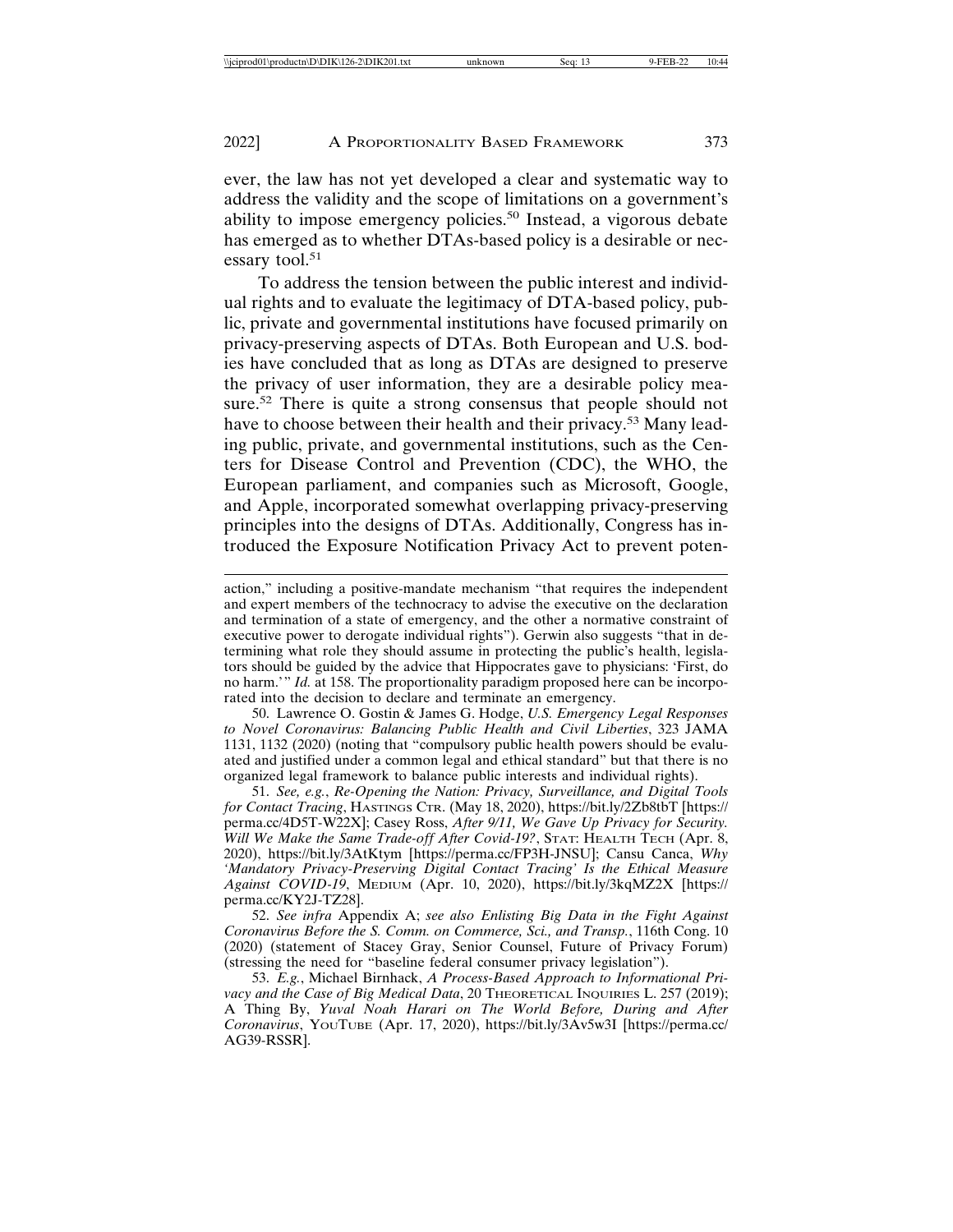tial abuse of DTAs.54 It has been recommended that privacypreserving designs<sup>55</sup> should include security safeguards, data integrity, data minimization, limited use, time of storage (a sunset clause), and restricted access.<sup>56</sup> Despite these recommendations, this Article suggests that while data privacy should concern decision makers, focusing exclusively on privacy creates an incomplete analysis.

This Article looks at the issue from the point of view of emergency policymaking. It pursues one promising framework for policy evaluation: the doctrine of proportionality. This doctrine is traditionally applied by public health authorities. It offers a procedural method for evaluating DTA-based policy, which assesses the tradeoffs between the public interest and individual rights. Such a method is broader than the privacy-law approach, which focuses on implementing privacy-preserving features in DTA use. Beyond this COVID-19 case study, the proportionality analysis is helpful in evaluating how governments achieve and justify the acceptance and assimilation of new technological policy measures that may move society in new directions.

#### II. THE DOCTRINE OF PROPORTIONALITY FRAMEWORK

The primary goal of the doctrine of proportionality is to impose some limits on otherwise *authorized* government action, to prevent government abuse of power, and to ensure that any impact on civil rights is mitigated.<sup>57</sup> The doctrine of proportionality evaluates how governmental bodies balance their powers to act with how their actions would infringe on the rights of those who are subjected to them. It offers a systematic, transparent doctrinal structure to balance these competing interests. The methodology is multilayered; the first two steps focus on the means to accomplish the objective.58 The third step is normative, comparing competing interests and alternatives. Step I, *suitability*, asks whether the measure taken can achieve its goal technically and practically. Step II, *necessity*, asks whether the measure taken is necessary to achieve a legitimately pursued goal. Step III, *proportionality stricto sensu*, requires

<sup>54.</sup> Exposure Notification Privacy Act, S. 3861, 116th Cong. (2020) (regulating contact-tracing apps by making the use of such systems voluntary and limiting the types of information that can be collected).

<sup>55.</sup> A privacy-preserving design chooses features that will better protect the privacy of DTA users.

<sup>56.</sup> *See infra* Appendix A*.*

<sup>57.</sup> H.D. Gunnarsdóttir et al., *Applying the Proportionality Principle to COVID-19 Antibody Testing*, 7 J.L. & BIOSCIENCES 1, 4 (2020).

<sup>58.</sup> For a discussion about the objective of DTAs, see *infra* III.A.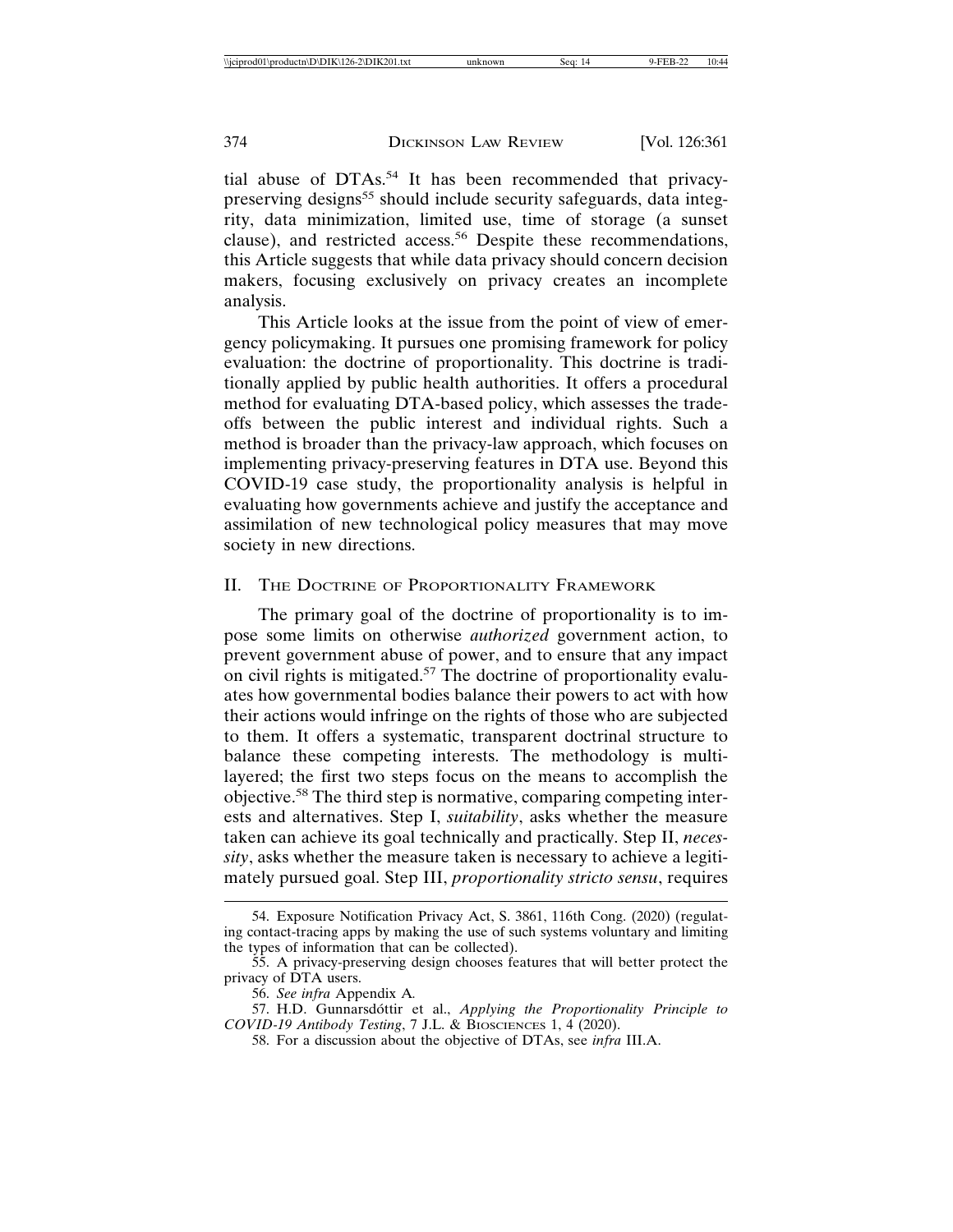governmental decisions affecting freedoms and rights to maintain a reasonable balance between the public interest and the intrusion on individual rights. It also requires a proper proportion between the means utilized and the government's objective.59 Where there is a choice between several suitable options, the least burdensome and harmful policy must be pursued. $60$ 

## *A. Proportionality Use in U.S. Law*

The doctrine of proportionality is philosophically embedded in theories of punishment. The main principle is that "penalties [must] be proportionate in their severity to the gravity of the defendant's criminal conduct."61 Traditionally, theories of punishment have been either consequentialist (i.e., concerned with the supposed effects of punishment) or deontological (i.e., concerned with the moral justification of a punishment, rather than the consequences). Consequentialist theories focus on the benefits associated with discouraging criminal behavior.<sup>62</sup> The most significant challenge to the consequentialist approach came from Immanuel Kant's principle that people should not be treated merely as means to an end (i.e., punished to induce others to desist from crime). Rather, Kant prefers a retributive method for punishment, which "requires each person to be treated as being of value in him or herself.<sup>63</sup> According to the Kantian approach, a "person's punishment depend[s] on his own deserts rather than on the penalty's societal benefits."64 Under the retributive theory of justice, it is "unjust to punish a wrongdoer *more* than she deserves."<sup>65</sup> This method requires that the punishment be proportional to the wrongful act.<sup>66</sup> If the sanction is condemnatory rather than preventive, the "severity of the response ought to reflect the  $\dots$  gravity of the criminal conduct."<sup>67</sup> Moreover, basing punishment on the gravity of crime encourages self-restraint because citizens would consider the punishment to be more

67. *Id.* at 70.

<sup>59.</sup> Aharon Barak, *Proportional Effect: The Israeli Experience*, 57 U. TO-RONTO L.J. 369, 372–74 (2007).

<sup>60.</sup> Gunnarsdóttir et al., *supra* note 57, at 4.

<sup>61.</sup> Andrew von Hirsch, *Proportionality in the Philosophy of Punishment*, 16 CRIME & JUST. 55, 55 (1992).

<sup>62.</sup> JEREMY BENTHAM, AN INTRODUCTION TO THE PRINCIPLES OF MORALS AND LEGISLATION 158–64 (J.H. Burns & H.L.A. Hart eds., Clarendon Press 1996) (1780).

<sup>63.</sup> Von Hirsch, *supra* note 61, at 59.

<sup>64.</sup> *Id.*

<sup>65.</sup> Alec Walen, *Retributive Justice*, STAN. ENCYCLOPEDIA OF PHIL., https:// stanford.io/3hO7LI2 [https://perma.cc/EG2Y-PCBW] (July 31, 2020).

<sup>66.</sup> Von Hirsch, *supra* note 61, at 74.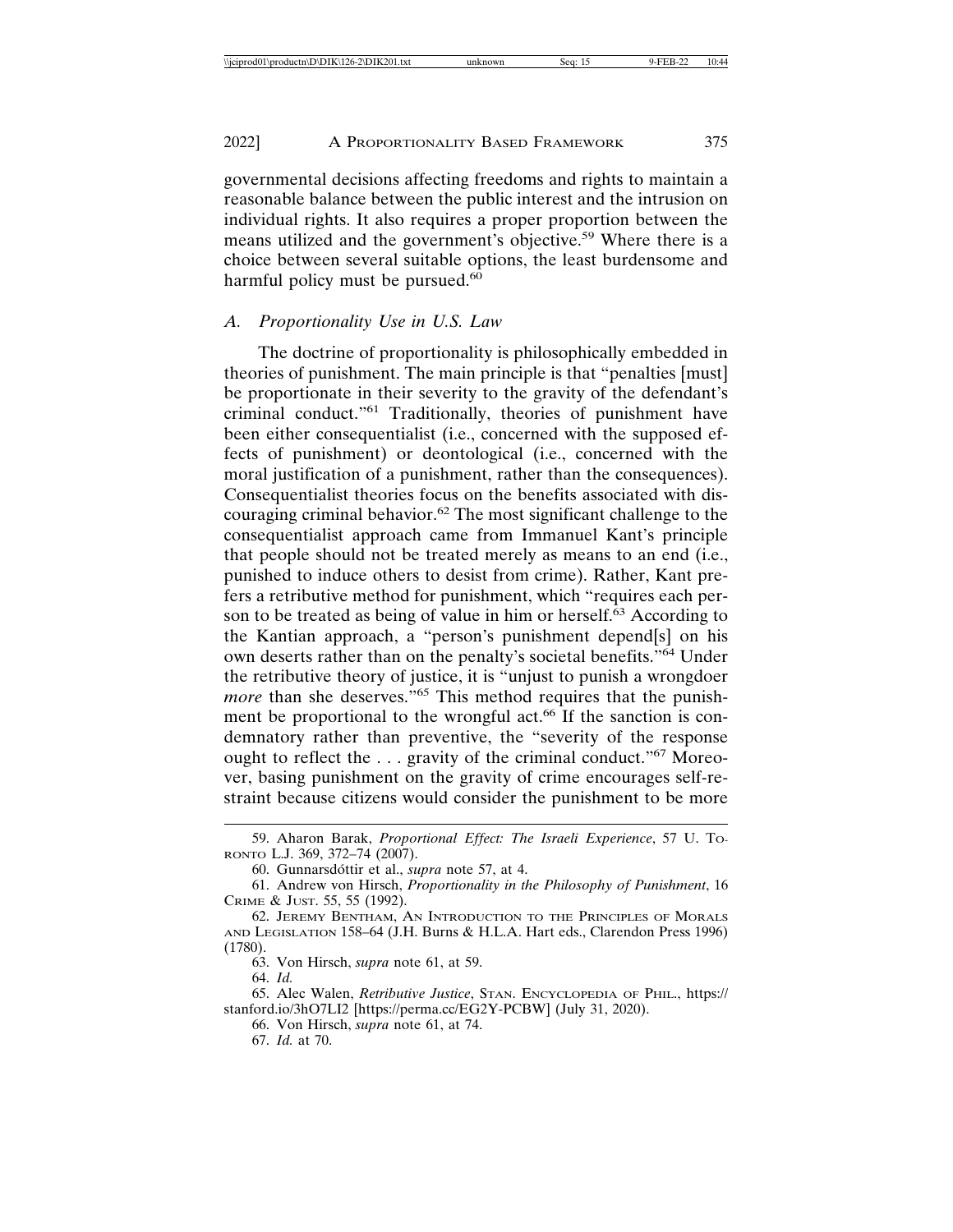just.68 In this sense, the principle of proportionality is a requirement of fairness, whether explained in terms of a just allocation of the "benefits" and "burdens" of law-abidingness, or as a way of expressing blame or censure of criminal wrongdoing.<sup>69</sup>

The doctrine of proportionality was developed after World War II to limit legislative power.<sup>70</sup> Because the doctrine is a wellestablished principle of EU law, the European Union will take only necessary action and nothing more.71 The doctrine is also used in the German, Canadian, and Israeli legal systems.72 The doctrine of proportionality is usually applied by courts ex post facto in areas where decisions have meaningful effects on individual rights, such as constitutional law, human rights law, criminal law, antitrust law, and war law.<sup>73</sup>

Several elements of proportionality are currently being used by U.S. courts. For example, courts use proportionality in Eighth Amendment analysis by requiring a sufficiently important or "compelling" government purpose, a rational connection between the means chosen and the end, and a "minimal impairment" inquiry into whether there are less restrictive means towards the same goal.74 Additionally, "legislation under Section 5 of the [14th] Amendment must have 'congruence and proportionality' to conduct that Section 1 prohibits."<sup>75</sup> Meaning, when the Supreme Court

72. Jackson, *supra* note 23, at 3110; *see also* Gráinne de Búrca, Reappraising *Subsidiarity's Significance After Amsterdam* (Harv., Working Paper No. 7/99, 2000) (explaining that proportionality principles were initially accepted in European Council Conclusions at Edinburgh in 1992, then adopted into the Interinstitutional Agreement in 1993, and eventually codified in the EC Treaty by the Amsterdam Treaty).

73. *See* Gunnarsdottir et al., *supra* note 57, at 3. For example:

In Europe, the proportionality principle is applied by the European Court of Human Rights and the Court of Justice of the European Union. National courts may also apply their own variation of the proportionality principle. The German Federal Constitutional Court, for example, may apply the 'principle of practical concordance,' in the case of conflicting constitutional rights.

*Id.*

74. Jackson, *supra* note 23, at 3119, 3104 n.43–44; Jud Mathews & Alec Stone Sweet, *All Things in Proportion? American Rights Review and the Problem of Bal*ancing, 60 EMORY L.J. 797, 864 (2011) (showing that all three levels of review rational basis, intermediate review, and strict scrutiny—have, at various points in their evolution, contained core elements of proportionality).

75. Jackson, *supra* note 23, at 3105.

<sup>68.</sup> *Id.* at 68.

<sup>69.</sup> *Id.* at 68.

<sup>70.</sup> Jackson, *supra* note 23, at 3110.

<sup>71.</sup> Consolidated Version of the Treaty on European Union art. 5, ¶ 4, Oct. 26, 2012, 2012 O.J. (C 326) 13 ("[T]he content and form of Union action shall not exceed what is necessary to achieve the objectives of the Treaties.").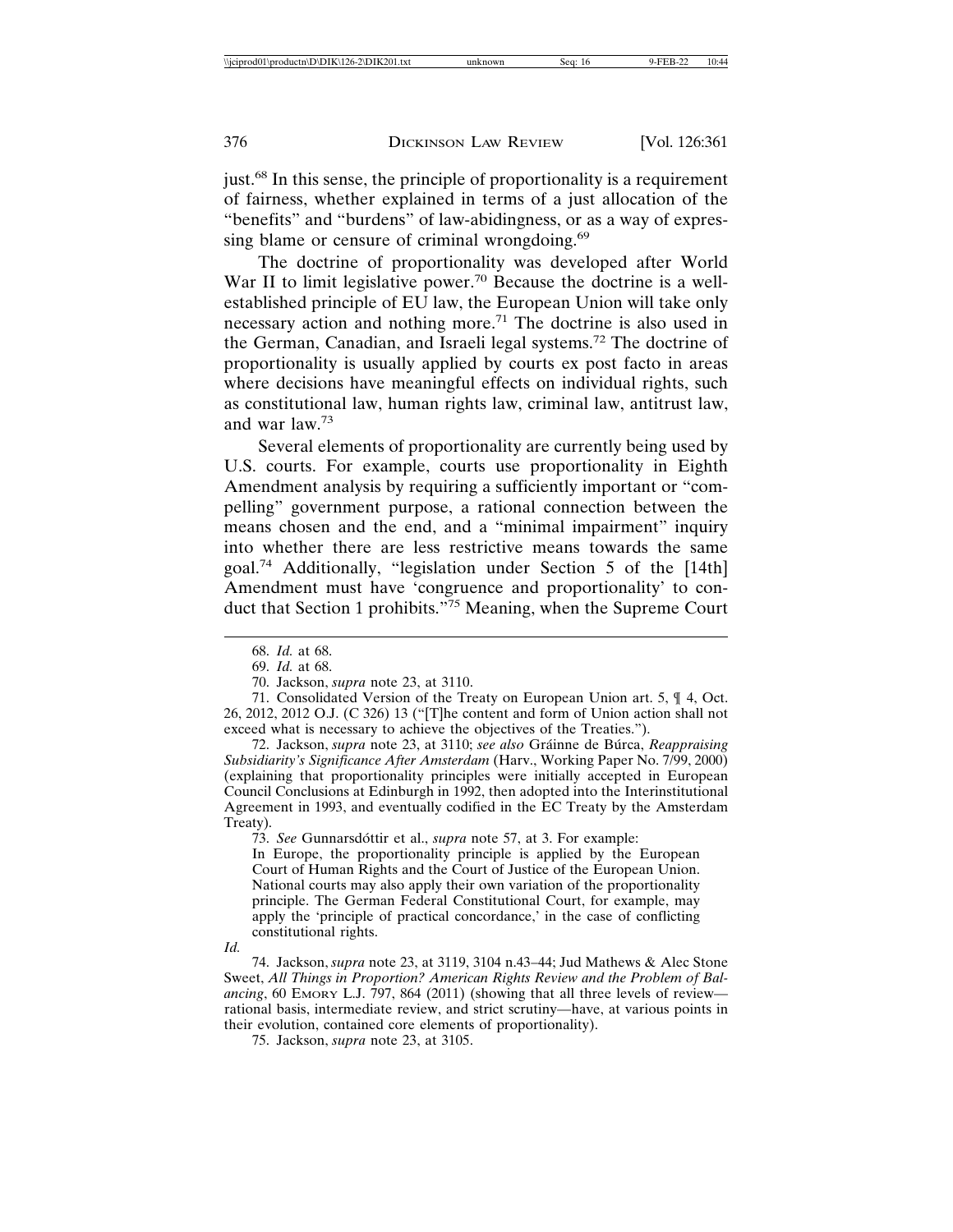reviews enforcement legislation, it demands that "the unconstitutional behavior of the States and the means by which Congress has chosen to eradicate it" be congruent and proportionate.<sup>76</sup> Moreover, different areas of law use tests that weigh some aspects of proportionality to determine reasonableness of government action or lack thereof.<sup>77</sup> Under the Takings Clause, zoning-permit conditions must have "rough proportionality" to the effects of the proposed use of the property.78 Under the Due Process Clause, courts must ensure that the measure of punitive damages in civil cases "is both reasonable and proportionate to the amount of harm to the plaintiff and to the general damages recovered."79 Additionally, the "undue burden" standard in the abortion cases requires reasonable regulations affecting women's choices to abort their pregnancies.<sup>80</sup>

Nevertheless, as a comprehensive framework, the doctrine of proportionality in its entirety is not regularly used by the U.S. courts.81 The current use of the doctrine is inconsistent and often cost-benefit focused, which misses a bigger value-based consideration that can equally advance the law's purpose while intruding less on rights.82 For example, in *Domingo v. Kowalski*, 83 where a teacher strapped students with disabilities to toilets and chairs for

In determining whether an activity is abnormally dangerous, the following factors are to be considered: (a) existence of a high degree of risk of some harm to the person, land, or chattels of others; (b) likelihood that the harm that results from it will be great; (c) inability to eliminate the risk by the exercise of reasonable care; (d) extent to which the activity is not a matter of common usage; (e) inappropriateness of the activity to the place where it is carried on; and (f) extent to which its value to the community is outweighed by its dangerous attributes.

78. *See, e.g*., Koontz v. St. Johns River Water Mgmt. Dist., 570 U.S. 595, 606 (2013); *see also* Dolan v. City of Tigard, 512 U.S. 374, 391, 398 (1994).

79. State Farm Mut. Auto. Ins. Co. v. Campbell, 538 U.S. 408, 426 (2003). *See generally* BMW of N. Am. v. Gore, 517 U.S. 559 (1996) (limiting punitive damages under the Due Process Clause).

80. *See* Planned Parenthood v. Casey, 505 U.S. 833, 878 (1992).

81. *See* KAI MOLLER, THE GLOBAL MODEL OF CONSTITUTIONAL RIGHTS 181 (2012) ("But before engaging in the balancing exercise it is important to establish that there exists a genuine conflict (suitability) between relevant interests (legitimate goal) which cannot be resolved in a less restrictive way (necessity).").

82. Mathews & Sweet, *supra* note 74, at 864; T. Jeremy Gunn, *Deconstructing Proportionality in Limitations Analysis*, 19 EMORY INT'L L. REV. 465, 467 (2005) ("Although aspects of a proportionality analysis resembles a 'cost-benefit' analysis, it is also likely to include a range of other issues, including human rights, federalism, institutional competencies, and the appropriateness of judicial deference to other institutions."); *see also* Gunnarsdóttir et al., *supra* note 57, at 4 (proposing an

<sup>76.</sup> Jeremy W. Brinster, Comment, *Taking Congruence and Proportionality Seriously*, 95 N.Y.U. L. REV. 580, 583 (2020).

<sup>77.</sup> *See, e.g.*, RESTATEMENT (SECOND) OF TORTS § 520 (Am. Law Inst. 1977). It states:

*Id.*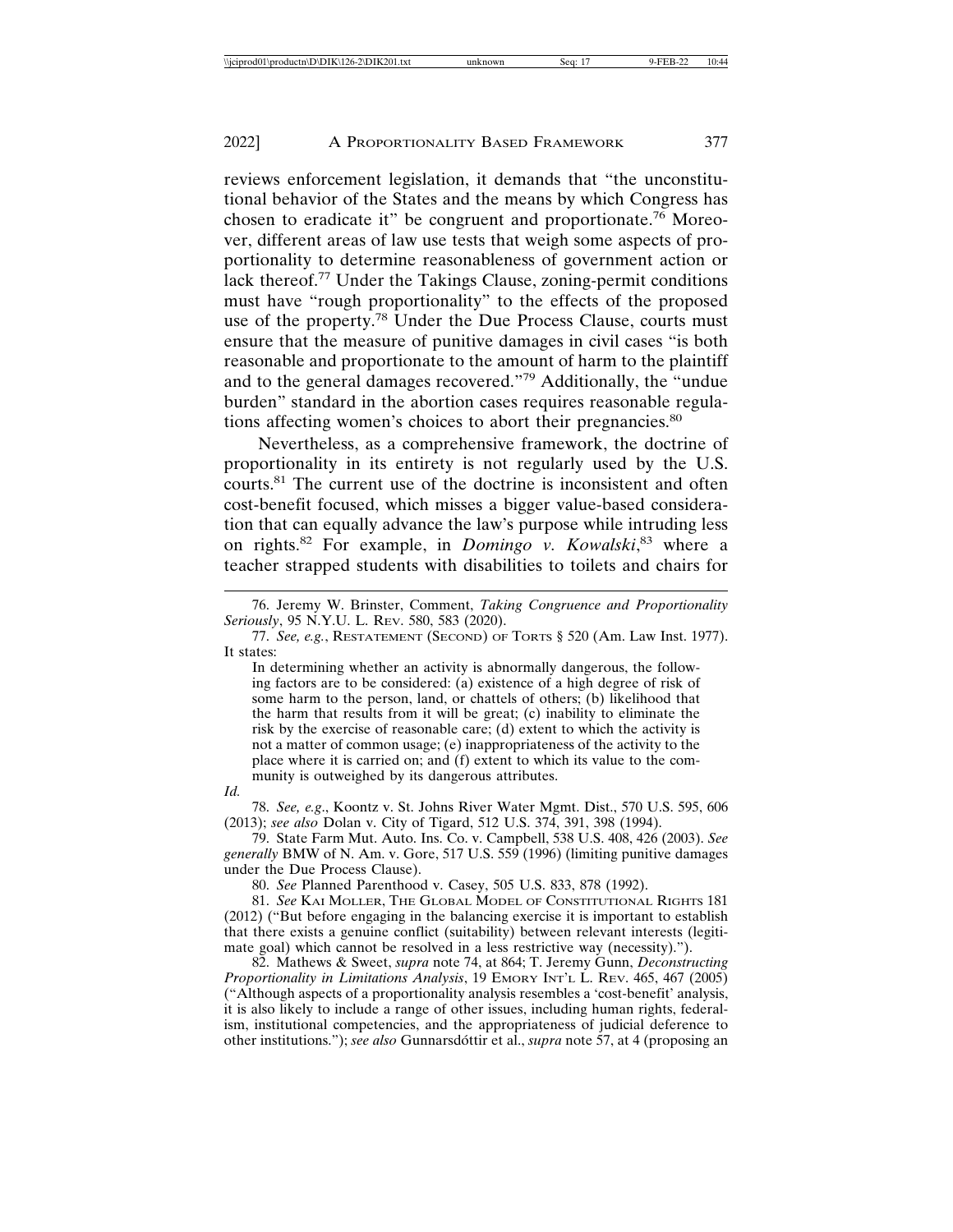extended periods of time, the court examined the methods of discipline in isolation from the purpose of discipline.<sup>84</sup> The court noted that purposeless discipline could be proportionate if the disciplinary method itself was not severe and did not violate the 14th Amendment.85 Put in simpler terms, as long as the measure falls within a range of reasonable alternatives, it is legitimate. However, in using the minimal impairment test, the court did *not* ask whether the use of any discipline or force without a purpose was legitimate.86 If courts apply a minimal impairment analysis to resolve specific questions on individual rights, they may fail to see bigger policy implications.87 Constitutional law scholar Vicki Jackson notes, "By going beyond rationality and minimal impairment, [the doctrine of proportionality can be] more rigorous than U.S. strict scrutiny."88 The doctrine addresses interests, values, and principles that other methods of analysis do not address, and it decides what is most importantly at stake by asking whether the amount of force is necessary to meet the need, rather than comparing it to alternatives.<sup>89</sup> If a less restrictive approach can be imagined, the law should be invalid.<sup>90</sup>

A possible explanation for why the doctrine of proportionality has not been used as a theoretical framework in the United States is that, unlike modern constitutions, the U.S. Constitution does not have a limitation clause inviting courts to review the justifications for government actions through a proportionality analysis.<sup>91</sup> According to Jackson, U.S. law generally does not discuss rights as being subject to external limits. Rather, "in the United States, courts often blend the two ideas—which personal interests a right protects, and how the government may legitimately act to limit freedom—and articulate a 'right' only after internally accounting for limitations deemed warranted by the government interests."<sup>92</sup> U.S. courts often combine the question about personal interests and protected rights with an assessment of whether the government le-

83. Domingo v. Kowalski, 810 F.3d 403, 412 (6th Cir. 2016).

88. Jackson, *supra* note 23, at 3116.

additional preliminary procedural balance requiring transparency, objectiveness, impartiality, and administrative order).

<sup>84.</sup> *Id.*

<sup>85.</sup> *Id.* at 414 (citing Lillard v. Shelby Cnty. Bd. of Educ., 76 F.3d 716, 726 (6th Cir. 1996)).

<sup>86.</sup> Emily Suski, *The School Civil Rights Vacuum*, 66 UCLA L. REV. 720, 735 (2019).

<sup>87.</sup> *See id.* at 734.

<sup>89.</sup> *Id.* at 3148.

<sup>90.</sup> *Id.* at 3114.

<sup>91.</sup> *Id.* at 3122–23.

<sup>92.</sup> *Id.* at 3125.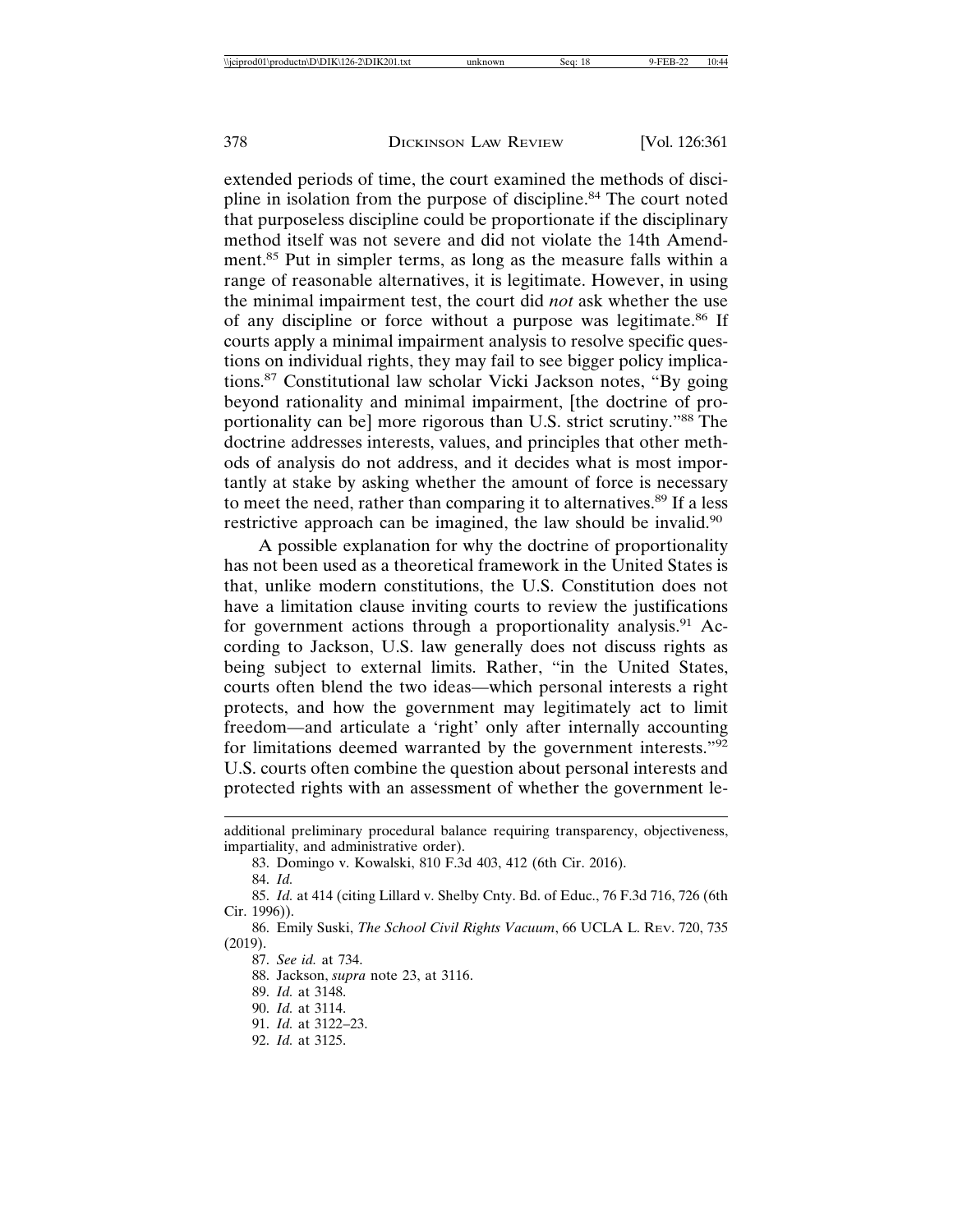gitimately limits freedom and articulates the scope of the "right" accordingly.<sup>93</sup> Therefore, when U.S. jurists, lawyers, or scholars say a "right" has been "infringed," it is typically the end of the analysis.

Moreover, in the United States, the doctrine of proportionality is criticized for its flexibility, which detracts from its quality as law and creates an unacceptable level of indeterminacy.<sup>94</sup> A "functional" view relies on the assumption that the roles of the judiciary and the legislature radically differ. It further assumes that the judiciary would invade legislative functions if it addressed questions that the legislature has already answered. When using the doctrine, courts review the process, method, or manner in which a governmental body has reached the decision, but not the decision itself.<sup>95</sup> Criticism of the doctrine focuses on the role of judges and on the position of the law as distinct from politics. Some scholars have severely criticized Step III, proportionality *stricto sensu*, as consisting of the personal preferences of judges and allowing for unconstrained moral reasoning, which is perceived as an undemocratic character of judicial lawmaking.96 For example, Jurgen Habermas claims that balancing competing values is irrational because it places incommensurable values on the same scale. $97$  In such cases, critics argue that the legal ties of proportionality are too weak to prevent judges from engaging in policymaking.<sup>98</sup> Given this criti-

94. See, e.g., Grégoire C.N. Webber, The Negotiable Constitution: On THE LIMITATION OF RIGHTS 89–115 (2009); *see also* Stavros Tsakyrakis, *Proportionality: An Assault on Human Rights?*, 7 INT'L. J. CONST. L. 468, 470–72 (2009).

97. See JÜRGEN HABERMAS, BETWEEN FACTS AND NORMS: CONTRIBUTIONS TO A DISCOURSE THEORY OF LAW AND DEMOCRACY 253–61 (1996); *see also* Bendix Autolite Corp. v. Midwesco Enter., Inc., 486 U.S. 888, 897 (1988) (Scalia, J., concurring) (noting that balancing rights is like trying to decide "whether a particular line is longer than a particular rock is heavy"); T. Alexander Aleinikoff, *Constitutional Law in the Age of Balancing*, 96 YALE L.J. 943, 972–76 (1987) (discussing the problem of comparison and the development of a common scale).

98. *See* Aleinikoff, *supra* note 97, at 973; Tsakyrakis, *supra* note 94, at 472–75; H. Jefferson Powell, *Reasoning About the Irrational: The Roberts Court and the*

<sup>93.</sup> *Id*.

<sup>95.</sup> *See, e.g.*, Coimbatore Dist. Cent. Coop. Bank v. Emps. Assn., 4 SCC 669 (2007) (India).

<sup>96.</sup> *See* Francisco J. Urbina, *A Critique of Proportionality*, 57 AM. J. JURIS. 49, 66 (2012) (discussing proportionality as unconstrained moral reasoning); *see also* Frederick Schauer, *Balancing, Subsumption, and the Constraining Role of Legal Text*, *in* INSTITUTIONALIZED REASON: THE JURISPRUDENCE OF ROBERT ALEXY 307, 310 (Matthias Klatt ed., 2012) ("When critics like Habermas accuse the balancing process of being irrational, however, it appears that what they mean is *unconstrained*."); PIETER VAN DIJK & G.J.H. VAN HOOF, THEORY AND PRACTICE OF THE EUROPEAN CONVENTION ON HUMAN RIGHTS 81 (3d ed. 1998) (arguing that the application of the proportionality test, rather than its theory, is flawed because it "has not been applied in a uniform manner . . . [and] the Court uses different variants for different contexts").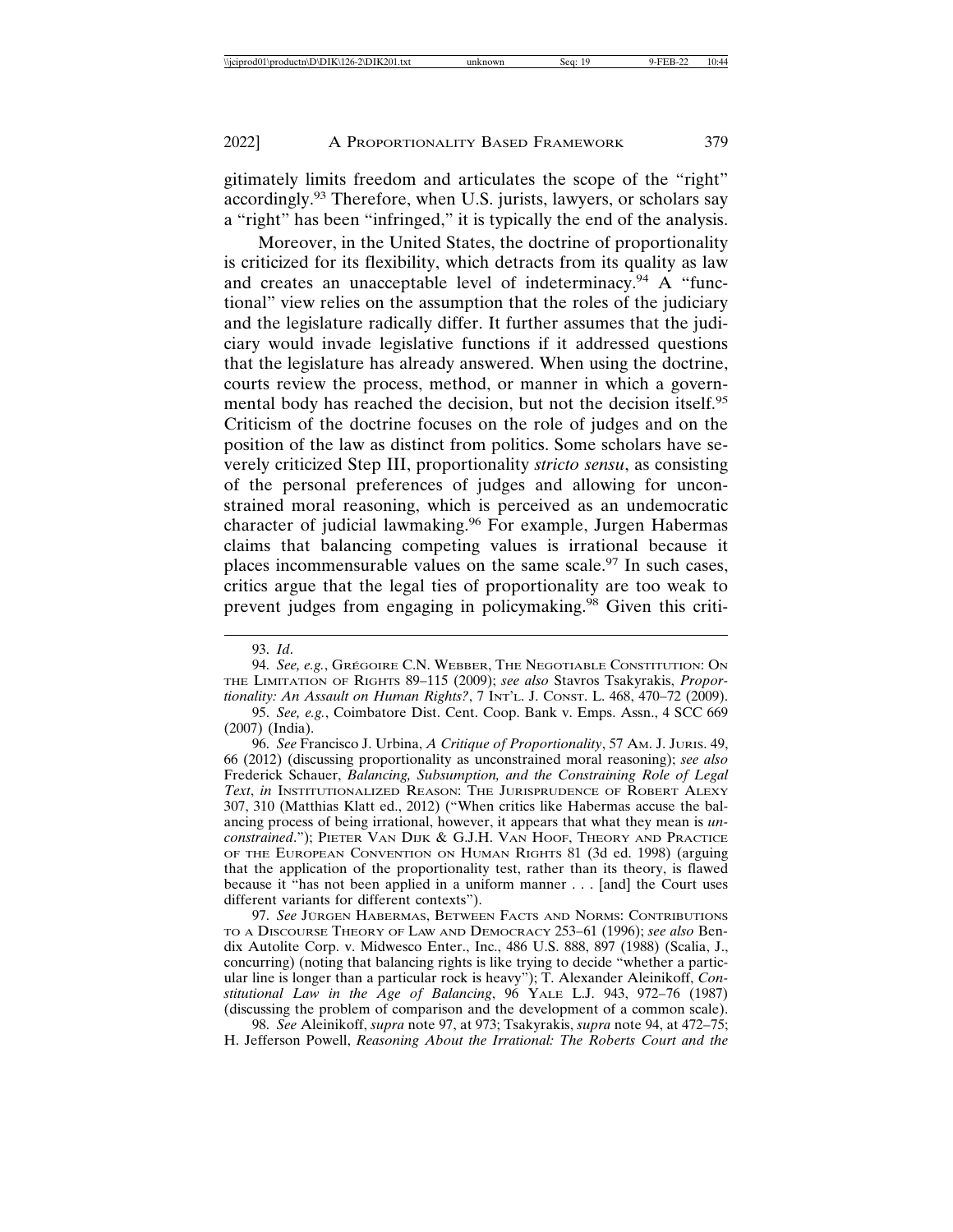cism, the U.S. Supreme Court should be reluctant to challenge the justifications of a policy and should maintain that in reviewing legislation, it is not the Court's function to substitute its views on what is desirable for that of the legislature.<sup>99</sup>

Despite these criticisms, some suggest that the doctrine should be applied to other areas of U.S. constitutional law.<sup>100</sup> Supporters argue that regardless of whether one thinks of judicial review as a "functional system" or a system of "checks and balances," proportionality *should* be part of the review process.<sup>101</sup> Functionally, it is impossible to judge a policy without considering its purpose, reasonableness, specific context, and alternatives. When courts ignore these considerations, they focus on whether a measurement is "reasonable," rather than whether the legislative purpose is legitimate or justified, thus failing to perform their unique role of reviewing legislation.102 Therefore, for courts to interpret legislative purpose, they must be "involved in all the difficulties, theoretical and practical, which surround that task."103 Alternatively, under the "checks and balances" theory, courts reconsider questions that the legislature has already addressed, which requires that they evaluate proportionality, since the legislature should consider the option that infringes on rights the least. The proportionality analysis not only guards the integrity of the legislative process but also respects the judicial process that reviews it.<sup>104</sup> Additionally, because the doctrine of proportionality is used in other liberal, democratic, and constitutional systems, it can also be applied in the United States, especially in times of emergency.105 The question of whether the doctrine of proportionality should be used by courts is beyond the

- *Future of Constitutional Law,* 86 WASH. L. REV. 217, 227–28 (2011) (criticizing the Court equating "rational basis" as a standard of review with the substance of the constitutional guarantee).
- 99. *But see* Jackson, *supra* note 23, at 3155 ("Recent experience with categorical rules in the United States suggests that neither determinacy nor respect for legislative outcomes is necessarily protected through such rules.").
- 100. *See, e.g.*, *id.* at 3096–98; JAMAL GREENE, HOW RIGHTS WENT WRONG: WHY OUR OBSESSION WITH RIGHTS IS TEARING AMERICA APART (2021); Mathews & Sweet, *supra* note 74.

101. *See, e.g.*, Joseph Tussman & Jacobus tenBroek, *The Equal Protection of the Laws*, 37 CALIF. L. REV. 341*,* 365–66 (1948).

102. Gunn, *supra* note 82, at 487 ("In a typical judicial analysis of a limitations question, the court is called upon to make determinations pertaining to the purpose, intent, and effect of legislation. In short, why did the legislature adopt the statute, did the statute accomplish its intended effects, and were the effects beneficial?").

103. Tussman & tenBroek, *supra* note 101, at 366.

104. *Id.* at 351.

<sup>105.</sup> GREENE, *supra* note 100, at 110.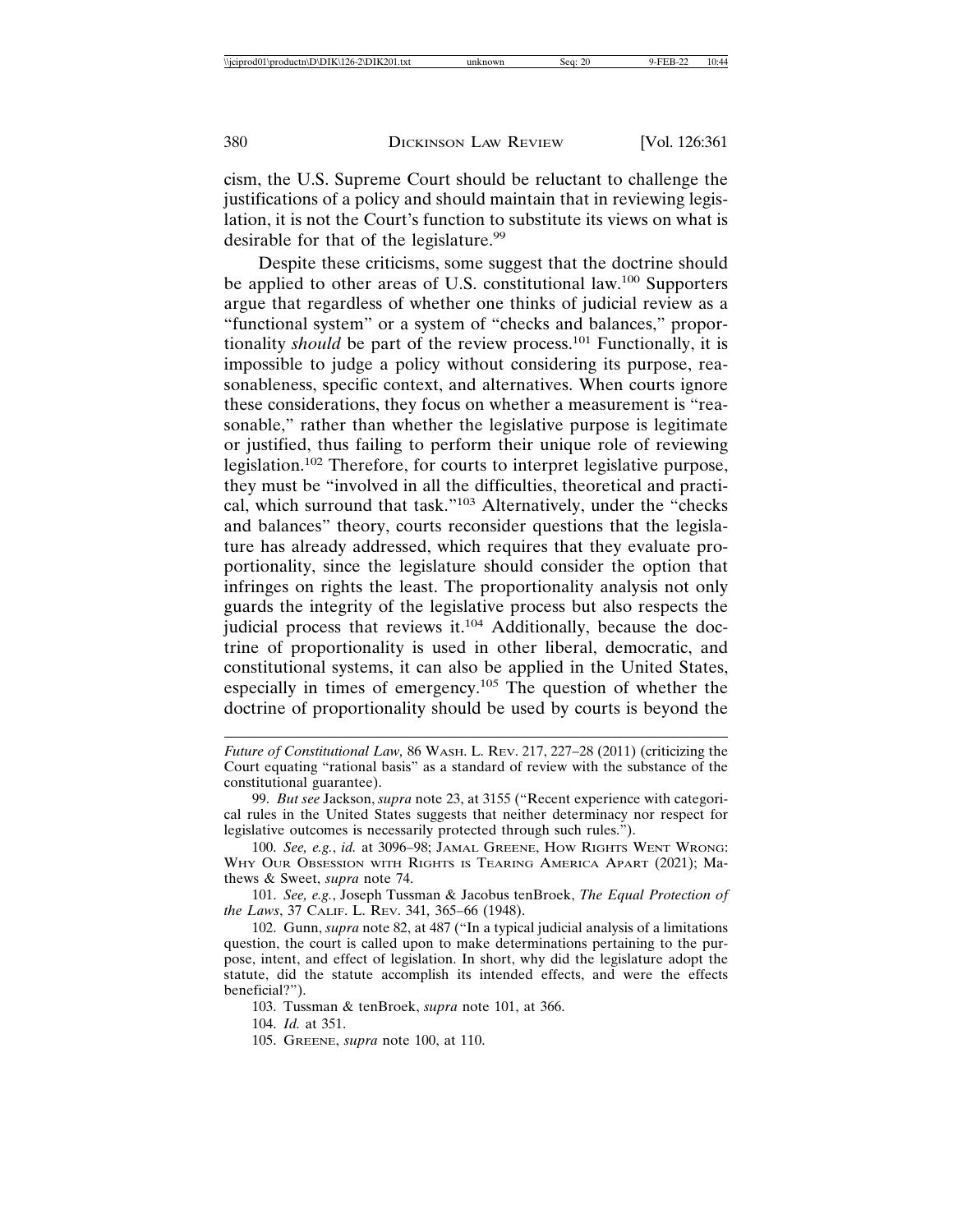scope of this Article. Instead, this Article suggests that the doctrine should be applied to create a structured emergency policymaking process within the legislative branch.<sup>106</sup>

## *B. Proportionality as Part of Policymaking in Times of Emergency*

Some have suggested expanding the use of proportionality beyond judicial review to legislation and policymaking.107 With this expansion, we would no longer need to rely on judges, and it would be beneficial particularly in times of emergency. Applying the doctrine to policymaking bypasses the criticism associated with its application to the judicial process as constituting unconstrained moral reasoning. The usual legislative mechanisms that evaluate the limitations on, or legitimacy of, government actions are partly suspended or relaxed in times of emergency. The scope of governmental powers necessary to respond to emergencies cannot be anticipated and must be adjusted according to specific requirements and challenges posed by the emergencies.108 Therefore, the government has excessive power to further restrict or infringe fundamental rights and freedoms through its non-legislative agencies. Absent a clearly defined and alternative legal mechanism to restrict emergency power, the doctrine of proportionality offers policymakers a clear and workable standard to assess potential policy approaches while adopting more flexible and sensitive reactions to changing circumstances rather than adopting strict laws. Moreover, the doctrine of proportionality can improve emergency governance and create better policymaking by: (1) encouraging public compliance, which is needed to overcome national emergencies; (2) providing accountability; (3) expressing commitment to justice; (4) committing to democratic values; and (5) detecting possible mistakes in policymaking.

First, proportionality review encourages public compliance by providing a structured methodology for persuasive reasoning and evidence. Proportionality review would also show that "government decisions are driven by . . . respect for individuals' rights and dignity as well as for constitutional [and democratic] values."109 For example, with COVID-19, social distancing, mask wearing, the use of contact-tracing or symptom-tracing apps, voluntary testing, and

<sup>106.</sup> Jackson, *supra* note 23, at 3153–54.

<sup>107.</sup> *See* Jackson, *supra* note 23, at 3097, 3144–47; Mathews & Sweet, *supra* note 74, at 804.

<sup>108.</sup> Gerwin, *supra* note 45, at 139.

<sup>109.</sup> *Id.* at 134–35.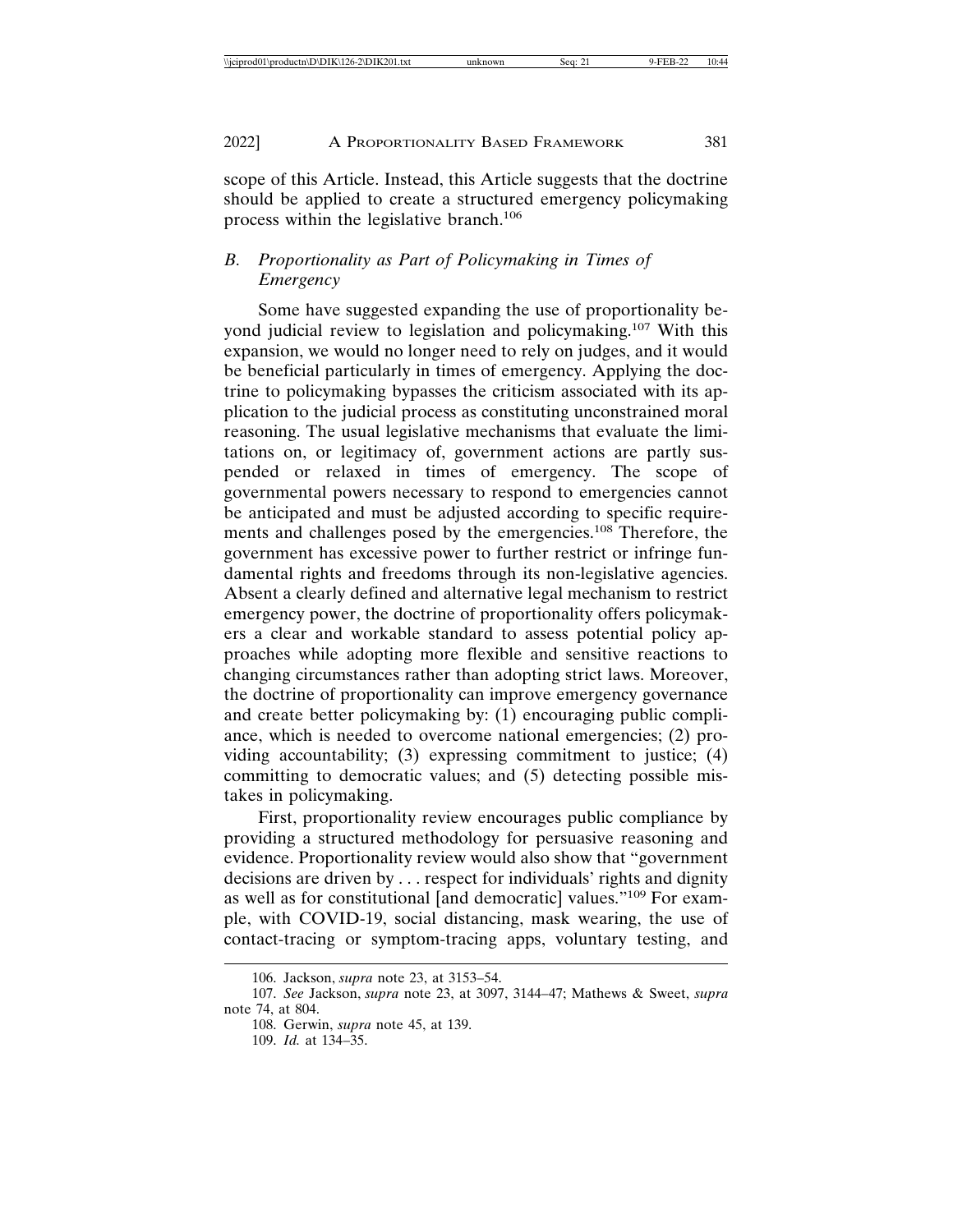self-reporting all rely on individual compliance in support of a larger public interest. A current lack of public compliance with such recommendations implies that too many restrictions on liberties result in noncompliance.<sup>110</sup> In certain contexts, society does not object to a restriction of rights. For example, citizen concerns encouraged increasing government surveillance following 9/11, with some citizens even opining that government policies were not going far enough to protect the nation against terrorism.<sup>111</sup> Citizens willingly sacrificed civil liberties and data privacy for the sake of "national security" and felt confident that their rights were protected by the Fourth Amendment's prohibition on unreasonable surveillance.112 The government can foster similar public trust and compliance in the COVID-19 context by clarifying why limitations on freedom are necessary to address public health concerns.113 People are more likely to adhere to policies that limit their liberties and freedoms if they believe that the government's actions are necessary and fair.<sup>114</sup> In circumstances where government actions collide with individual rights, the doctrine of proportionality can foster policy that encompasses ethical, political, and economic considerations. Under such a policy, impacted rights can still be exercised to

Although the attacks on 9/11 initiated new debates over the legitimacy of executive emergency powers derogating individual rights, they did not fundamentally change the frame of the constitutional discussion . . . . In most discussions, however, the issue of what constitutes a "legitimate" emergency remained subsumed within arguments over the constitutionality of certain government emergency responses.

*Id.*

<sup>110.</sup> *See, e.g.*, Daisy Fancourt, *People Started Breaking Covid Rules When They Saw Those with Privilege Ignore Them*, GUARDIAN (Jan. 2, 2021, 3:00 AM), https://bit.ly/3zq7fpJ [https://perma.cc/8ALB-RQPP].

<sup>111.</sup> *See* John Gramlich, *Defending Against Terrorism Has Remained a Top Policy Priority for Americans Since 9/11*, PEW RSCH. CTR. (Sept. 11, 2018), https:// pewrsr.ch/3tTCetb [https://perma.cc/BP3H-ZHJ2]; *see also* Gerwin, *supra* note 45, at 144, 145. Gerwin notes:

<sup>112.</sup> *See* Daniel Woislaw, *How the Fourth Amendment Can Protect Us from Becoming a Surveillance State*, PAC. L. FOUND. (Dec. 23, 2019), https://bit.ly/ 39oFvXP [https://perma.cc/AJ4L-RYHN] (noting that the Fourth Amendment provides protection to citizens as it "prohibits unreasonable searches and seizures of . . . personal possessions such as cell phones, computers, vehicles, and every other article of moveable property).

<sup>113.</sup> Jackson, *supra* note 23, at 3142; Rosie Gray & Caroline Haskins, *The Coronavirus Pandemic Has Set Off a Massive Expansion of Government Surveillance. Civil Libertarians Aren't Sure What to Do*, BUZZFEED NEWS (Mar. 30, 2020, 3:55 PM), https://bit.ly/3lNty42 [https://perma.cc/23VX-W7F7]; Vincent Manancourt et al., *In Fight Against Coronavirus, Governments Embrace Surveillance*, POLITICO (Mar. 24, 2020, 1:55 PM), https://politi.co/2Xtldd8 [https:// perma.cc/7FJC-K8W5]; Ross, *supra* note 51.

<sup>114.</sup> Gerwin, *supra* note 45, at 142.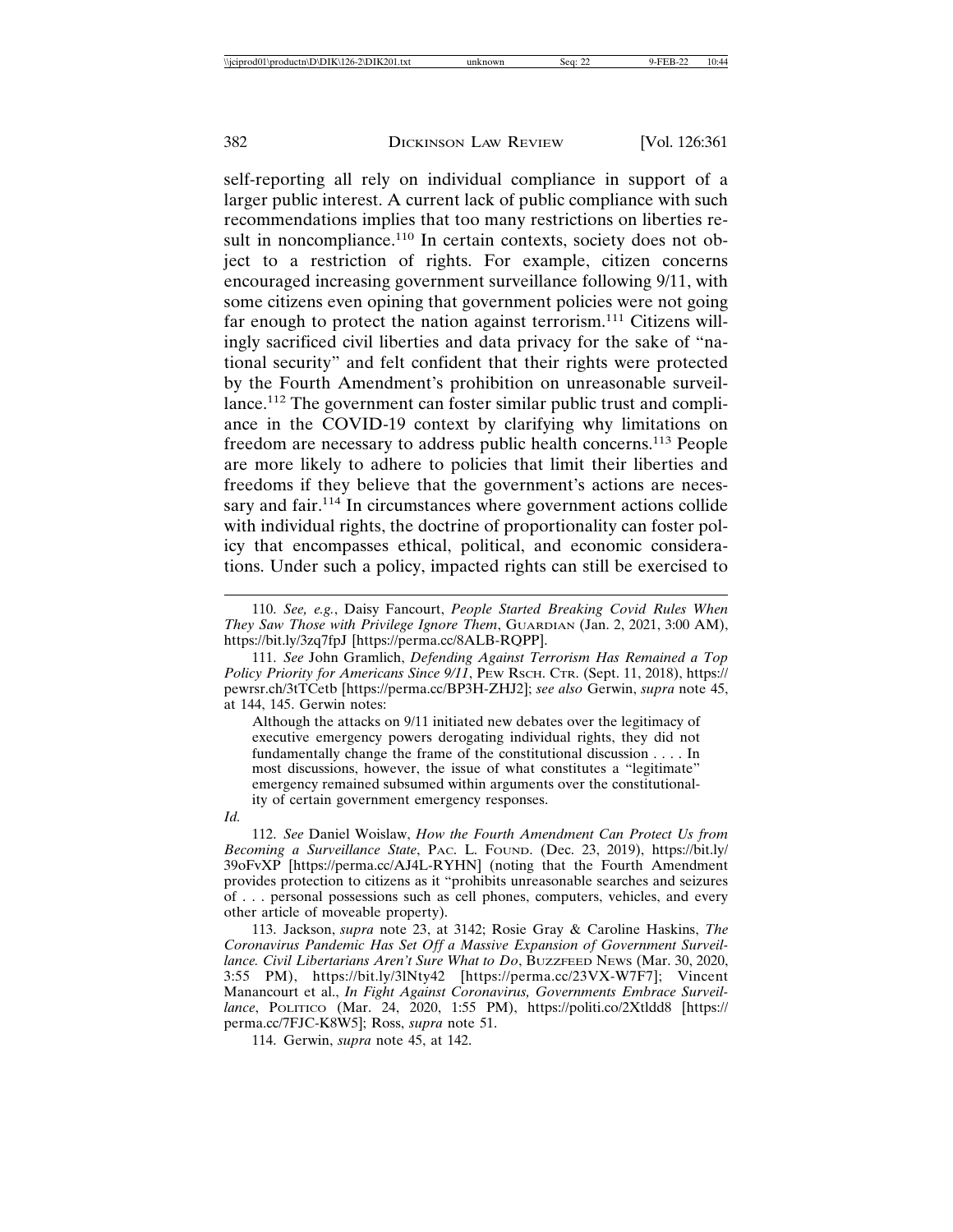the greatest possible extent, despite inevitable infringement of rights.<sup>115</sup>

Second, proportionality clarifies the justifications for a decision, thereby enhancing a government's transparency.<sup>116</sup> A constitutional democracy's legitimacy is based on its government being accountable to the people.117 The burden of justifying an action lies with the government. In times of emergency, the government may provide opaque justifications, relying on only a presumption of legality. Proportionality encourages legislative and executive actors to give justifications for their decisions and explain their preference for one decision over another. Such action is particularly beneficial when the available options during emergencies involve closely contested values, colliding rights, and inherent infringements.

Third, a commitment to "Justice" has been associated with proportionality since at least the time of Aristotle.<sup>118</sup> Legal systems that are inconsistent with widely held conceptions of justice undermine people's respect for law and the legitimacy of public policy and judicial decisions.<sup>119</sup> "Justice is not synonymous with law,"<sup>120</sup> meaning a legal action is not necessarily applied justly. However, there is normative value in a legal system's aspirations for justice as it is understood by its society.<sup>121</sup> Actions by public authorities that burden individuals must be understandable, reasonable, and in alignment with collective judgments on justice and legitimate policy.122 The proportionality doctrine brings law closer to the community's sense of constitutional justice, highlighting the derogation of rights, and ensures that options are compared to the best alternatives that are available to policymakers.<sup>123</sup> Therefore, when new threats call for extreme measures, a government can enhance its

122. Jackson*, supra* note 23, at 3146–47.

123. *Id.* at 3155. For a discussion on justice as a goal of the U.S. Constitution, see *id.* at 3106. Jackson notes:

The Constitution's Preamble states that one of its goals is to "establish Justice," . . . . Similarly, there are allusions to proportionality in the Federalist Papers, where the constitutional design is described more generally as aimed to produce "a wise and well-balanced government for a free people" in a way that will help control "abuses" and avoid the exercise of "arbitrary and vexatious of powers."

*Id.*

<sup>115.</sup> Gunnarsdóttir et al., *supra* note 57, at 4.

<sup>116.</sup> Jackson, *supra* note 23, at 3142.

<sup>117.</sup> *Id.* at 3109.

<sup>118.</sup> ARISTOTLE, NICOMACHEAN ETHICS 162–63 (Sarah Broadie ed., 2002).

<sup>119.</sup> Jackson, *supra* note 23, at 3147.

<sup>120.</sup> *Id.* at 3147.

<sup>121.</sup> *See* JOHN RAWLS, POLITICAL LIBERALISM 465 (2005) (discussing the concept of public reason).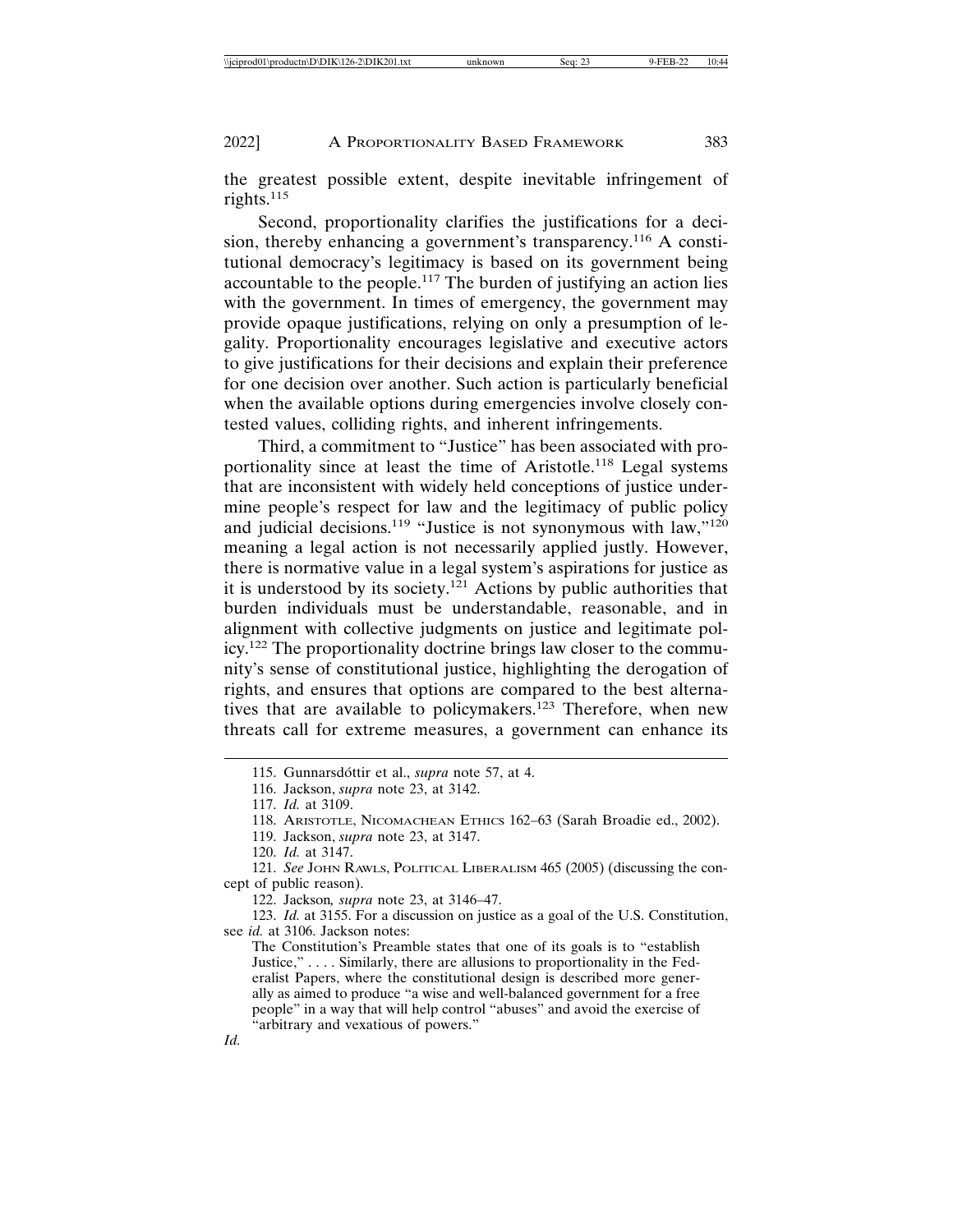crisis management capability by reaffirming its commitment to fairness and upholding constitutional values.<sup>124</sup>

Fourth, applying the doctrine to policymaking mirrors a constitutional democracy's dual commitment to the protection of rights and to self-governance, a democratic right in itself.125 In times of emergency, the justification for a government decision must be more than a matter of administrative interpretation.126 Proportionality may make legislators and other officers more aware of constitutional values. The doctrine of proportionality opens the door for meaningful participation by all branches of government, encourages more deliberation over constitutional rights, and leaves room for democratic debate on the scope of rights and on legitimate infringements under the circumstances.<sup>127</sup> By encouraging policies that consider strategies from different perspectives and by advancing democratic principles within policymaking, proportionality can add a level of reasonableness to the ongoing process of achieving effective and protective governance.<sup>128</sup>

Finally, a proportionality-based approach allows for proper evaluation of the law and for the identification of and response to deficiencies in governance.<sup>129</sup> Disproportionalities, which occur when a law is more intrusive than necessary, may reveal underlying problems associated with lawmakers: their disregard for the effects of their actions on the relatively powerless, their unconscious or unarticulated prejudices, or their inability to anticipate the effects of legislation.130 Each of these issues might be understood as the government's failure to fulfill its duty of impartiality to the public. Proportionality allows for more consideration of serious deficiencies in processes that reflect entrenched biases against particular groups of people. The fact that proportionality is a largely technical, fact-dependent, neutral, structured, and manageable test is an advantage.<sup>131</sup> Its legal-balancing methodology can reveal process fail-

<sup>124.</sup> Gerwin, *supra* note 45, at 170.

<sup>125.</sup> Jackson, *supra* note 23, at 3145.

<sup>126.</sup> Tussman & tenBroek, *supra* note 101, at 352 ("We would expect to find, therefore, very few cases of legislative classification which can successfully plead emergency justification, and it may well be held that the initial presumption, in the case of legislation, should run against the emergency plea."); *see also* Johnson, *supra* note 38, at 353.

<sup>127.</sup> Jackson, *supra* note 23, at 3144.

<sup>128.</sup> *Id.* at 3196.

<sup>129.</sup> *Id.* at 3142.

<sup>130.</sup> *Id.* at 3151.

<sup>131.</sup> Urbina, *supra* note 96, at 49; Gertrude Liibbe-Wolff, *The Principle of Proportionality in the Case-law of the German Federal Constitutional Court*, 34 HUM. RTS. L.J. 12, 16 (2014) (discussing the importance of "distinguish[ing] the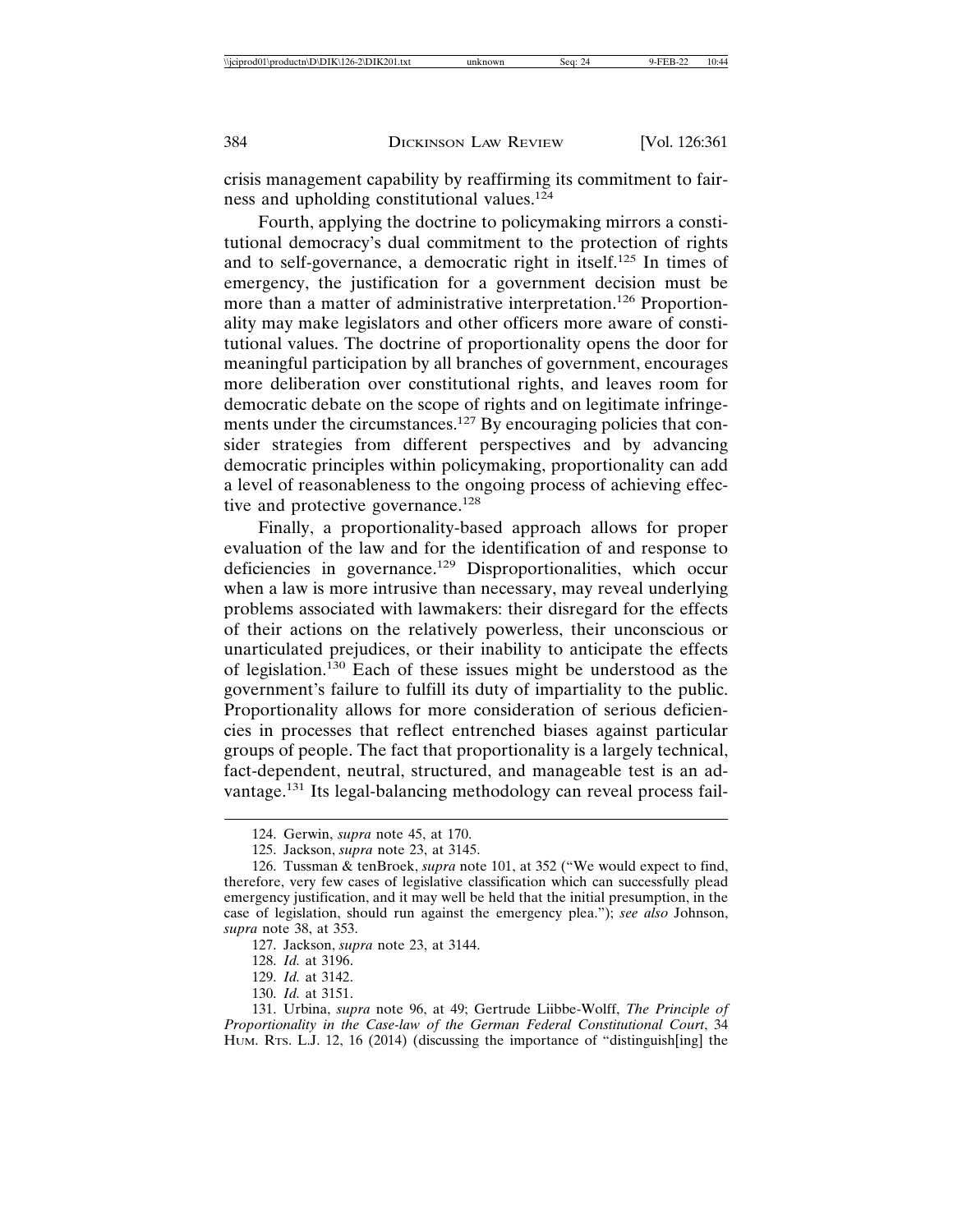ures, including departures from impartial governance, enable cautious decision making, and help identify criteria legislatures should abide by in justifying policy.<sup>132</sup> Proportionality offers a structured, systematic methodology rather than an "all-things-considered" balancing test, and it prevents governmental indifference or blindness to acute harms caused to those who are less able to protect themselves.<sup>133</sup>

## III. PROPORTIONALITY ANALYSIS OF DTA-BASED POLICIES—A CASE STUDY

The inherent conflict between the public interest and individual rights in the context of DTAs presents a good opportunity to apply the doctrine of proportionality. Applying proportionality, rather than privacy law, provides a more nuanced view of the tradeoffs associated with DTA-based policy. This Article evaluates the desirability of DTA-based policy by following the three steps in a proportionality inquiry. The first and second steps assess the suitability and necessity of the means used (the DTAs) to achieve the desired end. The third step assesses the burden on the individual in relation to the objective sought to be achieved—in this case: DTAs impact on users' rights and freedoms in relation to public health considerations.

## *A. Step I—Suitability of DTA-Based Policy*

To be considered viable policy, DTAs must be effective. Something is not suitable or necessary if it cannot effectively achieve its defined purpose. In other words, if DTAs are ineffective, they are neither suitable nor necessary. At the moment, there is deep moral and political disagreement about what the goals of DTAs should be. Proportionality requires policymakers to clearly define such goals, whether the policy is meant to prevent death, $134$  infection, an overwhelmed health system, $135$  or to allow society to flourish even

132. Gunnarsdóttir et al., *supra* note 57, at 3.

133. Jackson, *supra* note 23, at 3142.

134. *See, e.g.*, Rebecca Klar, *Cuomo: It's Not the Economy or Public Health, It's Both*, HILL (Mar. 24, 2020, 12:14 PM), https://bit.ly/3tXtGBi [https://perma.cc/ G2Y6-D8RY] (noting that New York Governor Andrew Cuomo stated "The first order of business is to save lives, period. Whatever it costs.").

135. Bernstein et al., *supra* note 24, at 1.

three levels of the [means] test and applying them in due order"); Tracy A Thomas, *Proportionality and the Supreme Court's Jurisprudence of Remedies*. 59 HASTINGS L.J. 73, 121 (2007) ("The use of formulas, ratios, and three-factored tests provides the appearance of objectivity necessary to avoid the caprice of the decisionmaker.").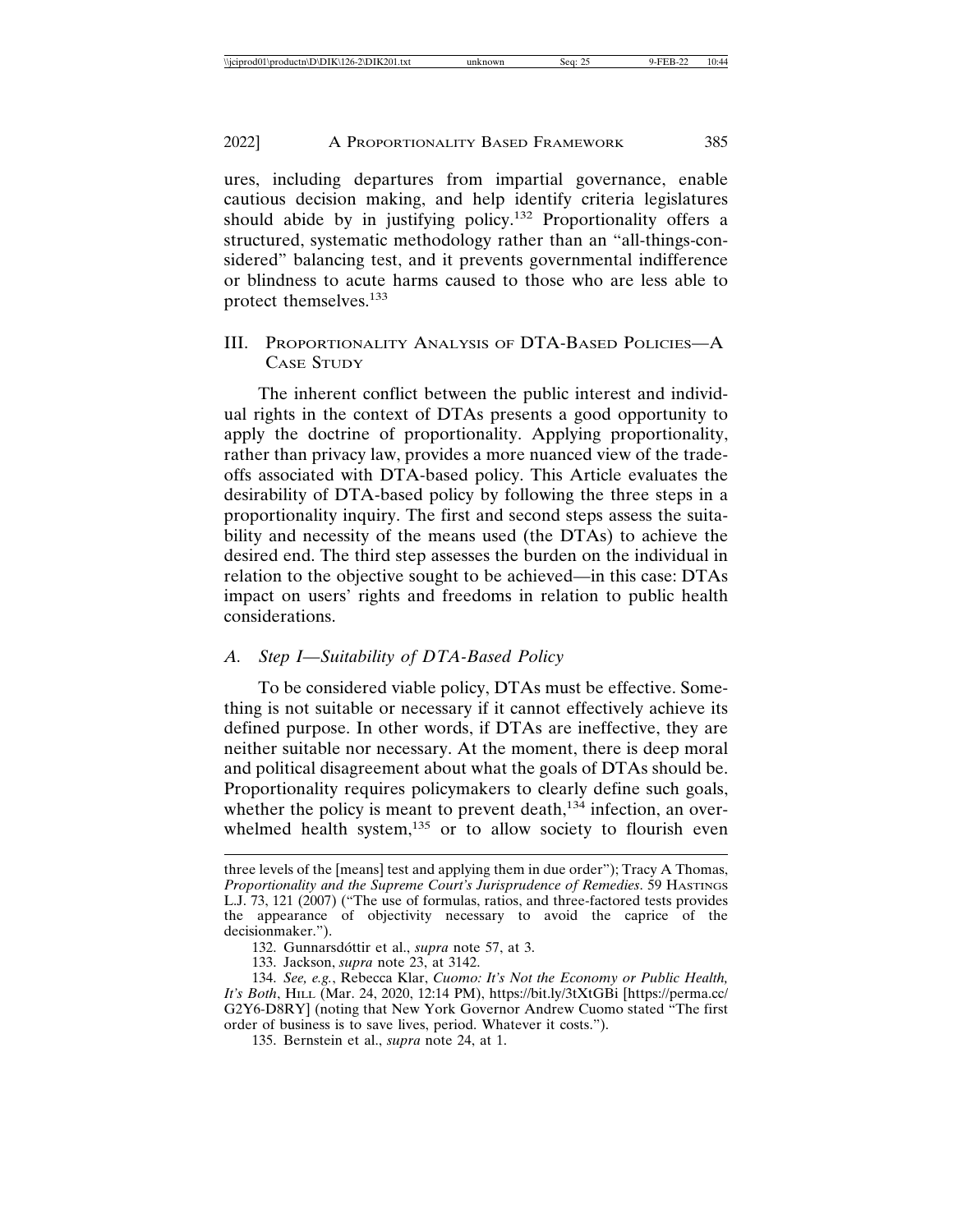under a pandemic.136 The goal of "saving lives" may be evaluated differently than the more concrete goal of contact tracing. Any goal, however, should be carefully defined and evaluated, and the tradeoffs it requires should also be considered.<sup>137</sup>

DTAs further both a narrow and a broad goal.<sup>138</sup> The narrow goal is to alert users about exposure to people diagnosed with COVID-19 without letting anyone else access the personal information of users. This goal is accomplished by tracing and alerting contacts, and it attempts to imitate traditional contact tracing conducted by public health authorities. The broad goal is for DTAs to provide accurate, timely, and complete information for public health authorities to rely on while handling a crisis. Policies that further either a narrow or a broad goal may utilize DTAs to minimize long-term general lockdowns, to prevent the social and economic costs posed by lockdown policy, and to minimize the heavy disruption on daily life posed by COVID-19. Step I reviews the preliminary technical and practical conditions required for DTAs to be suitable: accurate technology and sufficient availability of COVID-19 testing. Suitability evaluates different designs that address technical and practical considerations, and it reveals graded levels of effectiveness and suitability based on the design. In other words, it asks: Can DTAs manage to do what they aim to do?

#### *1. Preliminary Technical Conditions*

Given the inaccuracy of GPS and Bluetooth-based technologies, it is unclear whether they offer a suitable solution to the problem they aim to solve.<sup>139</sup> GPS-based technologies are accurate only up to a 16-foot radius; they cannot reliably measure distances at smaller radiuses, including the 6-foot proximity gap that is necessary, according to the CDC, to prevent the spread of COVID-19.<sup>140</sup>

<sup>136.</sup> Maggie Haberman & David E. Sanger, *Trump Says Coronavirus Cure Cannot 'Be Worse than the Problem Itself'*, N.Y. TIMES (Mar. 23, 2020), https:// nyti.ms/3vWCeJU [https://perma.cc/FKV4-VGBK] (discussing President Trump's tweet that "We cannot let the cure be worse than the problem itself").

<sup>137.</sup> Gunn, *supra* note 82, at 491.

<sup>138.</sup> It should also be noted that there are policies that address intermediate or combined forms of these goals.

<sup>139.</sup> *E.g*., Lokke Moerel, *Contact Tracing Apps: Why Tech Solutionism and Privacy by Design Are Not Enough*, IAPP (May 7, 2020), https://bit.ly/2XKm8X9 [https://perma.cc/ETB4-R4FB] (noting that Singapore and Israel had to return to lockdowns despite using DTAs); David Stavrou, *Israel's Back in Lockdown While Swedish COVID Deaths Are Plummeting. Here's Why*, HAARETZ (Sept. 22, 2020), https://bit.ly/3hN9sWc [https://perma.cc/CAD2-P2U4].

<sup>140.</sup> *GPS Accuracy*, GPS.GOV, https://bit.ly/3hR5H1Q [https://perma.cc/ YJ26-F2A7] (last visited Oct. 5, 2021); Adam Schwartz & Andrew Crocker, *Governments Haven't Shown Location Surveillance Would Help Contain COVID-19*,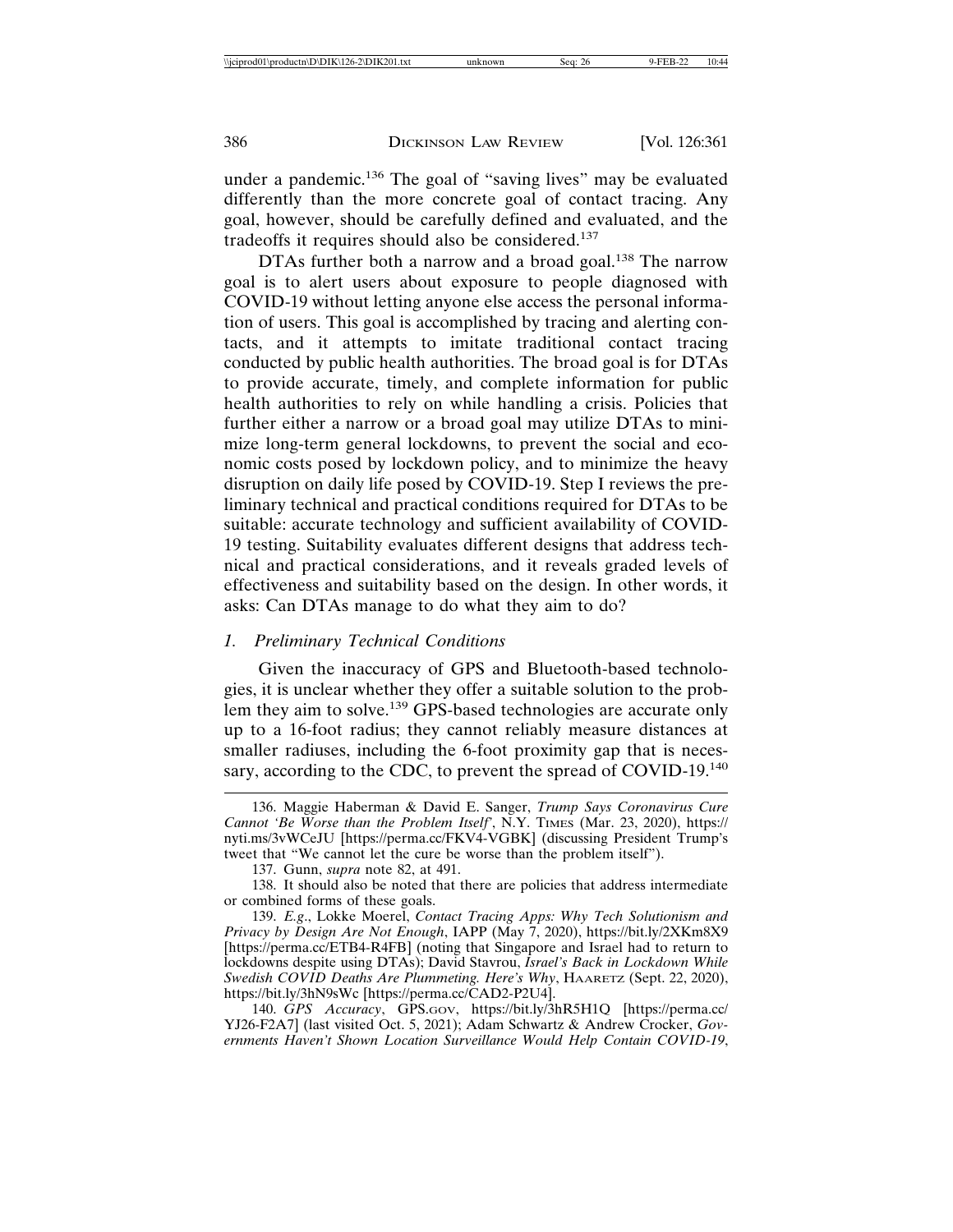Bluetooth contact-tracing apps, on the other hand, are much more nuanced and more accurate in measuring proximity than GPSbased technologies.141 Because they can detect proximity through walls, vehicles, airplanes, and underground transit, the measurements can be misleading.142 For example, the Israeli security agency Shin Bet ordered a woman into confinement when a contact-tracing app indicated that she had allegedly been in contact with her COVID-19-postive partner.<sup>143</sup> Though her smartphone accurately showed her proximity to her partner, in reality, she had been waving at him from outside the building. If such examples render DTAs unreliable in the public's opinion, people may refuse to self-isolate when there are actual risks of infection. Alternatively, the app's faulty mandates will result in over-quarantining, which is ineffective.144 Additionally, neither GPS nor Bluetooth systems consider the precautions taken by individuals in their interactions with others, such as personal protective equipment (e.g., surgical masks) that alter an individual's contagiousness, or the non-human forms of infection such as infected surfaces, assuming the virus spreads that way.<sup>145</sup>

A second preliminary condition for the function of effective DTAs is the existence of an adequate diagnostic scheme that identifies confirmed COVID cases and traces their contacts. Efficient and accurate laboratory testing capabilities (testing, testers, and lab workers) should be available to quickly confirm expanding infec-

142. Patrick Howell O'Neill, *Bluetooth Contact Tracing Needs Bigger, Better Data*, MIT TECH. REV. (Apr. 22, 2020), https://bit.ly/2XAxiNO [https://perma.cc/ C3L2-9UAQ]; JR Raphael, *6 Make-Or-Break Questions About Google and Apple's COVID-Tracking Tech*, COMPUT. WORLD (Apr. 16, 2020, 9:15 AM), https:// bit.ly/3kq5MeM [https://perma.cc/WS46-68G2].

143. Danielle Groen, *How to Lift a Lockdown*, WALRUS, https://bit.ly/ 3nSjCIQ [https://perma.cc/YXT7-52R9] (Dec. 1, 2020, 12:41 PM).

144. *See infra* notes 191–92 and accompanying text.

145. Ashkan Soltani et al., *Contact-Tracing Apps Are Not a Solution to the COVID-19 Crisis*, BROOKINGS: TECH STREAM (Apr. 27, 2020), https://brook.gs/ 3nVHk79 [https://perma.cc/W75P-AQXD]; *How COVID-19 Spreads*, CDC, https:/ /bit.ly/3tYesMD [https://perma.cc/DYE4-4MHN] (July 14, 2021). *See generally* Amanda M. Wilson et al., *Quantifying SARS-CoV-2 Infection Risk Within the Apple/Google Exposure Notification Framework to Inform Quarantine Recommendations*, 2020 RISK ANALYSIS 1 (arguing that "Bluetooth attenuation is not a reliable measure of distance, and infection risk is not a binary function of distance, nor duration, nor timing," and instead basing the probability of infectiousness on the number of symptom-free days since exposure and any negative test results).

ELEC. FRONTIER FOUND. (Mar. 23, 2020), https://bit.ly/2VY1eD5 [https://perma.cc/ 9A6E-DKRR].

<sup>141.</sup> SYDNEY VON ARX ET AL., COVID WATCH, WHITEPAPER: SLOWING THE SPREAD OF INFECTIOUS DISEASES USING CROWDSOURCED DATA 8 (2020), https:// bit.ly/3nShzEI [https://perma.cc/6SXC-H9XD].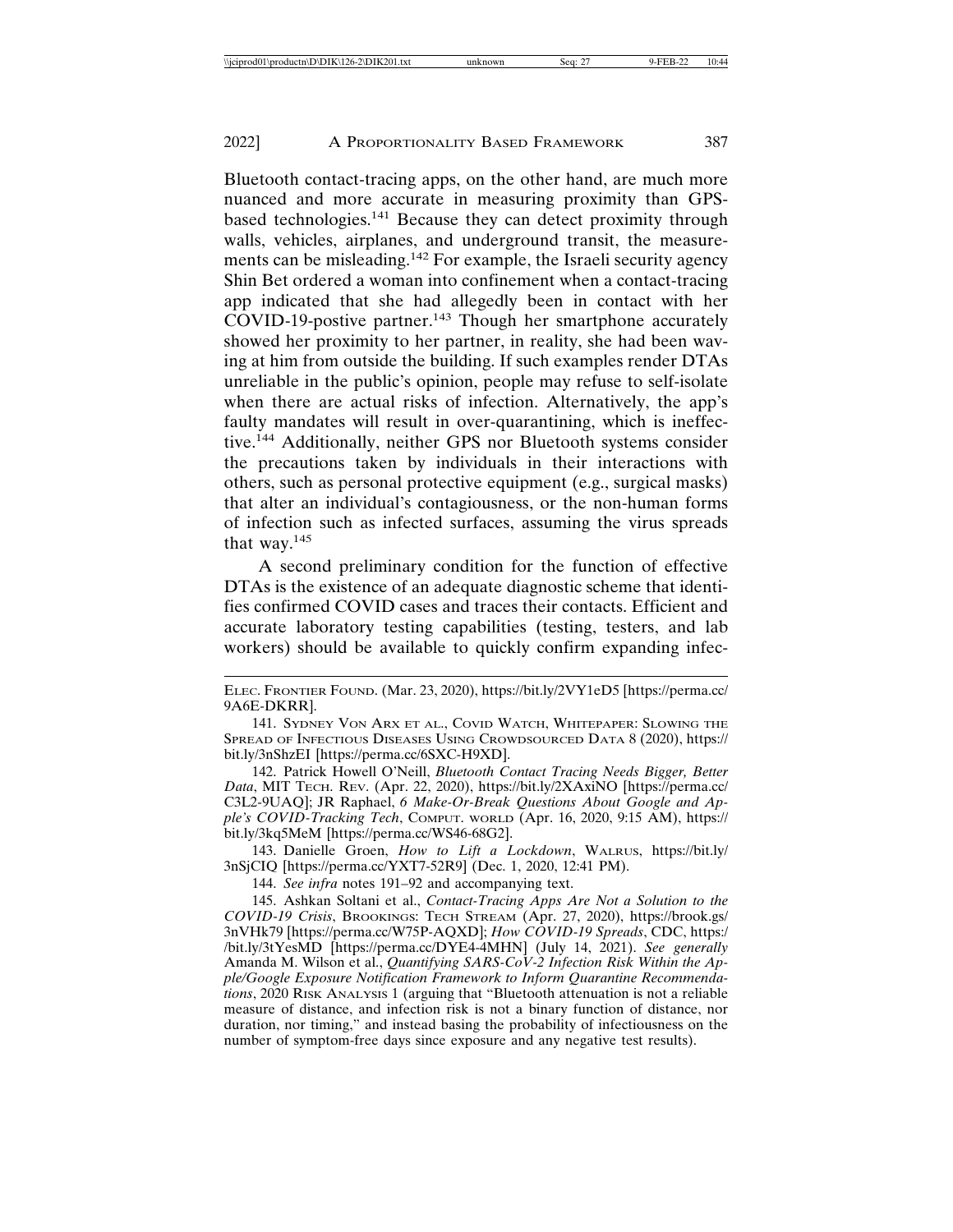tion, whether the goal of the app is to trace people diagnosed with COVID-19 and their contacts or to find concentrations of infection.146 Because five days of self-isolation is currently required when individuals test positive for COVID-19 or when they are exposed to someone who tests positive, testing should be processed quicker to cut the chain of transmission and prevent further exposure.<sup>147</sup> Experts have suggested that the United States needs to administer between  $500,000^{148}$  and 5 million tests per day,<sup>149</sup> increasing over time to 20 million tests.<sup>150</sup> For the time being, most of the population is not tested and testing kits are not equally distributed.151 Without equal access to sufficient testing and treatments, some app users may be exposed to infected people who

147. *See CDC Updates and Shortens Recommended Isolation and Quarantine Period for General* Population, CDC (Dec. 27, 2021), https://bit.ly/3eCkCep [https:perma.cc/GGG6-ZTGC] (stating that the five-day isolation requirement is based on what the CDC currently knows about the Omicron variant and COVID-19, including that the majority of transmission generally occurs one to two days before the onset of symptoms and two to three days after).

148. Keith Collins, *Coronavirus Testing Needs to Triple Before the US Can Reopen, Experts Say*, N.Y. TIMES (Apr. 17, 2020), https://nyti.ms/3ks01gC [https:// perma.cc/3MFV-65E4].

149. Dialynn Dwyer, *Harvard Researchers Have a Plan to Reopen the Economy Amid COVID-19. But it Would Require a Huge National Effort*, BOSTON.COM (Apr. 27, 2020), https://bit.ly/3CBak8x [https://perma.cc/N6SW-RTD5].

150. Cathy Cosgrove, *Privacy Questions for COVID-19 Testing and Health Monitoring*, IAPP (May 13, 2020), https://bit.ly/3EzpOLZ [https://perma.cc/2P4D-57BN].

151. *Coronavirus (COVID-19) Testing*, OUR WORLD IN DATA, https://bit.ly/ 3CA5NTN [https://perma.cc/Y3ZV-EUDK] (Oct. 28, 2020). For information on testing, treatment, and vaccine administration for uninsured people, see *FAQs for Covid-19 Claims Reimbursement to Health Care Providers for Testing, Treatment, and Vaccine Administration*, HEALTH RES. & SERVS. ADMIN., https://bit.ly/ 3kra1XC [https://perma.cc/F6VK-QK7Q] (last visited Oct. 5, 2021) (explaining that the Uninsured Program provides reimbursements "on a rolling basis directly to eligible providers for claims that are attributed to the testing, treatment, or vaccine administration of COVID-19 for uninsured individuals"); *see, e.g.*, Families First Coronavirus Response Act, Pub. L. No. 116-127, 134 Stat. 178 (2020) (allowing states to provide for uninsured individuals' Medicaid coverage of certain COVID-19 diagnostic tests and limiting coverage to the test and related services).

<sup>146.</sup> *See* Ross Anderson, *Contact Tracing in the Real World*, LIGHT BLUE TOUCHPAPER (Apr. 12, 2020), https://bit.ly/3B6d3pW [https://perma.cc/SJ8F-YKJV]; *Re-Opening the Nation: Privacy, Surveillance, and Digital Tools for Contact Tracing*, *supra* note 51; *see also Coronavirus (COVID-19) Update: FDA Authorizes First Diagnostic Test for Screening of People Without Known or Suspected COVID-19 Infection*, FDA (July 24, 2020), https://bit.ly/3tTkGgM [https:// perma.cc/L98E-YLMN] ("Last month, the FDA posted updated templates with recommendations for test developers to demonstrate validation for a test to be authorized for screening of asymptomatic people, as well as for sample pooling .... [and] authorized the first COVID-19 test that could be used with pooled samples.").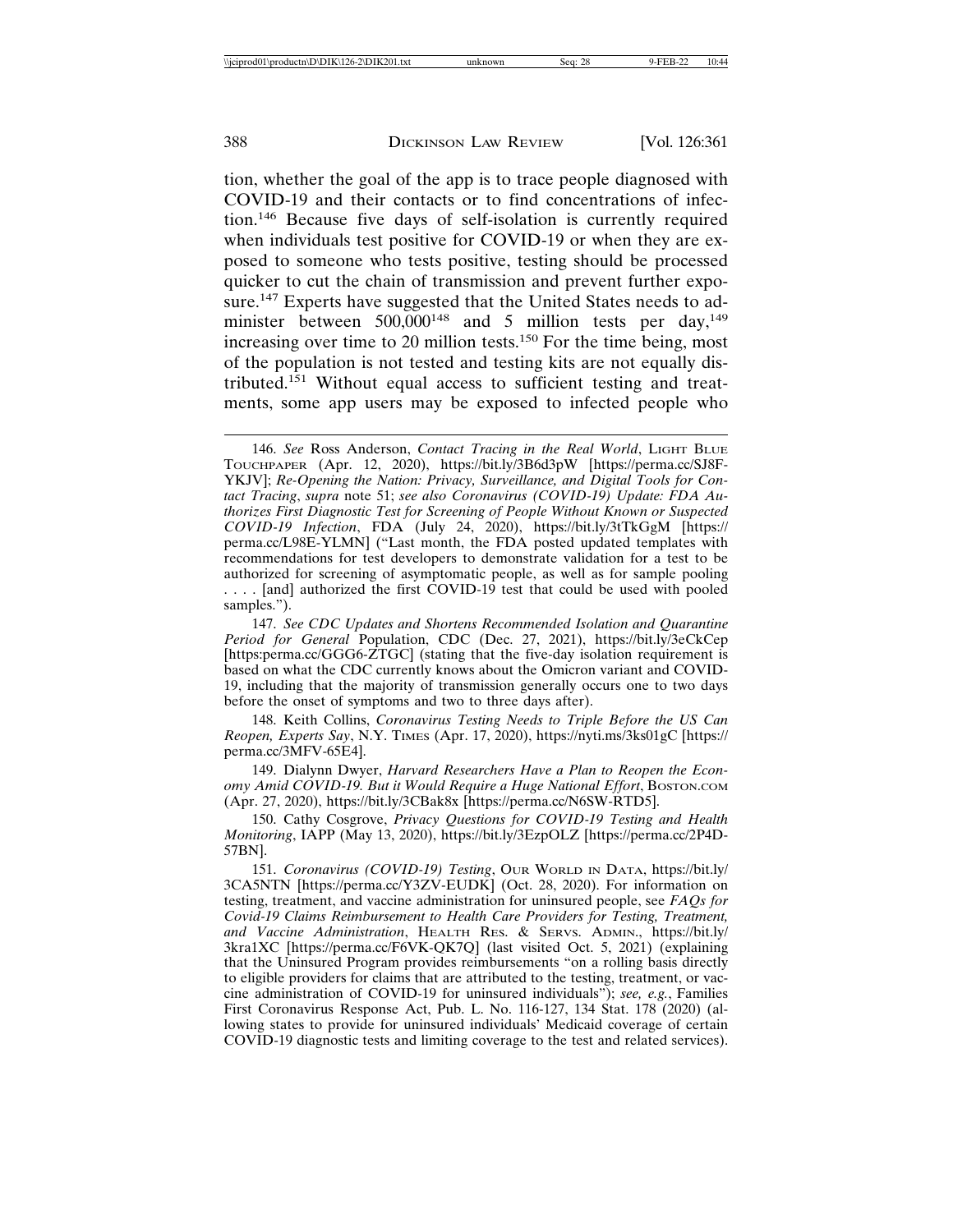haven't been tested. Hence, the ability of DTAs to trace and identify concentrations of COVID-19 is limited.

Notwithstanding disagreements regarding the accuracy and effectiveness of public health requirements and technologies, for the purpose of this Article, I will assume the fulfillment of the two preliminary requirements of suitability: that DTAs can be accurate if they are further developed and that they can be supported by the required amount of testing.

#### *2. Design Dependent Suitability*

Even if DTA technology is accurate and supported by the required amount of testing, DTA suitability still depends on the design used. Apps can be designed to either collect or avoid collecting the information of users, including their locations, their COVID-19 statuses, their health information, and any other information contained in user cellphones. Their suitability for achieving either the goal of cutting the chains of transmission or the goal of improving public health surveillance is relative.152 Next, this Article analyzes the tradeoffs for different data-management designs and how those designs reflect concepts of autonomy and privacy. It posits that the more the design preserves privacy and autonomy, the more difficult it is to maintain DTAs' effectiveness. Suitability is therefore scaled according to how DTA designs address voluntary use and data management.

#### a. Voluntary Versus Mandatory Use

Many apps and phones keep detailed logs of a user's physical movements and interactions through automatic GPS tracking (e.g., Waze). While such apps offer users the option to opt-in or out of GPS tracking, most people in Western society (over 70 percent of

<sup>152.</sup> *See generally* Patrick Howell O'Neill et al., *A Flood of Coronavirus Apps Are Tracking Us. Now It's Time to Keep Track of Them*, MIT TECH. REV. (May 7, 2020), https://bit.ly/3zrb3qL [https://perma.cc/PAG3-E73P] (comparing 25 significant automated COVID-19 contact-tracing efforts across the world by comparing what information is gathered; whether the data collection is minimized; whether there are limitations on the way data is used; whether the data be destroyed or not after a period of time; and whether there is an effort for transparency, publicly availability, and open-source code base). *See also* Stacey Gray, *A Closer Look at Location Data: Privacy and Pandemics*, FUTURE OF PRIVACY FORUM (Mar. 25, 2020), https://bit.ly/2Xsrypb [https://perma.cc/S8FJ-BNLB] (discussing ethical and privacy considerations for collecting location data, including limiting the purpose for collection).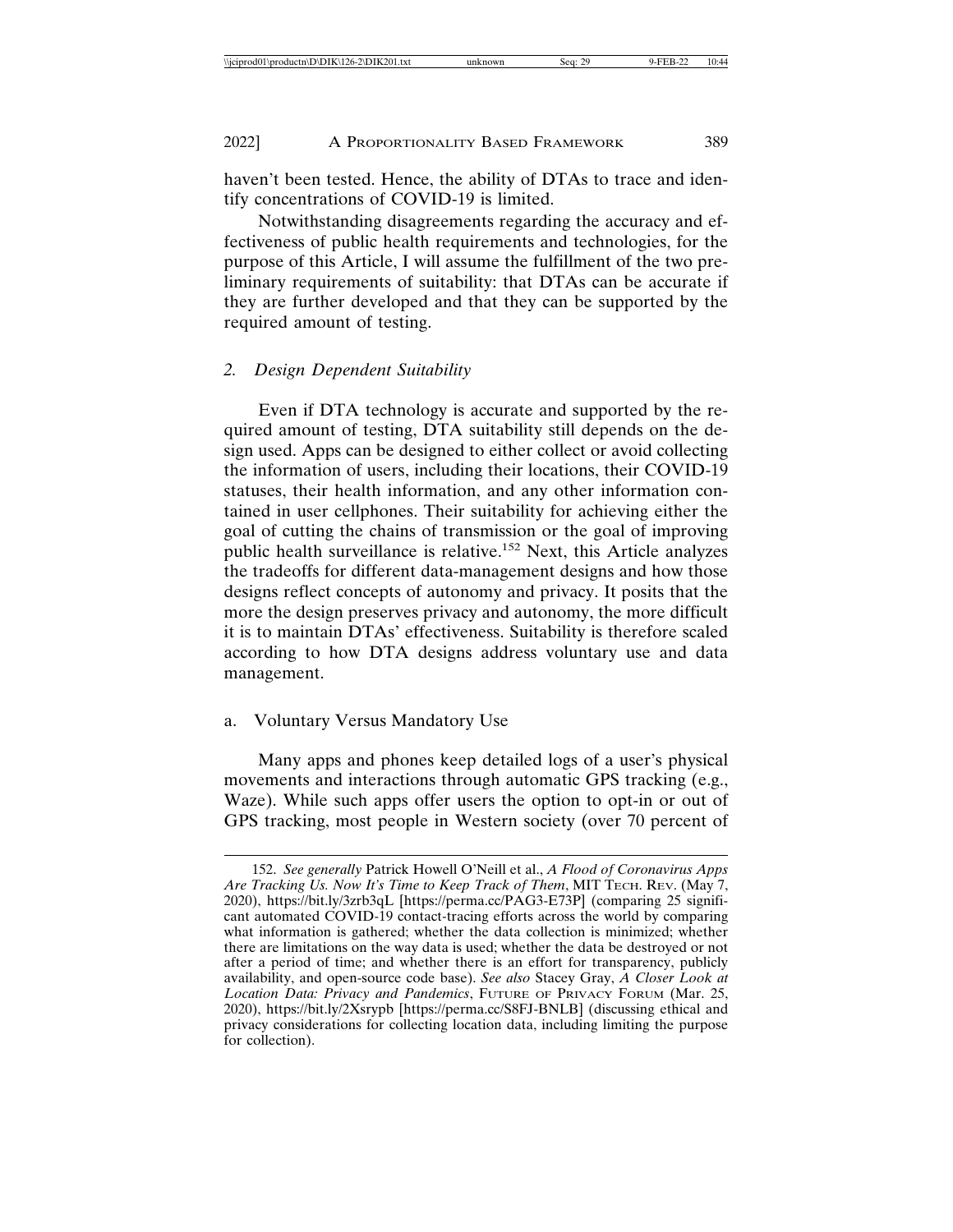the entire U.S. population<sup>153</sup>) choose to opt-in, regardless of the current emergency atmosphere due to the pandemic.<sup>154</sup> An app that relies on users' GPS-location histories can avoid seeking autonomous consent to collect user data and requires little cooperation from individuals. Mandatory information sharing may increase the calculus of DTA suitability yet render DTAs less voluntary and user autonomy questionable. A user's consent to GPS usage for one app does not necessarily reflect an autonomous decision to share information for other purposes, such as COVID-19 public health surveillance.<sup>155</sup> A design that requires the active download of a DTA whose explicit purpose is to address COVID-19 could better facilitate specific, informed, and voluntary user consent in accordance with liberal values.

Voluntary DTA use allows for different rates of adoption that produce relative levels of effectiveness. During the early stages of the pandemic, developers argued that in countries where the use of smartphones is not widespread, 60 percent of smartphone owners (meaning 56 percent of the population) would have to use the DTA before it could be deemed effective.<sup>156</sup> Later studies measured the relative effectiveness of using the same DTA based on different rates of adoption. For example, if 75 percent of the population used the same app, "it could help reduce deaths by up to 78 percent and infections by 81 percent."<sup>157</sup> However, "even a 15 [percent] adop-

155. *See, e.g.*, Olivia Krauth, *Your Smartphone Can Be Tracked Even If GPS, Location Services Are Turned Off*, TECHREPUBLIC (Feb. 8, 2018, 7:27 AM), https:// tek.io/3lHnVUS [https://perma.cc/LB3S-G77Z] (noting that in some instances, GPS locations can be tracked even if all location services and GPS have been turned off).

156. *Digital Contact Tracing Can Slow or Even Stop Coronavirus Transmission and Ease Us Out of Lockdown*, UNIV. OF OXFORD (Apr. 16, 2020), https:// bit.ly/3Csk70v [https://perma.cc/73SS-JSRK] (explaining that the Oxford model assumes that no traditional contact tracing was underway and that people over the age of 70 would remain under lockdown); Kelly Servick, *COVID-19 Contact Tracing Apps Are Coming to a Phone Near You. How Will We Know Whether They Work?*, SCI. MAG. (May 21, 2020), https://bit.ly/3CqiujM [https://perma.cc/R8WF-BDP9]; Tom Abate, *Stanford Researchers Help Develop Privacy-Focused Coronavirus Alert App*, STANFORD NEWS (Apr. 9, 2020), https://stanford.io/ 3AxmDSw [https://perma.cc/87LR-GLDH].

157. Alejandro de la Garza, *People Are Finally Downloading COVID-19 Exposure Notification Apps. Will They Make a Difference?*, TIME (Dec. 14, 2020, 3:52 PM), https://bit.ly/3CysAiS [https://perma.cc/3L6F-H6BT]; Patrick Howell O'Neill,

<sup>153.</sup> S. O'Dea, *Smartphone Penetration Rate as Share of the Population in the United States from 2010 to 2021*, STATISTA (Apr. 8, 2020), https://bit.ly/39l78Bl [https://perma.cc/BTX6-UQK6].

<sup>154.</sup> *See generally* Crocker, Opsahl & Cyphers, *supra* note 13. *See also* Paige M. Boshell, *The Power of Place: Geolocation Tracking and Privacy*, BUS. L. TO-DAY: INTERNET L. & CYBER-SEC. (Mar. 25, 2019), https://bit.ly/3lLQTTq [https:// perma.cc/A8D9-M87G].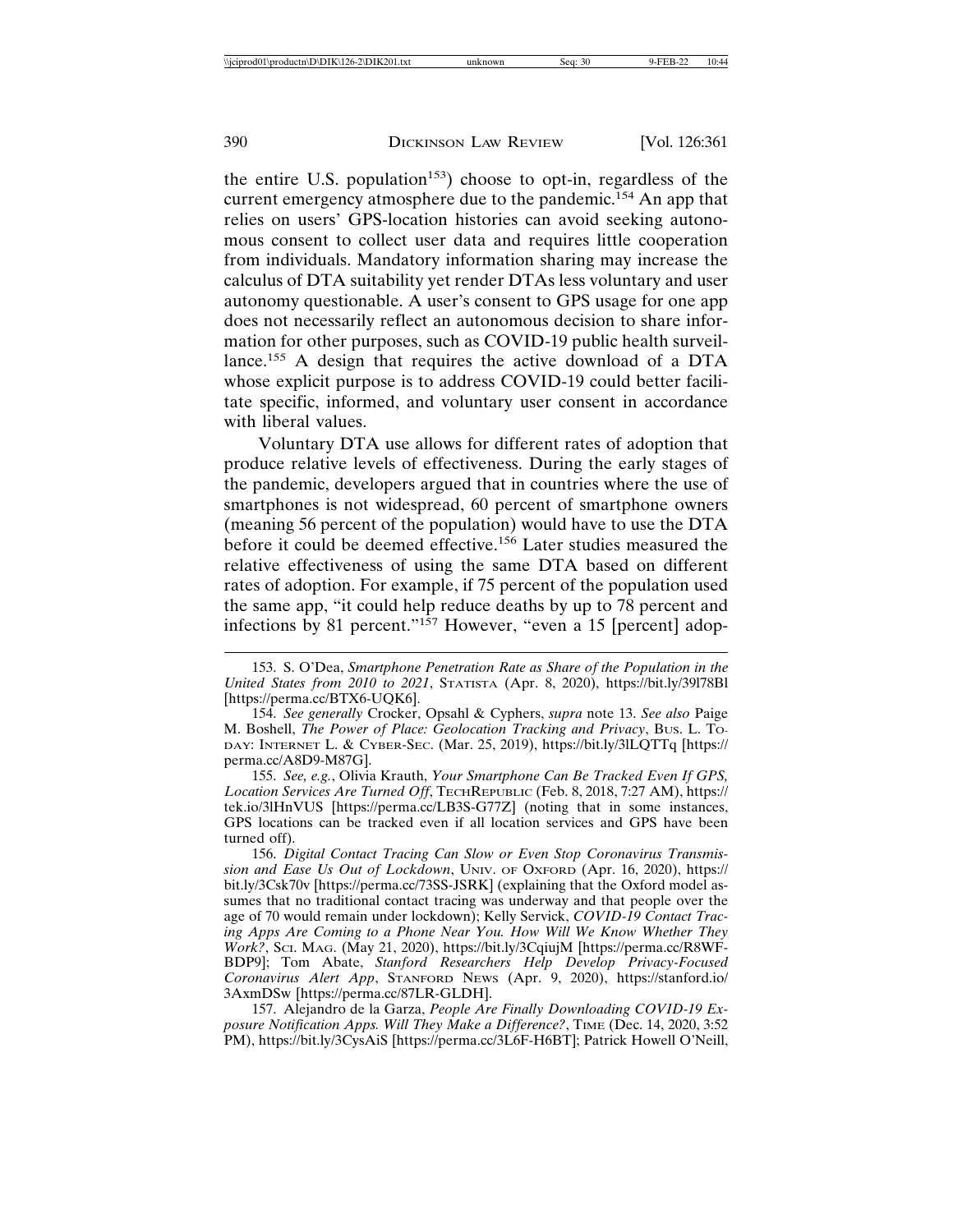tion rate can mean 11.8 [percent] fewer deaths and 15 [percent] fewer infections" (which, over the course of the 300-day model, could translate into many lives saved).<sup>158</sup> Individuals who use DTAs gain more accurate information on exposure (90 percent app tracing accuracy) compared to individuals who receive information through non-app tracing methods (50 percent tracing accuracy).<sup>159</sup> The higher degree of accuracy should incentivize individuals to use the DTAs voluntarily. An individual's informed and autonomous choice to use the app could also be a reason to assume that the user will want to comply with reporting and isolation requirements. Partial adoption would still benefit the entire population by decreasing the spread of infection, provided that DTA users follow self-isolation requirements when alerted to a potential exposure.<sup>160</sup>

Most public health authorities, universities, and NGOs around the world support a voluntary design.161 However, for a DTA to be truly voluntary, there cannot be any informal pressure to use the app. For example, a design that requires people to use the app as a condition to work or as a condition to receive government services, such as unemployment benefits, could not be considered voluntary.162 Evidently, not all smartphone owners are willing to voluntarily adopt such technology.163 So far, in countries where DTA installation is voluntary, adoption rates have been low.164 In U.S.

*Coronavirus Tracing Apps Can Save Lives Even with Low Adoption Rates*, MIT TECH. REV. (Sept. 2, 2020), https://bit.ly/3lGZnLM [https://perma.cc/E4UY-QMAP] ("Even at low uptake, it can make significant contributions.").

158. O'Neill, *Coronavirus Tracing Apps Can Save Lives Even with Low Adoption Rates*, *supra* note 157.

159. VON ARX ET AL., *supra* note 141, at 5.

160. Canca, *supra* note 51; *Infectious Disease Experts Provide Evidence for a Coronavirus Mobile App for Instant Contact Tracing*, UNIV. OF OXFORD (Mar. 17, 2020), https://bit.ly/3nVMgsH [https://perma.cc/Z84Z-DMKH].

161. *See infra* Appendix A.

162. Ignacio N. Cofone, *Immunity Passports and Contact Tracing Surveillance*, 24 STAN. TECH. L. REV. 24 (forthcoming 2021). *But see id.* at 26 ("Even if information can be conveyed to users in a way sufficient for consent to be achieved, and even if the apps are made optional by the government, it is difficult to ensure that users have a meaningful choice—and the app is not de facto mandatory."); *id.* ("Australia, for example, is considering a draft bill that would outlaw mandating employees or customers to use the country's contact tracing app, called COVIDsafe.").

163. For a discussion of smartphone-owning populations, see *infra* Part III.

164. *See* Craig Timberg et al., *Most Americans Are Not Willing or Able to Use an App Tracking Coronavirus Infections. That's a Problem for Big Tech's Plan to Slow the Pandemic,* WASH. POST (Apr. 29, 2020), https://wapo.st/3hRODsO [https:/ /perma.cc/Y2P9-L8WL] ("Singapore's TraceTogether app, which launched [in March], has been downloaded by approximately a fifth of the population. In Australia, more than 2 million people have downloaded the government's COVIDSafe app since [release in April]—about 8 percent of the country's 25 million people.");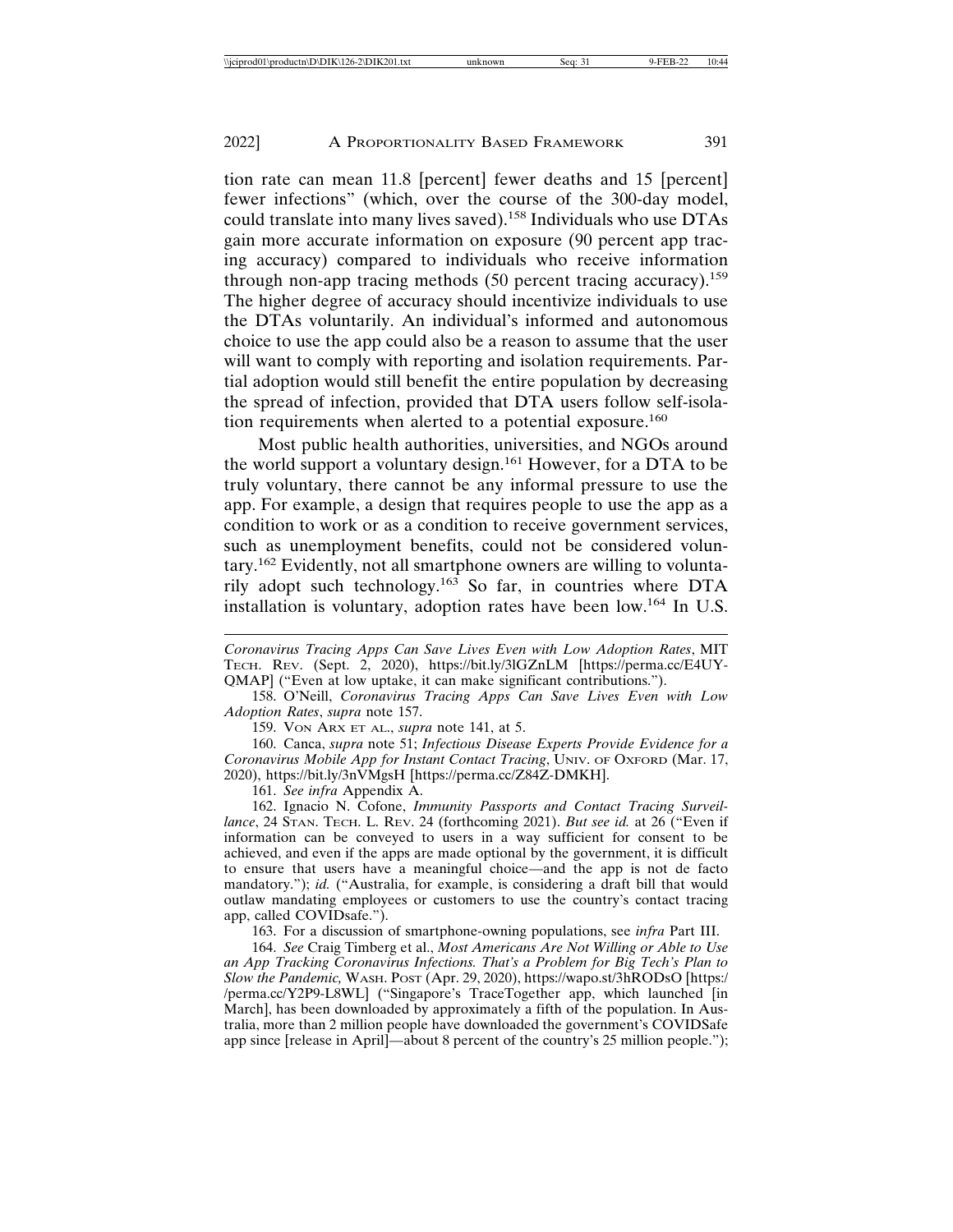regions where DTAs have been launched, relatively few people have downloaded these apps. For example, in Virginia, the first state to launch an exposure notification app, an estimated 10 to 20 percent of the population downloaded the app.<sup>165</sup> Since the beginning of October, approximately five percent of New York residents<sup>166</sup> and only one to three percent of residents in Wyoming, North Dakota, Michigan, Nevada and Alabama, adopted DTAs.<sup>167</sup> Even where adoption was considered "rocketing," only 13 to 28 percent of adoptions contained users' signatures.168 Moreover, an opt-in system should include routine check-ins with users to determine whether they want to continue broadcasting, or the system should include a turn-off option<sup>169</sup> that can be utilized at any moment to reflect a user's continuous consent. When the app's tracing is turned off, it cannot function, and its benefit is suspended.

Society's willingness to use the technology is not enough, however. As DTAs grow in variety, individual DTAs become less effective because each app tracks smaller portions of the population and operates with different time and proximity criteria. For example, Bluetooth signals from Android and Apple phones cannot easily connect to one another.170 Interoperability between different apps

165. Rich Griset, *Virginia Leads Nation in COVID-19 App Use*, VA. BUS. (Dec. 11, 2020), https://bit.ly/3lMIEqn [https://perma.cc/P5T5-E5MD].

166. Gwynne Hogan, *Governor Cuomo Said the State's COVID App Could "Make a Big Difference"—Did It?*, GOTHAMIST (Dec. 3, 2020, 2:07 PM), https:// bit.ly/2XBikaN [https://perma.cc/YN5K-RQP6]. For a discussion on how the COVID-19 pandemic has impacted people's mental health, see Nirmita Panchal et al., *The Implications of COVID-19 for Mental Health and Substance Use*, KFF (Feb. 10, 2021), https://bit.ly/3Fc9kcg [https://perma.cc/F5RB-5P74].

167. Nicole Wetsman, *Contact Tracing Apps Promised Big and Didn't Deliver*, VERGE (Dec. 11, 2020, 10:52 AM), https://bit.ly/2Zg2XVA [https://perma.cc/5YJF-RTFS]; Bryan Anderson & Matt O'Brien, *Despite Promise, Few in US Adopting COVID-19 Exposure Apps*, AP NEWS (Dec. 6, 2020), https://bit.ly/3Bp2a21.

168. *See* de la Garza, *supra* note 157 (indicating that 28% of adoptions in Colorado, 20% in Connecticut, 17% in Washington, and 13% in California contained user signatures).

169. *See, e.g.*, Davey Winder, *How to Disable Apple and Google's COVID-19 Notifications on Your Phone*, FORBES (June 28, 2020, 8:59 AM), https://bit.ly/3iiQmYg [https://perma.cc/LS3X-FAZP].

170. Jules Polonetsky, *Will I Install an Exposure Notification App? Thoughts on the Apple-Google API*, LINKEDIN (May 20, 2020), https://bit.ly/2Z7fytY [https:// perma.cc/XZ6V-K59H]. *But see*, *e.g.*, Kylie Foy, *Bluetooth Signals from Your Smartphone Could Automate COVID-19 Contact Tracing While Preserving Privacy*, MIT NEWS (Apr. 8, 2020), https://bit.ly/3CAG5yt [https://perma.cc/WAS5- DQX7] (reporting that engineers have achieved interoperability at the prototype phase).

*see also* Servick, *supra* note 156 ("Singapore, which pioneered app-based contact tracing with its launch of TraceTogether on [March 20, 2021], reports more than 1.4 million users—roughly one-quarter of the country.").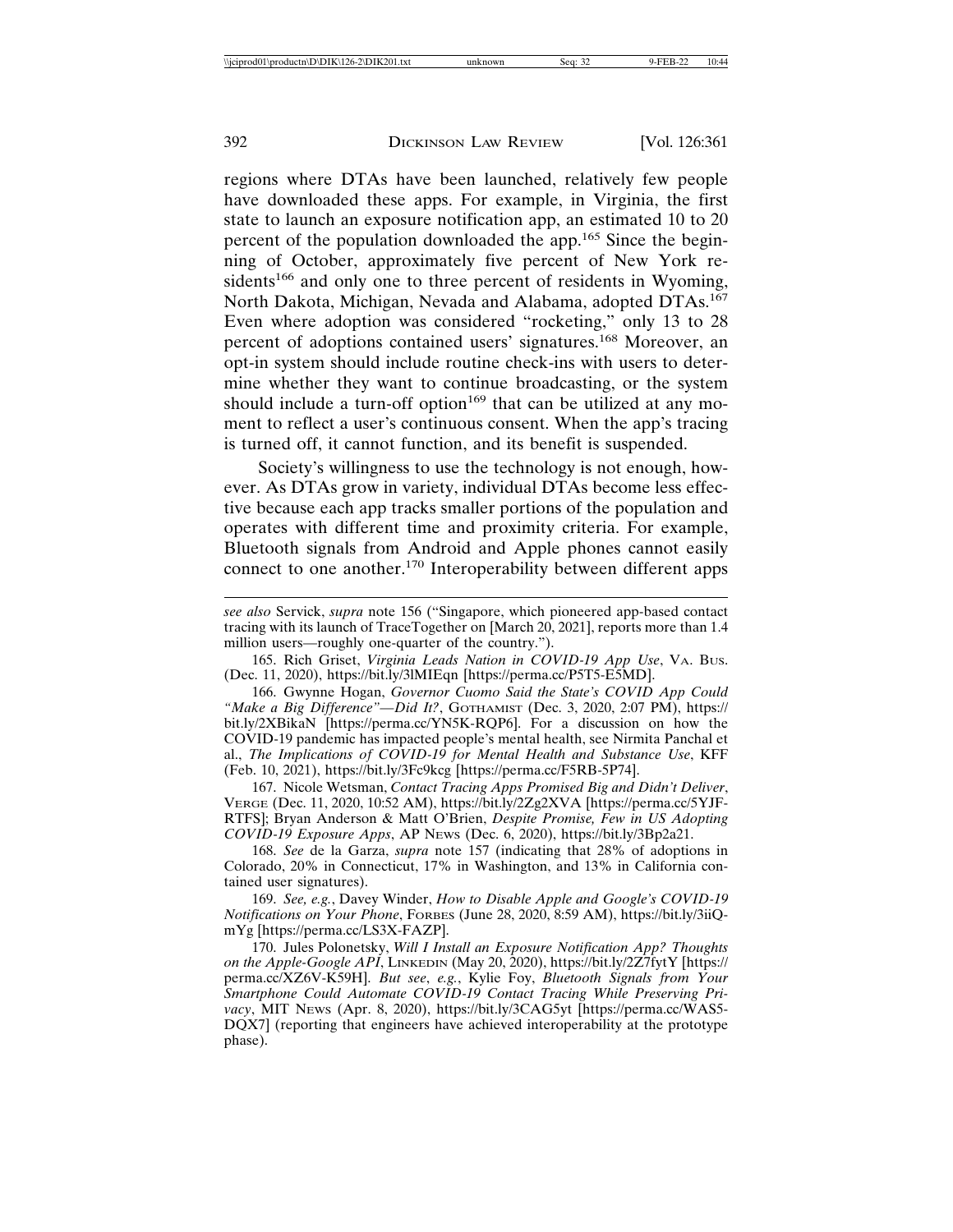is needed to trace alarming exposures. However, commercial interests may drive companies to achieve wide, exclusive adoption rates and earn the largest market share. To increase the effectiveness of DTA-based policy, governments can intervene and pass regulations that require interoperability.

Therefore, the more we respect a person's autonomous choice to download a DTA, the more we compromise the effectiveness of the app. Several scholars argued that maintaining a free flow of information is an ethical requirement during public health crises, and therefore, the ethically desirable option is to mandate DTA use.<sup>171</sup> They argue that if data security is guaranteed and users can trust that DTAs will not disclose their private information, then there is a moral duty for authorities to mandate DTA use for the sake of public interest.172 Mandated use signals a need for public compliance.173 For these and other reasons, some countries have decided not to promote voluntary use.<sup>174</sup> The importance of data privacy is therefore undeniable.175 If mandatory, DTAs should secure the privacy of user information to minimize the violation of civil rights. If DTAs are consent-based, privacy of sensitive personal information is essential to improve user trust and usage.<sup>176</sup> Without assurances

<sup>171.</sup> *See* Ross, *supra* note 51. According to Michelle Mello, a health law professor at Stanford University, "There are times that not using the information that we have is morally hard to defend, and I think this is one of them." *Id.*; *see also* Canca, *supra* note 51 (arguing that population-wide mandatory use of DTAs that contain privacy preserving designs can be more efficient and more respective of privacy than traditional contact tracing or lockdowns and is therefore the only ethical option for fighting COVID-19.).

<sup>172.</sup> *See* Ross, *supra* note 51; Canca, *supra* note 51.

<sup>173.</sup> *See* Fancourt, *supra* note 110.

<sup>174.</sup> Dave Gershgorn, *We Mapped How the Coronavirus Is Driving New Surveillance Programs Around the World*, ONEZERO (Apr. 9, 2020), https://bit.ly/ 3nSCszS [https://perma.cc/Z5RX-6AHP] ("[I]n Argentina . . . those who are caught breaking quarantine are being forced to download an app that tracks their location. In Hong Kong, those arriving in the airport are given electronic tracking bracelets that must be synced to their home location through their smartphone's GPS signal."); Isobel Asher Hamilton, *Poland Made an App That Forces Coronavirus Patients to Take Regular Selfies to Prove They're Indoors or Face a Police Visit*, INSIDER (Mar. 23, 2020, 8:06 AM), https://bit.ly/3nP01cz [https:// perma.cc/69JE-GX3F] ("In Poland, citizens under quarantine had to download a government app that mandated they respond to periodic requests for selfies."); Tal Schneider, *Israeli Cabinet Unanimously Approves Phone-Tracking App Bill*, GLOBES (June 24, 2020, 5:56 PM), https://bit.ly/3tYamEn [https://perma.cc/UG4Y-YK69].

<sup>175.</sup> It could be argued that when citizens voluntarily choose to use an app independent from any governmental pressure, they are free to use a proportionate or disproportionate app. However, this choice will neither prevent potential privacy harms to those citizens nor avoid the consequential implications to society.

<sup>176.</sup> *See* Ashley Kirzinger et al., *KFF Health Tracking Poll—Late April 2020: Coronavirus, Social Distancing, and Contact Tracing*, KFF (Apr. 24, 2020), https://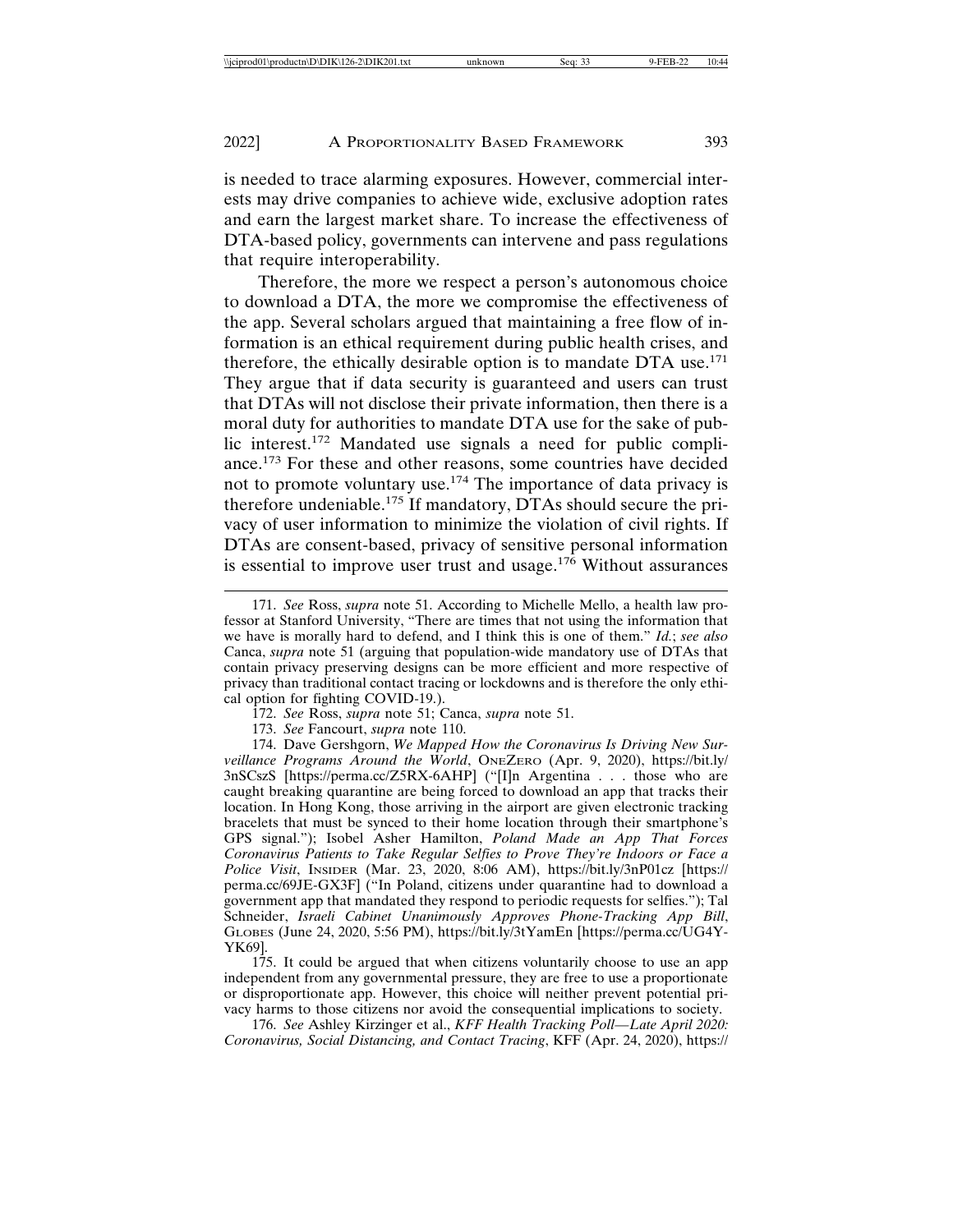of privacy, people will be unlikely to trust DTAs enough to adopt their technologies.

Regardless of whether users accept mandatory DTAs, they do not have control over how and in what way their information is shared. Developers determine how information is transferred, which varies with each DTA design. The next part of this Article reviews possible data-management designs and their implications on the suitability of DTAs in light of privacy-preserving recommendations.177 In particular, it addresses the types of information collected by DTAs and whether it is appropriate for DTAs to restrict access to such information by public health authorities and other stakeholders.

#### b. Managing Sensitive Information

Several key questions regarding recommended DTA designs that preserve privacy may be relevant to suitability. How should the design prevent excessive use of information? Which types of information should be collected—identifying or non-identifying? How should this data be processed and stored? What will the information be used for? Should different types of data or databases be cross-referenced? And who should get access to the data?

Contact tracing requires information on who was close enough to people diagnosed with COVID-19. This information can be discovered by collecting geolocation data through GPS or Bluetooth technology. GPS-based apps connect to specific phones and users, reveal their whereabouts at any given moment, and impose great privacy violations.<sup>178</sup> DTAs can preserve more privacy if they anonymize this proximity information.179 Yet, anonymization alone is not enough to secure privacy. Moreover, *individual anonymized*

177. *See infra* Appendix A.

178. *See* Brooke Crothers, *Coronavirus Tracing Apps Could Be Used by Hackers to Access Your Personal Data, Report Says*, FOX NEWS (June 12, 2020), https://fxn.ws/3kpWakg [https://perma.cc/YH83-P93Q].

179. *See also Guide to the Ethics of Surveillance and Quarantine for Novel Coronavirus*, NUFFIELD COUNCIL ON BIOETHICS, https://bit.ly/3CvVRKT [https:// perma.cc/PBD9-B6G3] (last visited Oct. 1, 2021) ("To assess and predict trends in

bit.ly/3zorrYV [https://perma.cc/VA3G-R5AK] (reporting that privacy was a major consideration for polled app users and that fewer than three in ten were willing to use an app if there was a "chance that data from the app could be hacked"); Yves-Alexandre de Montjoye et al., *Evaluating COVID-19 Contact Tracing Apps? Here* Are Eight Privacy Questions We Think You Should Ask., COMPUTATIONAL PRIV. GRP. (Apr. 2, 2020), https://bit.ly/2ZcZyGV [https://perma.cc/LD42-LFRX] (offering questions for those with privacy concerns to ask when evaluating prospective contact-tracing apps). Without implementing specific measures to mitigate the public's fear of being identified by the authorities and others, many will refuse to use DTAs voluntarily.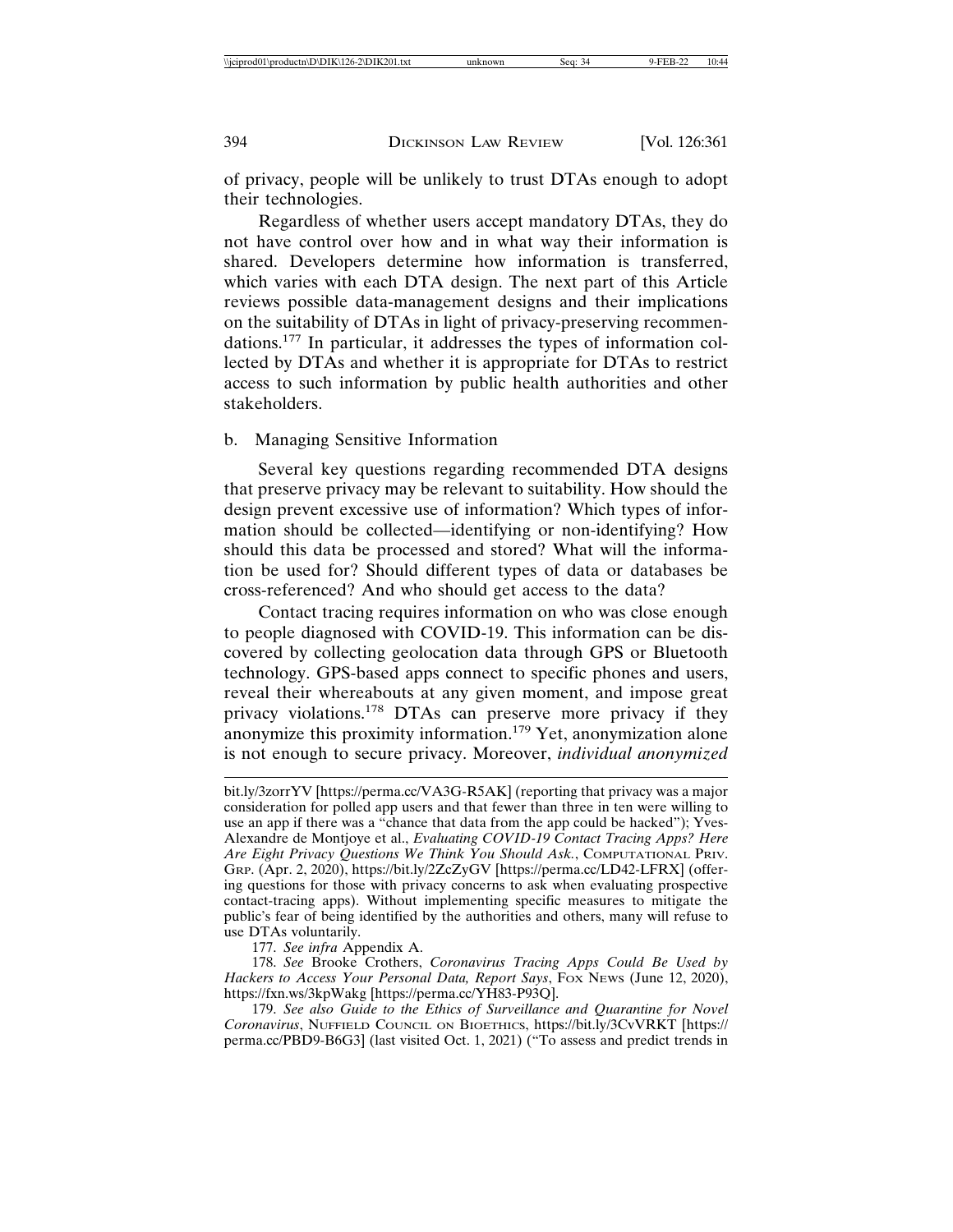information does not really preserve privacy because many inferences can be drawn from the locations that users visit. It takes very little to fully identify who users are and what they do.<sup>180</sup> For example, location history can identify a user's home and work addresses or places and people visited, including health centers, immigration or criminal lawyers, immigration clinics, meetings to plan protests, and meetings with psychiatrists, and doctors. This tracking may be the reason why most GPS-based information is used in an *aggre*gated, anonymized form rather than in an individualized form.<sup>181</sup>

DTAs using *aggregated* data combine the location trails of many anonymous users to reveal statistical patterns, thus imposing fewer privacy risks.182 While use of aggregated data can be suitable for policy design purposes, this goal is different from the goal of contact tracing. For example, Google developed the COVID-19 Community Mobility Reports, open to the public and policymakers, which contains aggregated, anonymized sets of data from users who turned on their Location History setting.183 The reports show users' mobility patterns and provide insight into how society changed in response to policies aimed at combating COVID-19. In Israel, for example, COVID-19 Community Mobility Reports helped the Min-

infectious disease[,] it is acceptable for anonymi[z]ed data to be collected and used without consent, as long as any invasion of privacy is reduced as far as possible.").

180. *See* Stuart A. Thompson & Charlie Warzel, *Twelve Million Phones, One Dataset, Zero Privacy*, N.Y. TIMES (Dec. 19, 2019), https://nyti.ms/3tZXjlu [https:// perma.cc/VS5A-D6V6].

181. *See* Martin Untersinger, *Europe Requests Data from Telephone Operators to Assess the Effect of Containment Measures*, ARCHYDE (Mar. 25, 2020), https://bit.ly/3hV4arT [https://perma.cc/G4BK-YVJN] (reporting that the European Commission asked mobile phone providers to access aggregated user data "to better understand and anticipate" the evolution of the pandemic); Natasha Lomas, What Are the Rules Wrapping Privacy During COVID-19?, TECHCRUNCH (Mar. 20, 2020, 1:37 PM), https://tcrn.ch/3hSgF7E [https://perma.cc/D6DW-2JAP] (reporting that in Germany, the United Kingdom, and other European jurisdictions, "anonymized mobile phone data has been handed over to organizations" for analysis).

182. *But see* Melissa Gymrek et al., *Identifying Personal Genomes by Surname Inference*, 339 SCI. 321, 321 (2013) (showing how "a combination of a surname with other types of metadata, such as age and state," can identify anonymized genetic data, relying "on free, publicly accessible Internet resources").

183. *COVID-19 Community Mobility Reports*, GOOGLE, https://bit.ly/ 39mHz2P [https://perma.cc/RTK4-QEM5] (last visited Oct. 30, 2021). This platform provides reports of "movement trends over time by geography, [and] across different categories of places[,] such as retail and recreation, groceries and pharmacies, parks, transit stations, workplaces, and residential" areas. *Id.* The reports consist of data per country, with 131 countries covered initially, or per state, further broken down into regions and counties—with Google offering an analysis of how community mobility has changed, compared to a baseline average before COVID-19. *Id.*; *see* Lomas, *Google Is Now Publishing Coronavirus Mobility Reports, supra* note 10.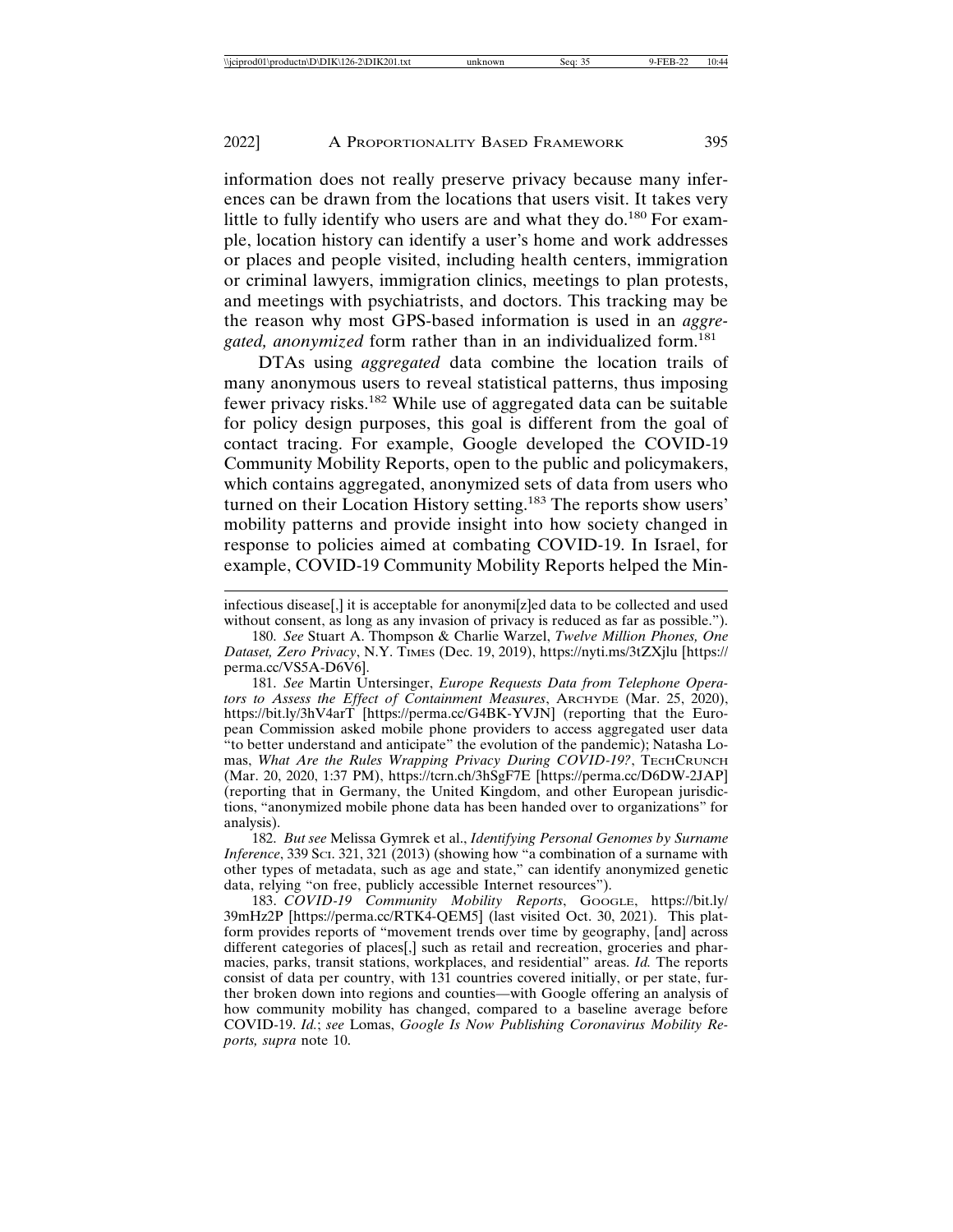istry of Finance assess the rate of unemployment due to the pandemic by comparing data on the presence of phones in workplaces before and during the Coronavirus, but the assessment has limited validity due to the rise in remote work.<sup>184</sup> Thus, aggregated data could assist policymakers in designing response policies and restrictions targeting specific populations. However, once aggregated, information is unsuitable for the purpose of contact tracing. Since the data is not individualized, an app could not detect if someone was exposed to a person diagnosed with COVID-19.

Bluetooth-based apps can preserve user privacy better than GPS-based apps because with Bluetooth, a DTA's historical data logs *may* collect location information but does not need to. DTAs can avoid accessing a user's location data and/or their phone's contact list, thus preventing Bluetooth communications from being tied to a user's identity.185 A Bluetooth-based DTA would need to be programmed to detect only whether users are close enough to one another to create a risk of infection. The app's server can gain access to anonymous user identifiers and send messages to every user that matches a specific event log number, all without infringing on user privacy.<sup>186</sup> The app can be fully functional with minimal collection, storage, or transmission of private information.187 Less intrusive but still beneficial, most recommendations prefer DTAs that use Bluetooth over GPS. However, the benefits of an encrypted event log are limited unless they cross-reference user information with their health information, such as their COVID-19 status.188 The collection of COVID-19 statuses can be

187. *But see* Cofone, *supra* note 162, at 202 n.132 (highlighting one experiment that placed several Bluetooth devices at different locations of a city by tracking proximity, not location, to show that a linkage attack on them enables reidentification and profiling).

188. *See, e.g.*, Costica Dumbrava, *Tracking Mobile Devices to Fight Coronavirus*, at 7, EUR. PARL. RSCH. SERV. (Apr. 2020), https://bit.ly/3nT9EqJ [https://perma.cc/MWQ2-ZAJG] (citing a study of the 2014 west African Ebola crisis that "questioned the effectiveness of location tracking in tackling epidemics, arguing that location data [is] most useful when cross-referenced with other data (e.g.[,] testing and diagnostics data)").

<sup>184.</sup> Amit Chagay, *What Did Your Smartphone Do in Azrieli Mall on Sunday Morning?*, MARKER (June 24, 2020), https://bit.ly/3tX2dQp [https://perma.cc/ Y8QW-FWGD] (Isr.).

<sup>185.</sup> *See* Crocker, Opsahl & Cyphers, *supra* note 13.

<sup>186.</sup> *See* VON ARX ET AL., *supra* note 141, at 5. *But see* Soltani et al., *supra* note 145 (arguing that because these contact tracing systems "reveal health status in connection with a unique . . . identifier" (if rotating, meaning, changing identifiers for a single user, to minimize potential identification), "it is possible to correlate infected people with their pictures using a stationary camera connected to a Bluetooth device in a public place").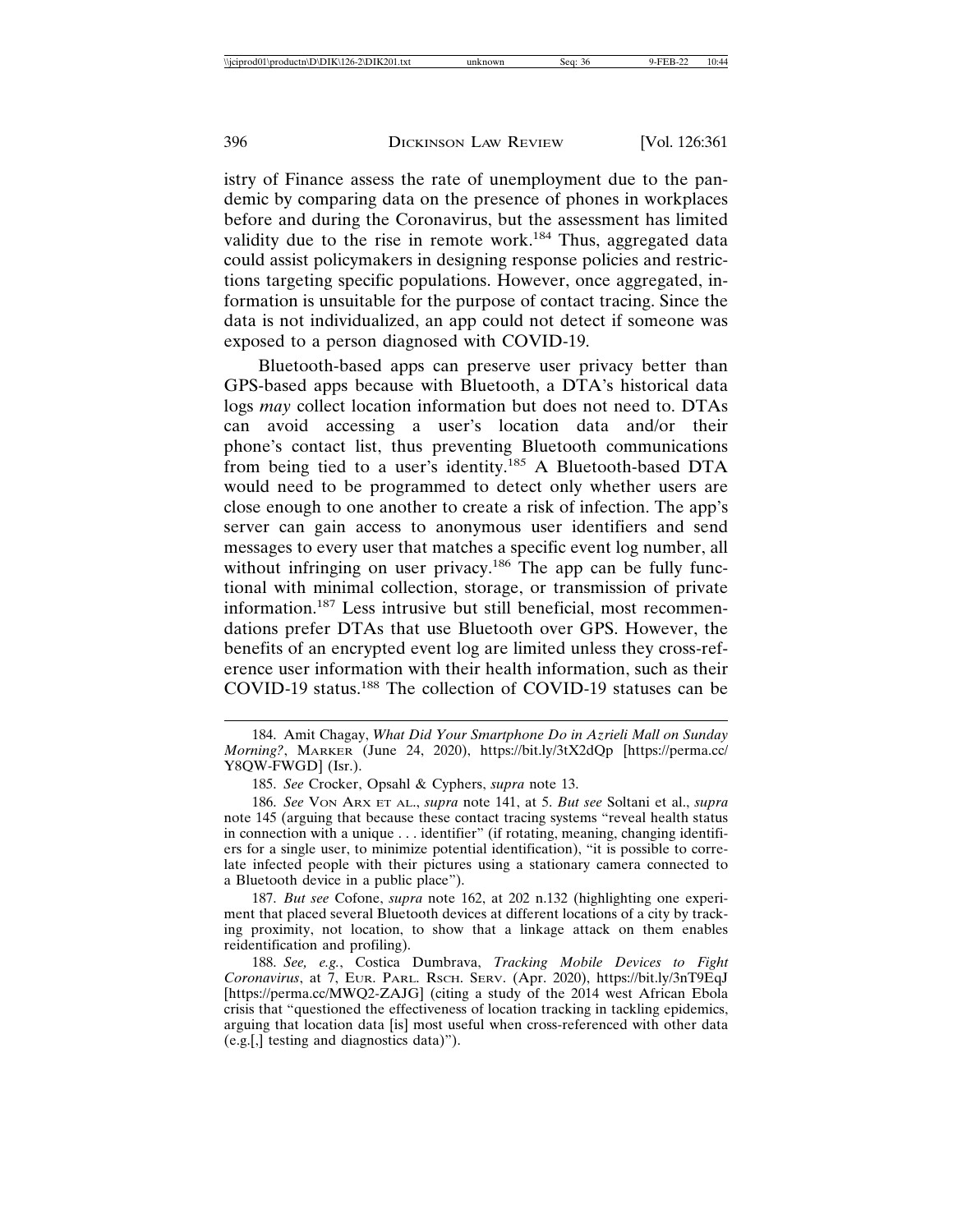designed in either a centralized form or a decentralized form.189 A centralized design requires one or more authorities, usually governmental, to confirm that an individual is indeed infected and to alert relevant contacts. A decentralized design requires deciding if and to what extent public health authorities would insert information into the system and/or alert other users. Public health authorities may interfere in two scenarios: when reporting a diagnosed user to alert the DTA system and when alerting other users that they have been exposed to a person diagnosed with COVID-19.

When reporting confirmed cases in a centralized DTA design, health authorities can confirm a user's COVID-19 status and update their diagnosis in the system.190 However, in decentralized apps that require self-reporting, people who are diagnosed with COVID-19 must autonomously update their status to an encrypted database. A decentralized reporting design can impede a DTA's suitability. Self-reporting may result in significant numbers of mistaken or malicious reports by healthy users that they are diagnosed with COVID-19.<sup>191</sup> False reporting increases panic and burden among users who undergo unnecessary self-isolation and decreases a user's trust in and compliance with DTAs.192 Yet, a decentralized DTA may still be suitable, even with false-positive reporting in the sense that even if it over alerts, people who have been exposed will be notified and could self-isolate. Although suitable, it is ineffective because it encourages isolation for those who do not need to isolate. With time, many people could disregard alerts altogether.

Some suggest a middle approach where public health authorities confirm a diagnosis and make sure that reporting is based on actual test results updated in the public health system.<sup>193</sup> After confirming that a diagnosis is not a false report, public health authori-

<sup>189.</sup> Jessica Morley et al., *Ethical Guidelines for COVID-19 Tracing Apps*, 582 NATURE 29, 31 (2020); *see* Cofone, *supra* note 162, at 183 ("Some refer to decentralized apps as 'exposure notification apps' and reserve the term 'contact tracing apps' for centralized apps."). Australia and Singapore are examples of countries that use centralized forms to collect COVID-19 statuses, and Germany and Italy are examples of countries that use decentralized forms.

<sup>190.</sup> *See* Morley et al., *supra* note 189, at 31; Canca, *supra* note 51; Crocker, Opsahl & Cyphers, *supra* note 13.

<sup>191.</sup> Soltani et al., *supra* note 145; Crocker, Opsahl, & Cyphers, *supra* note 13.

<sup>192.</sup> Soltani et al., *supra* note 145 ("Individuals living in densely populated neighborhoods and apartment buildings—characteristics that are also correlated to non-white and lower income communities—are likelier to experience incidences of false positives due their close proximity to one another.").

<sup>193.</sup> *See* Casey Newton, *Apple and Google Answer Our Questions*, INTER-FACE WITH CASEY NEWTON (Apr. 13, 2020), https://bit.ly/2VZFeYv [https:// perma.cc/23EQ-BDMX]; Nicole Wetsman, *Apple and Google's COVID-19 Tracking System Will Make Its Full U.S. Debut in New Virginia App*, VERGE (Aug. 5,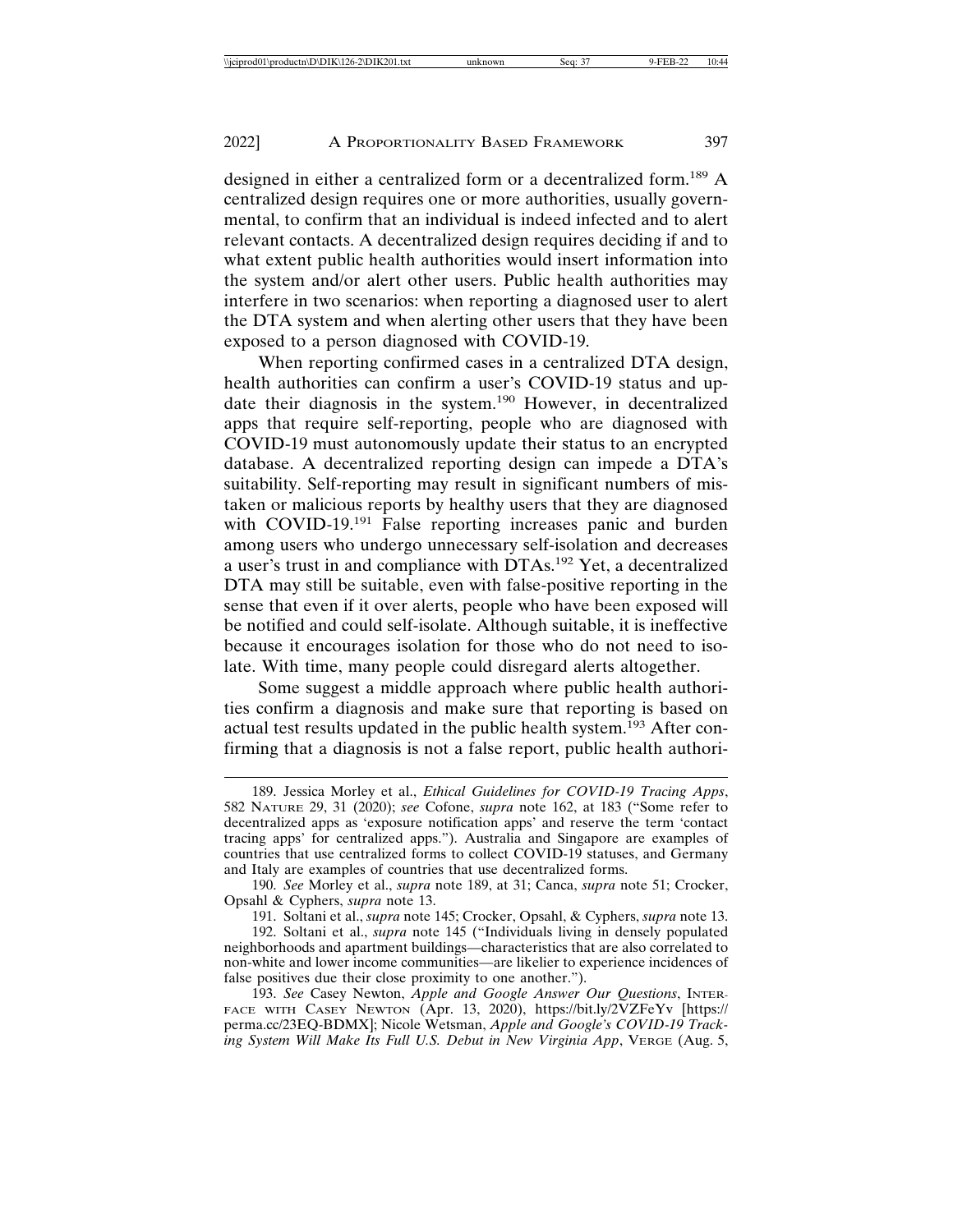ties give the diagnosed user a one-time anonymous code to maintain the user's privacy, which the user then inserts into the app to begin alerting others. If the only goal of DTA-based policy is to alert users about exposure, authorities can encrypt the data so that the only interaction users have with it is when reporting a positive test result.

Public health authorities may also have access to a DTA user's personal information when alerting contacts who are exposed to a diagnosed user. In a decentralized design, lists of log numbers are stored on the users' own devices, rather than on servers run by the DTA developer or by public health authorities so that only the user is notified that they were exposed (peer-to-peer).<sup>194</sup> For example, when user A sits within 6 feet of user B for longer than 15 minutes, A's DTA logs the contact with B, and B's DTA logs the contact with A. If user A reports a positive COVID-19 diagnosis, user B will receive a direct alert. The practice of public health authorities alerting contacts may be more suitable, but increased third-party exposure to user information may make DTAs more prone to data breaches and leaks.

The type of information contained in an alert is also important. Whether alerts are sent in a centralized or decentralized way, the scope of the diagnosed user's data released to exposed contacts is unclear.195 As a default, in traditional contact tracing, the decision of how much data to share is left to local health departments, which tend to respect confidentiality as much as possible. They usually do not inform contacts of the diagnosed patient's name<sup>196</sup> and almost never provide general information about a person's employment, the links between infected individuals, or the onset of symptoms.<sup>197</sup> While arguably useful, the release of exact information could result in harmful consequences to diagnosed users, such as others stigmatizing them as being reckless or careless in taking precautions. This stigma is especially problematic if DTAs are not 100 percent accu-

<sup>2020, 12:04</sup> PM), https://bit.ly/3lOG2bx [https://perma.cc/CE2S-XX5Y] (reporting on the debut of Virginia's COVIDWISE app).

<sup>194.</sup> *See* Crocker, Opsahl & Cyphers, *supra* note 13.

<sup>195.</sup> *See* Cosgrove, *supra* note 150 ("First responders are being given the addresses of people who have tested positive for COVID-19.").

<sup>196.</sup> Cohen et al., *infra* note 223, at 2371. However, even if public health authorities do not reveal the identity of the diagnosed patient, those informed can somtimes infer the identity. *Id.*

<sup>197.</sup> Christian Sheckler, *Details on Coronavirus Cases Are Often Scant as Health Officials Point to Privacy Laws*, S. BEND TRIB. (Apr. 4, 2020, 5:00 PM), https://bit.ly/3ku3z28 [https://perma.cc/W732-Y8BW].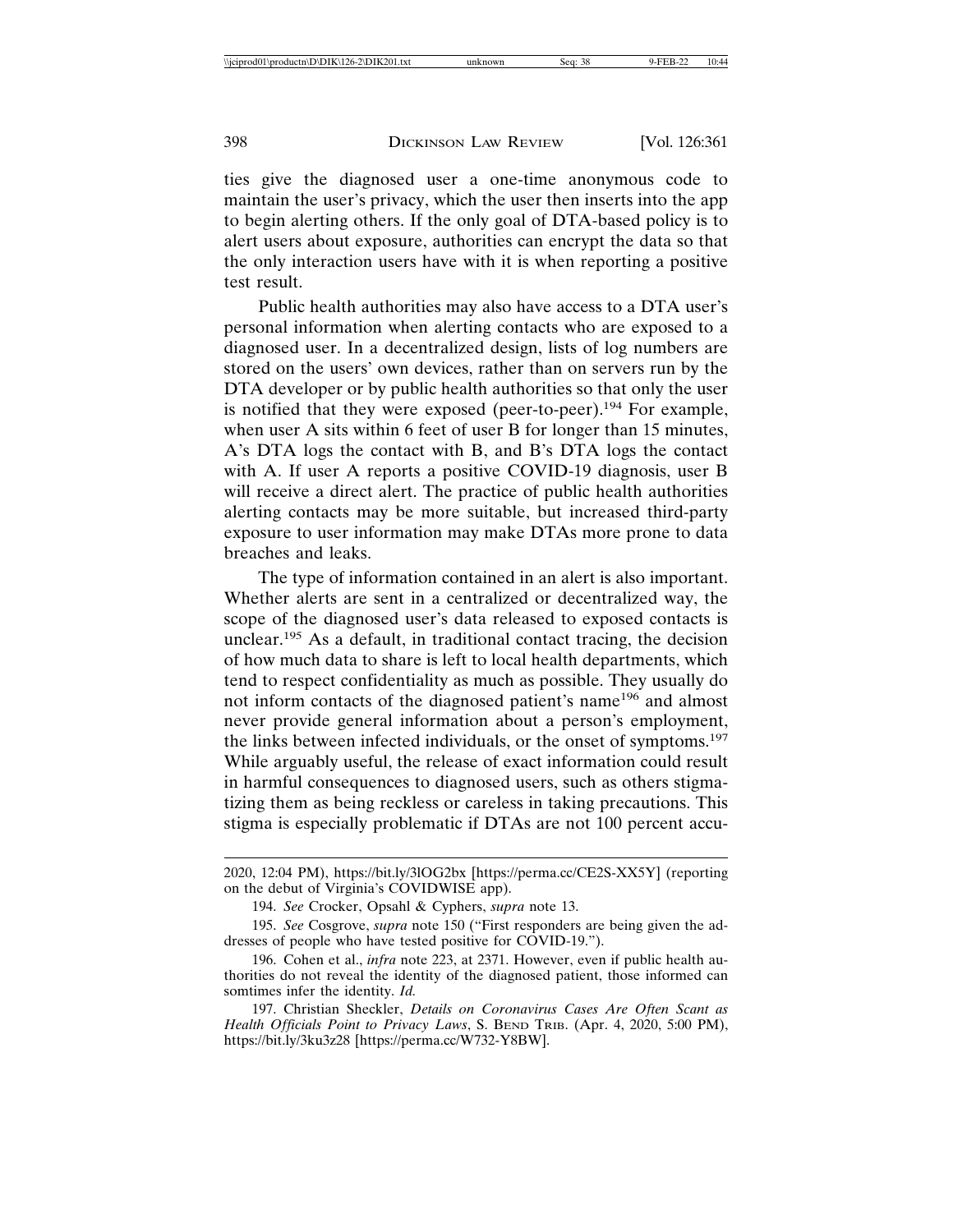rate.198 For example, in the Philippines, the Mayor of the Municipality of Lambunao requested the consent of diagnosed individuals to publish their names and ease contact-tracing efforts.<sup>199</sup> As a result, the diagnosed individuals were identified and their residences were attacked by unknown individuals.<sup>200</sup> If such incidents became common, people would be reluctant to report their COVID-19 status, which would compromise DTA suitability. On the other hand, we may wish to hide a user's identifying details but disclose those details about alleged encounters, thereby allowing users to appeal alerts based on inaccurate DTA assessments requiring their self-isolation. Allowing such appeals is necessary given the evidence of inaccurate exposure alerts and the severe deprivation of the freedom of movement due to the required self-isolation following such alerts.201

A decentralized design provides limited benefits to the broad goal of public health administration since public health authorities cannot benefit from real-time information and assess adjust their policies accordingly.202 Privacy-preserving designs minimize the information that can be extracted from DTAs.203 However, a regulation that pairs decentralized collection with mandatory reporting by collectors could create a centralized system of information needed for policymaking.204 For example, the Department of Health and

199. Tara Yap, *Stoning of Residence of Family Being Ravaged by COVID-19 Condemned*, MANILA BULL. (Apr. 5, 2020, 12:00 AM), https://bit.ly/2WyObYU. 200. *Id.*

201. *See* Omar Kabir, *To Be Released from Isolation: Sixty Percent of the Appeals Against GPS Location Were Found to Be Justified*, CALCALIST (July 14, 2020, 12:04 PM), https://bit.ly/39pzsT0 [https://perma.cc/H9F6-G2YB] (Isr.).

202. *See infra* Part III.C.3. While a decentralized design reveals the notification only to the relevant users in a manner that preserves their privacy, it is unclear why designs should avoid giving public health authorities access to confirmed COVID-19 information. To decide the amount of respect given to users' privacy, the criterion of comparison should not be digital privacy-preserving designs in normal times, but rather proportionate legal privacy exceptions during a pandemic, when traditional contact tracing is taking place.

203. *See* Tauvod, *Can We Stop the Spread of the Pandemic and Maintain Privacy?*, YOUTUBE, at 1:38:00 (July 28, 2020), https://bit.ly/2W76xA8 [https:// perma.cc/JS4V-BP22] (Isr.) (mentioning that countries that adopt Google and Apple's privacy-preserving design lose options to control the pandemic).

204. *See* Anderson, *supra* note 146. Given the novelty of the disease, some jurisdictions have passed emergency laws mandating the reporting of confirmed

<sup>198.</sup> *Compare* Max S. Kim, *Seoul's Radical Experiment in Digital Contact Tracing*, NEW YORKER (Apr. 17, 2020), https://bit.ly/3CvGJ02 [https://perma.cc/ 4A2H-KVHK] (addressing the fear of social stigmatization and other reflections on conflicting interests), *with* Sabrina Tavernise & Richard A. Oppel Jr., *Spit on, Yelled at, Attacked: Chinese-Americans Fear for Their Safety*, N.Y. TIMES, https:// nyti.ms/3hOo87B [https://perma.cc/BQ8W-PCVY] (May 5, 2021) (reporting on the stigmatization of Asians in the United States because of COVID).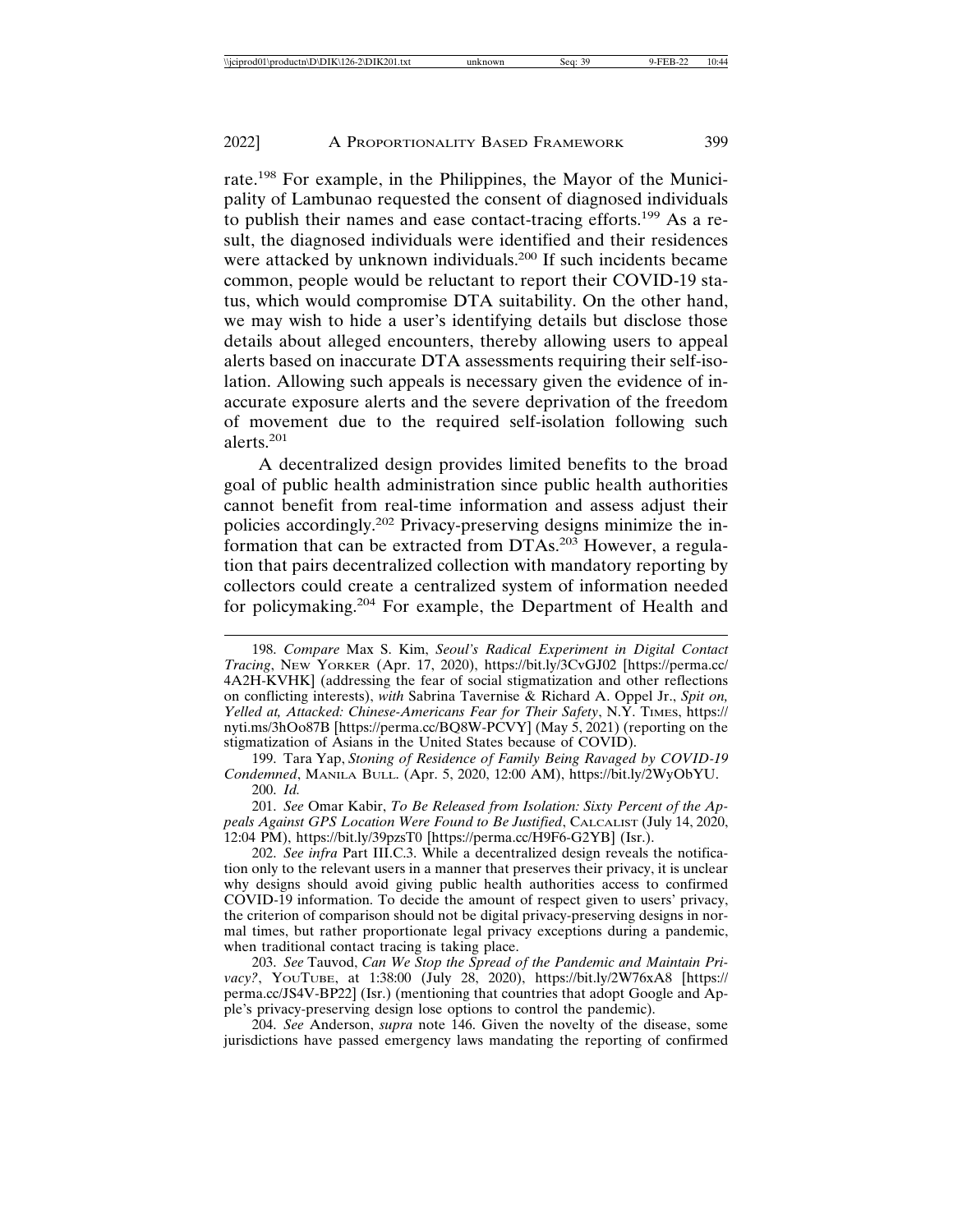Human Services (HHS) specifically allows broad data sharing to promote "key public goals such as research, public health, and law enforcement."<sup>205</sup> Sharing information with public health authorities may be a justified exception to privacy safeguards.

## c. Who Else Gets Access?

Privacy-preserving designs aim to minimize access by groups other than public health authorities, such as law enforcement, employers, or foreign governments. Nevertheless, the pandemic may require counterintuitive decisions regarding data sharing that may expose details to such groups. Sharing personal information with these other entities is uncommon in regular times. However, during a pandemic, many of those entities may need to access personal information to protect the public interest. Restricting access to such information would make DTAs less effective in cutting chains of transmission or even endanger others.

Normally, when public health authorities have access to personal health information, that information must not be used for other purposes, including the enforcement of criminal or immigration laws.206 But, for purposes of enforcing isolation during a pandemic, HHS's Standards for Privacy of Individually Identifiable Health Information ("Privacy Rule") allows law enforcement authorities to access information on people diagnosed with COVID-19.207 Additionally, some information can be shared with governmental agencies and health researchers.<sup>208</sup> Once the information is

205. Standards for Privacy of Individually Identifiable Health Information, 64 Fed. Reg. 59,918, 59,923 (proposed Nov. 3, 1999) (to be codified at 45 C.F.R. pts. 160, 164).

206. Schwartz, *supra* note 40.

207. 45 C.F.R. § 164.512(f) (2021).

208. McDonald, *supra* note 41; Kharpal, *supra* note 38; *see* Liz Landers, *Alabama and Massachusetts Are Handing the Addresses of People with Coronavirus Over to Police*, VICE NEWS (Mar. 31, 2020, 3:20 PM), https://bit.ly/3tWE4JR

COVID-19 cases. *See Surveillance Case Definitions for Current and Historical Conditions*, CDC: NAT'L NOTIFIABLE DISEASES SURVEILLANCE SYS., https://bit.ly/ 3lKQIrB [https://perma.cc/EBS4-43BJ] (Apr. 16, 2021) (providing that in the US, under emergency public health policy, COVID-19 is a notifiable disease, so health care providers who diagnose confirmed cases must inform public health authorities); Jennifer Baker, *Pandemic Incites Concerns About Data-Sharing Overreach*, IAPP (Mar. 24, 2020), https://bit.ly/3hTNoJE [https://perma.cc/RKG3-H823] (reporting that Italy passed emergency legislation requiring "people in certain transmission risk categories to notify health authorities"); Lomas, *What Are the Rules Wrapping Privacy During COVID-19?*, *supra* note 181 (reporting on a coronavirus notification regulation in Germany); *Coronavirus (COVID-19) Listed as a Notifiable Disease*, GOV.UK (Mar. 5, 2020), https://bit.ly/3tZWl95 [https://perma.cc/ 29MF-V6PY] (reporting that the United Kingdom added COVID-19 to its list of notifiable diseases).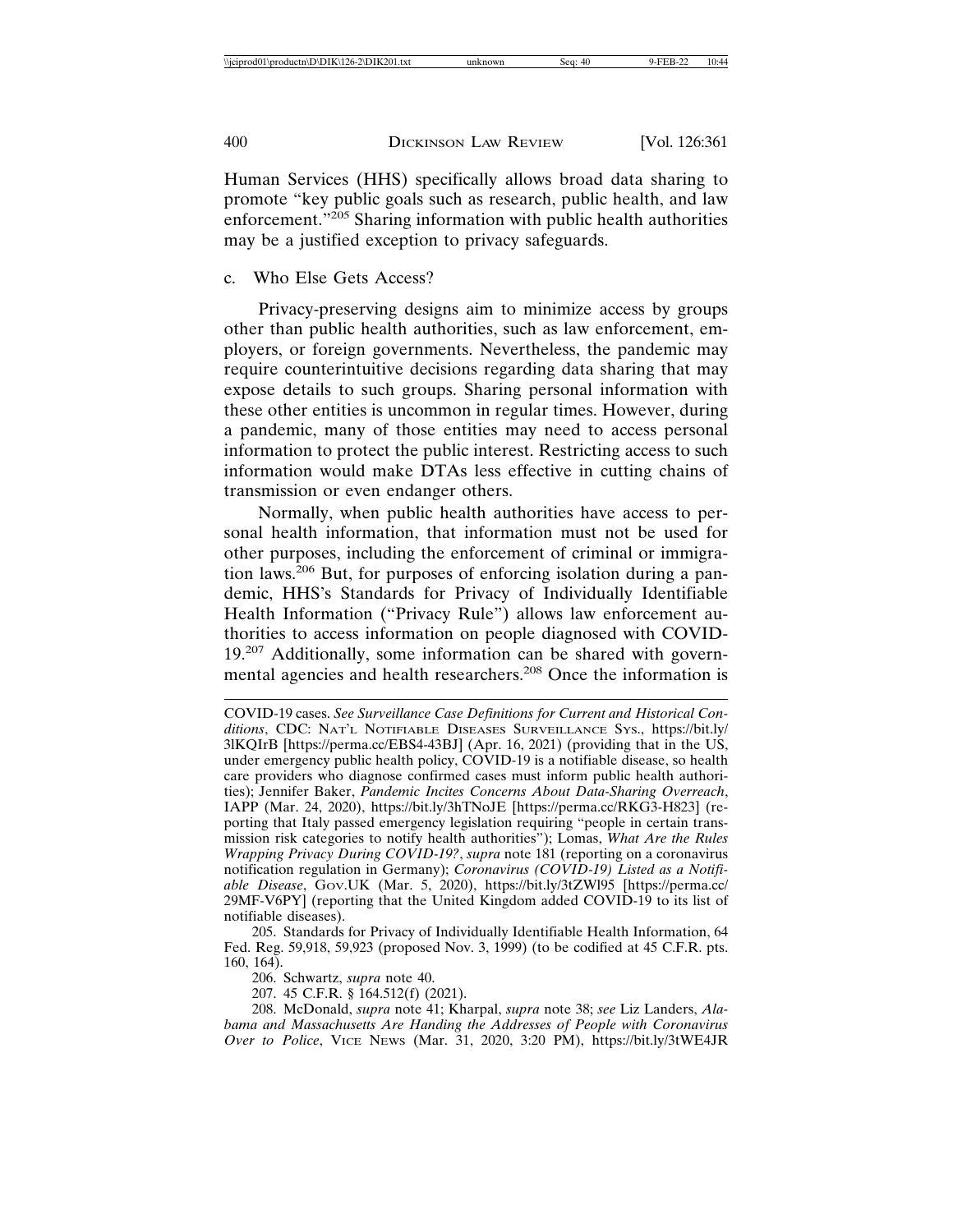entered into a law enforcement database, often without a restriction on the purpose of use, it can be used for any other future purpose.209 Traditionally, "disproportionate profiling, policing, and criminalization" have burdened vulnerable subpopulations more than others.210 Governmental authorities should be fully transparent about what COVID-related data they acquire, the source of the data, how that data is being used, and who gets future access. At the time of this writing, most countries around the world have not adhered to these principles.

Additionally, sharing COVID-19 statuses or social-association histories can facilitate employment discrimination.<sup>211</sup> Employers may have financial interests to discriminate against people, such as switching employee insurance policies to save money or refusing to hire certain people whose health histories signal potential future costs.212 Sharing genetic information has traditionally raised similar concerns about employment and insurance discrimination and is

209. Natalie Ram & David Gray, *Mass Surveillance in the Age of COVID-19*, 7 J.L. & BIOSCIENCES 1, 15–16 (2020); *see also* Graham Greenleaf & Katharine Kemp, *Police Access to COVID Check-in Data Is an Affront to Our Privacy. We Need Stronger and More Consistent Rules in Place*, CONVERSATION (Sept. 7, 2021, 2:00 AM), https://bit.ly/3lP2BNn [https://perma.cc/GG2Z-SBE4] (reporting that Australian police have used COVID check-in data "on at least six occasions for unrelated criminal investigations").

210. Tereza Hendl et al., *Pandemic Surveillance and Racialized Subpopulations: Mitigating Vulnerabilities in COVID-19 Apps*, 17 J. BIOETHICAL INQUIRY 829, 829–30 (2020).

211. *See* United States v. Westinghouse Elec. Corp., 638 F.2d 570, 577 (3d Cir. 1980) (explaining that "an employee's medical records, which may contain intimate facts of a personal nature, are well within the ambit of materials entitled to privacy protection").

212. *See* Ann Reilly Dowd, *Protect Your Privacy: A Money Investigation Reveals the Five Biggest Threats to Your Privacy and How You Can Safeguard Yourself Against the Most Serious Types of Snooping.*, CNN MONEY (Aug. 1, 1997), https://cnn.it/3ieNdcb [https://perma.cc/8XZY-3YXL] (reporting that in studying "the privacy practices of 300 Fortune-500 companies," University of Illinois Professor David Linowes found that "35 percent of employers said they use personal medical information as a basis for hiring, promotion, and firing decisions").

<sup>[</sup>https://perma.cc/344N-ZSVX]. "Two U.S. states—Alabama and Massachusetts have begun providing the addresses"—but not the names—"of those known to have been diagnosed with COVID-19 to police" and other emergency responders "in a bid to contain the spread and protect first responders who might answer a call where a coronavirus sufferer is involved." *Id.* In Alabama, "[t]he information is being distributed to 85 emergency communications districts in the state, and is then relayed to police officers and other first responders when they go out on calls." *Id.*; *see also* Baker, *supra* note 204. ("In New Zealand, Privacy Commissioner John Edwards said, 'It will not be a breach of the Privacy Act for any accommodation provider or tourism operator to notify a medical officer or police officer of someone noncompliant with self-isolation obligations.'").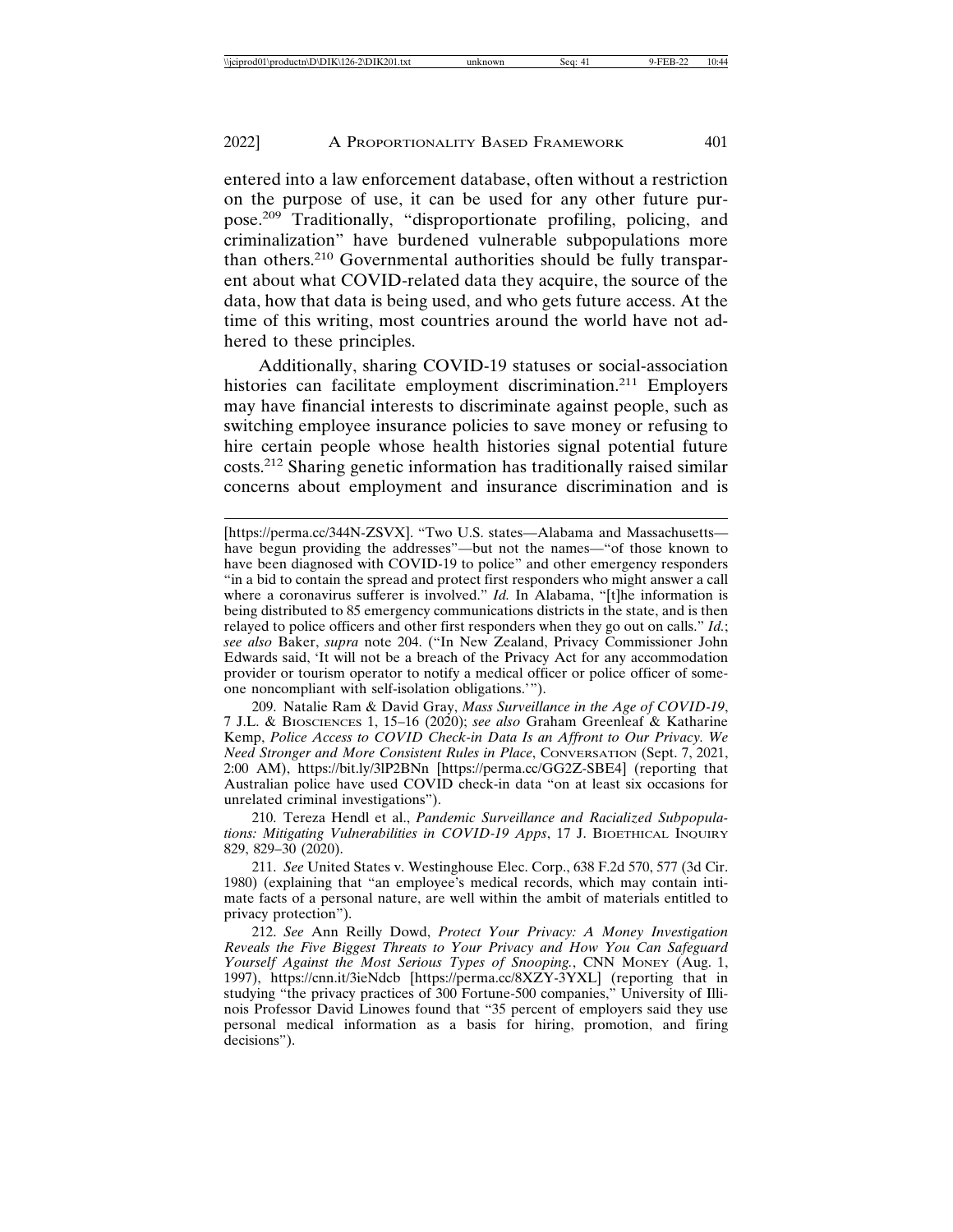thus protected by statutory law and corresponding regulations.<sup>213</sup> The Genetic Information Nondiscrimination Act (GINA) of 2008 restricts the access of employers and health-insurers to statutorilycovered genetic information that could result in harmful consequences, and bans the disclosure and discriminatory misuse of such information.214 To prevent COVID-19 discrimination, a policy could apply anti-discrimination laws similar to GINA and others to minimize the misuse of COVID-19-related information.<sup>215</sup> However, a public health emergency may pose practical difficulties on restricting employers' access to such information.216 During a pandemic, some information about an employee's health status *should* be shared with an employer to allow the employer to take preventive measures necessary for safety in the workplace.<sup>217</sup> According to

214. *See* 42 U.S.C. § 2000ff–1(b)(5)(B)(i). Misuse could happen once employers or health insurers legally obtain genetic information. Since these institutions have a lot to gain from accessing genetic information, in an attempt to balance power relations, health insurers and employers are prohibited from purchasing genetic information from third parties. Insurers cannot request, require, or purchase genetic information of a potential or current employee, or their family members, in order to consider genetic dispositions. They also cannot obtain this information to determine a preexisting condition as a condition for one's eligibility for health insurance or to make decisions about premiums, coverage, or other payments. Similarly, employers with 15 or more employees cannot use family health history or genetic test results in making decisions about employment (hiring, firing, promotion, pay, or terms), or regarding the way they treat employees in the workplace (they cannot limit, segregate, classify, or otherwise mistreat employees). *See id.* (providing statutory requirements and prohibitions at various sections).

215. For a set of ethical values that should be considered when implementing disease surveillance technology in response to a pandemic, see Hendl et al., *supra* note 210.

216. 42 U.S.C. § 2000ff-1(b)(5)(B)(ii) (providing that if federal or state law requires the genetic monitoring, the employer does not need authorization).

217. *See* Baker, *supra* note 204; W. Nicholson Price II & I. Glenn Cohen, *Privacy in the Age of Medical Big Data*, 25 NATURE MED. 37, 41 (2019) (providing the definition of disclosure under the Privacy Rule and that it is enough that a third party has access to PHI available for review, regardless of whether the third party actually reviews any particular record); *see also* Angela Chen, *Why It's Time to Rethink the Laws That Keep Our Health Data Private*, VERGE (Jan. 29, 2019, 8:30 AM), https://bit.ly/3kuI4xT [https://perma.cc/8XEU-KV6R]. Health insurance would also inevitably be exposed to individuals' wider health information when they seek care for COVID-19. Insurance companies may refuse to sell insurance to those who suffered from COVID-19 complications, and long-term insurers could

<sup>213.</sup> Such information could be an incidental collection, commercially purchased, or publicly available. Employers can use data to identify markers that may affect a person's employment, such as a disease that will require sick days or other genetic dispositions. *See* Jessica L. Roberts, *Preempting Discrimination: Lessons from the Genetic Information Nondiscrimination Act*, 63 VAND. L. REV. 437, 466–67 (2010) (discussing legislative history that demonstrates Congress's intent to address genetic-information discrimination even while acknowledging it was not widespread); *Health Insurance in the Age of Genetics*, NAT'L HUM. GENOME RSCH. INST., https://bit.ly/3nWQJvo [https://perma.cc/6GPU-DV4E] (Apr. 12, 2011).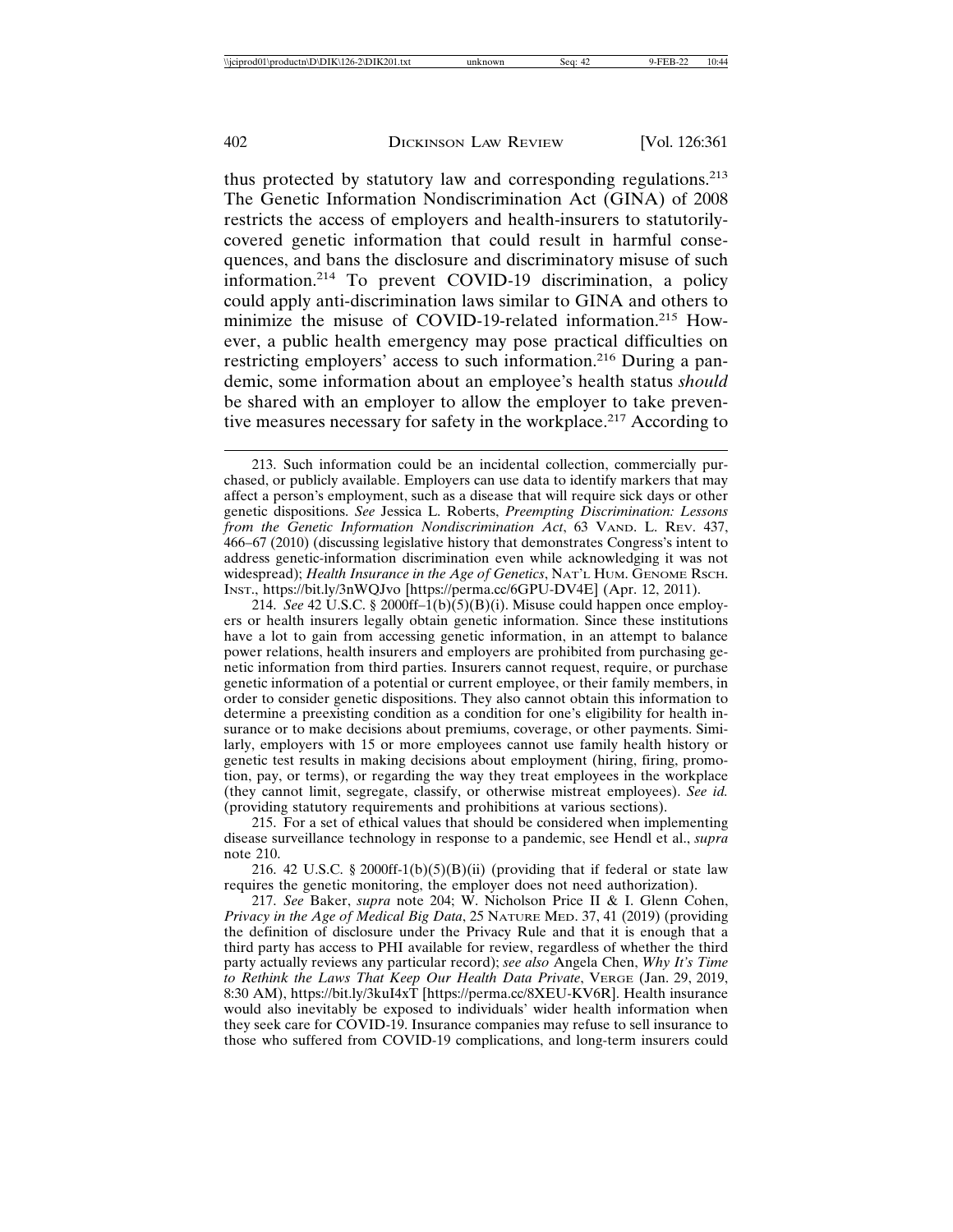HHS's Privacy Rule, covered entities may disclose protected health information to an employer regarding an employee, upon the former's request, to meet the employer's obligation to protect the safety of other workers.<sup>218</sup> Additionally, employers must maintain safe working environments under Occupational Safety and Health Administration regulations,<sup>219</sup> Mine Safety and Health Administration regulations,<sup>220</sup> and similar state laws; that responsibility might require employers to know which employees risk exposing others to COVID-19. Therefore, DTAs that are designed not to share such information with employers would be less suitable for the purpose of protecting public health.

Finally, one goal of the WHO is to create a global surveillance network that monitors trends of human infection and provides early warning of new strains in humans and animals.<sup>221</sup> DTAs can either provide information for such a network under the broad goal of supplying data to public health authorities or avoid doing so under a narrow goal of alerting only infected individuals. The narrow goal is not necessarily preferable. In the United States, the HHS invests resources into international surveillance and response to assist other countries in the early detection of an influenza outbreak and to minimize and contain the impact of a pandemic, should one occur.222 DTAs that are designed to provide information would be more beneficial to the global network than apps that are designed to keep information confidential, since Sars-Cov-2 could require global surveillance activities given its ability to emerge anywhere in the world. DTAs that share information for such a purpose would be more suitable to promote broader public health purposes.

To conclude, different DTA designs vary in their levels of autonomy, privacy, effectiveness, and thus their suitability. The U.S. "federal government has yet to announce a nationwide [DTA] policy."223 The collection of complete and accurate information may

use the information to increase insurance premiums. *Id.* However, insurance companies are covered entities according to HIPAA and are subjected to the Privacy Rule. *Id.*

<sup>218. 45</sup> C.F.R. § 164.512(b) (2021).

<sup>219.</sup> Occupational Safety and Health Act of 1970, 29 U.S.C. §§ 651–678.

<sup>220.</sup> Federal Mine Safety and Health Act of 1977, 30 U.S.C. §§ 801–804, 811–826, 841–846, 861–878, 901–945, 951–966.

<sup>221.</sup> *WHO Global Surveillance and Monitoring System*, WHO, https://bit.ly/ 2Y127vv [https://perma.cc/GV9W-NDYX] (last visited Oct. 30, 2021).

<sup>222.</sup> *Office of Global Affairs, Office of Pandemics and Emerging Threats (PET)*, U.S. DEP'T OF HEALTH & HUM. SERVS., https://bit.ly/2ZaWJ9i [https:// perma.cc/FFP8-42G8] (last visited Oct. 4, 2021).

<sup>223.</sup> I. Glenn Cohen et al., *Digital Smartphone Tracking for COVID-19: Public Health and Civil Liberties in Tension*, 323 JAMA 2371, 2372 (2020).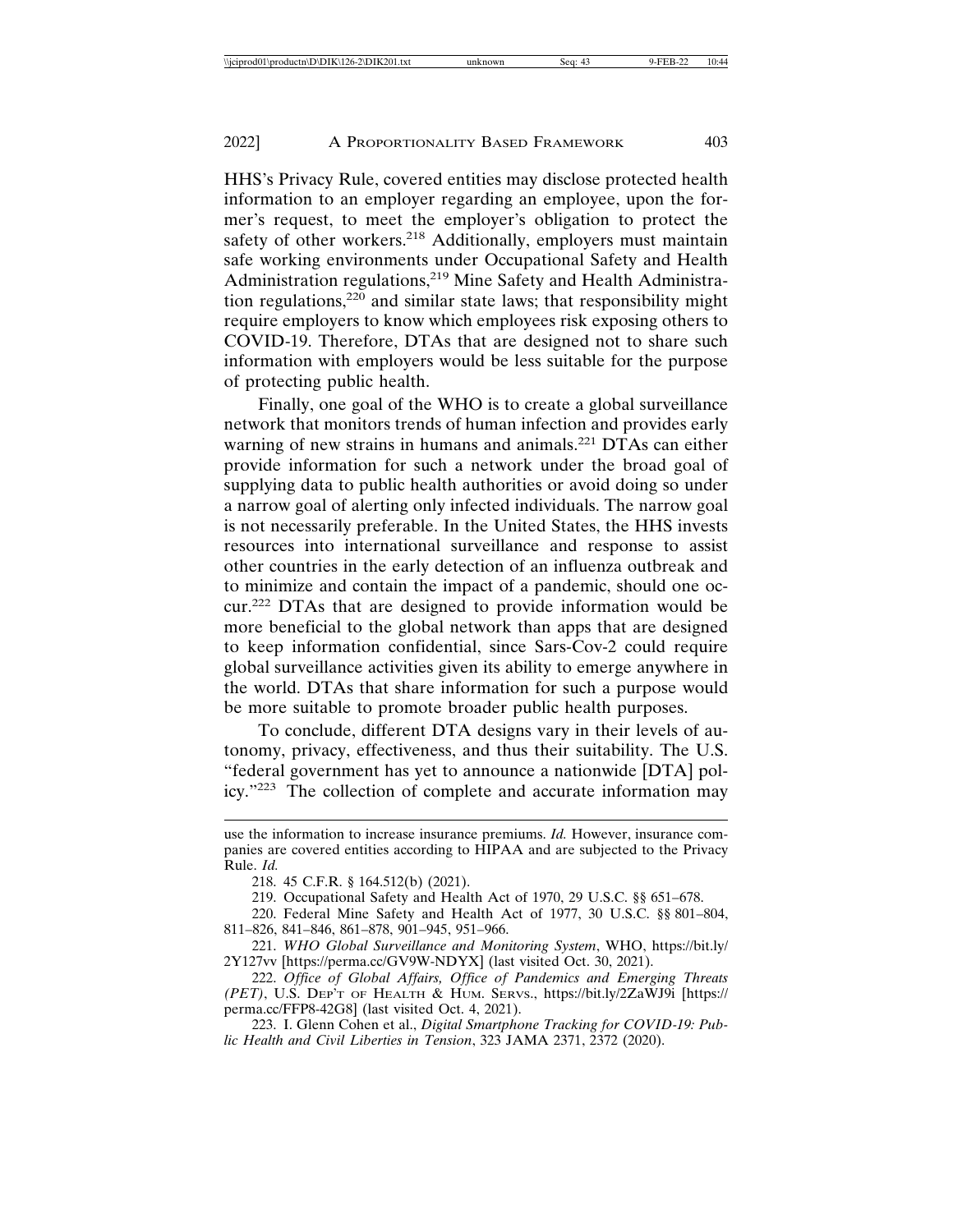depend on whether the app aims to address a broad or narrow goal. In accordance with privacy-preserving objectives, some DTAs are designed with a degree of security and privacy in mind. But, many DTAs around the world do not adopt privacy-preserving principles,224 which is unsurprising considering the implications of privacy-preserving designs on DTA effectiveness and suitability. There are some non-voluntary uses of DTAs as well as GPS-based DTAs.<sup>225</sup> The scope and use of collected information could theoretically be minimal, but in reality, many apps are designed to collect excessive amounts of information.<sup>226</sup> Some apps cross-reference smartphone location data with other types of data, including credit card records, airline databases, surveillance-camera footage, or health information.<sup>227</sup> Cross-referencing data is extremely worrisome because it often exposes private aspects of people's lives beyond what is required for public health purposes.<sup>228</sup> Additionally,

226. *See* Crocker, Opsahl & Cyphers, *supra* note 13; Kharpal, *supra* note 38 ("[A]ccording to the Electronic Frontier Foundation (EFF), a nonprofit digital privacy advocacy group, . . . collection of certain data like phone location, hasn't been proven to be effective in tracking the spread of the virus.").

227. *See, e.g*., Kharpal, *supra* note 38 ("In the south Indian state of Kerala, authorities have been using a mixture of telephone call records, surveillance camera footage and phone location data to track down people who may have been in contact with coronavirus patients."); Bracy, *supra* note 43 (interviewing Goh Jaeyoung, an official at the Korea Centers for Disease Control Prevention). The official told the BBC:

At first we interview the patients and try to gather information, emphasizing that this affects the health and safety of the entire people  $\ldots$ .

Then, to fill in the areas they perhaps haven't told us, and also to verify,

we use GPS data, surveillance camera footage, and credit card transactions to recreate their route a day before their symptoms showed.

*Id.*

228. For an example of such cross-referencing in South Korea, see Natasha Singer & Choe Sang-Hun, *As Coronavirus Surveillance Escalates, Personal Privacy*

<sup>224.</sup> For the inconsistency between DTAs, see, e.g., O'Neill et al., *supra* note 152 ("[T]here was no central repository of information; just incomplete, constantly changing data spread across a wide range of sources. Nor was there a single, standard approach being taken by developers and policymakers: citizens of different countries were seeing radically different levels of surveillance and transparency"); Gershgorn, *supra* note 174 (stating that the website OneZero has been compiling press reports from 34 countries, with potential privacy issues, that are ramping up surveillance to combat the coronavirus); Samuel Woodhams, *COVID-19 Digital Rights Tracker*, TOP10VPN (Mar. 20, 2021), https://bit.ly/3Cy7913 [https:// perma.cc/VP5U-LJJY].

<sup>225.</sup> Gershgorn, *supra* note 174 ("[I]n Argentina, . . . those who are caught breaking quarantine are being forced to download an app that tracks their location. In Hong Kong, those arriving in the airport are given electronic tracking bracelets that must be synced to their home location through their smartphone's GPS signal."); Hamilton, *supra* note 174 ("In Poland, citizens under quarantine have to download a government app that mandates they respond to periodic requests for selfies.").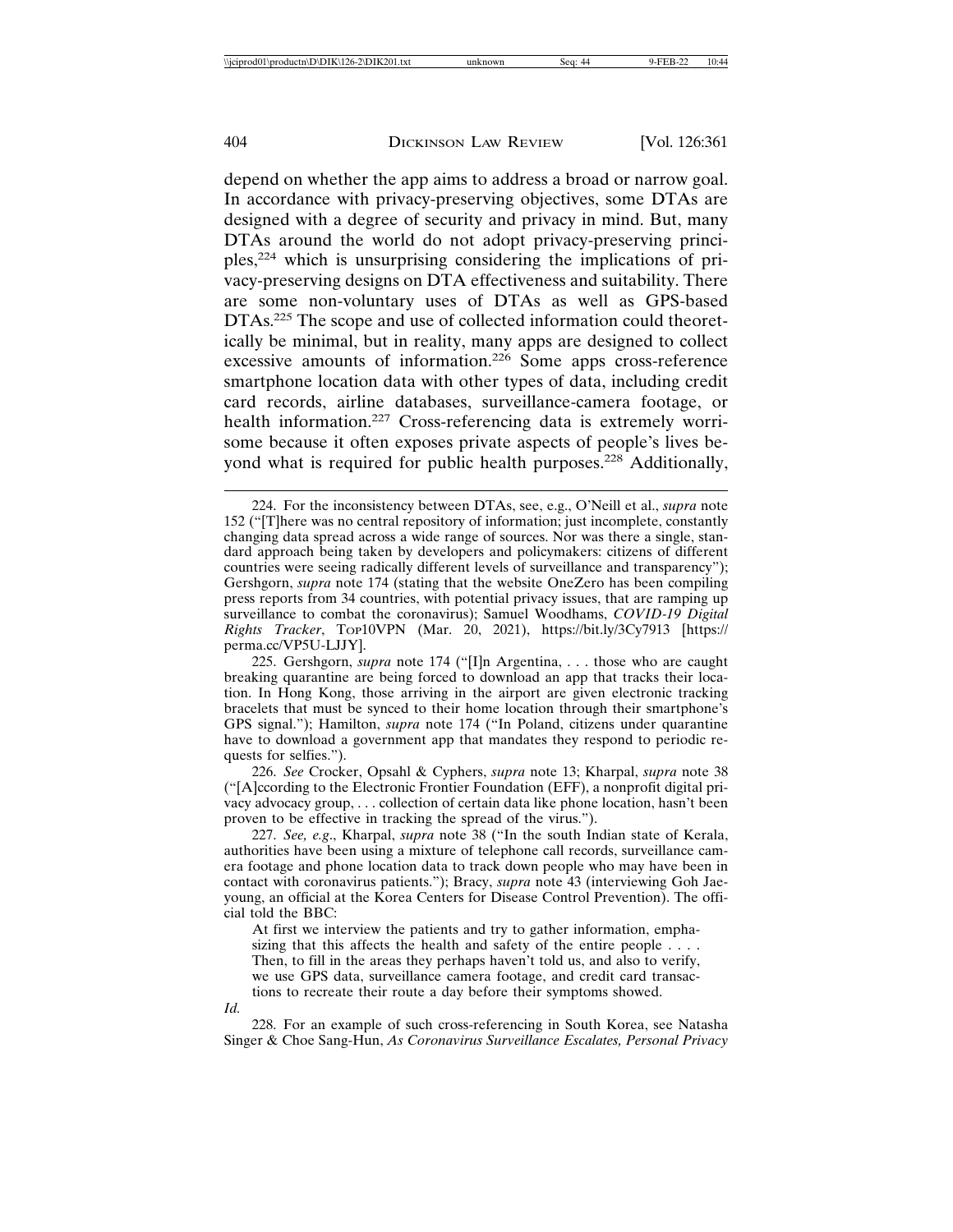not all DTA algorithms are transparent and/or open to peer review. Because of the gap between privacy-preserving-design recommendations and the way DTAs are actually designed, it is important to evaluate whether contact tracing through DTAs is a necessary measure to achieve their desired end.

## *B. Step II—The Necessity of DTA-Based Policy*

Step II of the proportionality doctrine, *necessity*, requires an assessment of whether a defined policy purpose (broad or narrow) is sufficiently important to restrict rights.<sup>229</sup> Traditional public health methods advance the broad and the narrow purpose. Health providers report confirmed infections to health departments, whereas public health workers interview diagnosed patients and trace their chain of contacts.230 Once they discern the diagnosed patient's movements and the patient's close contacts, public health workers may publicly publish the locations that the patient visited and may further interview family members and others for addi-

229. *See* Barak, *supra* note 59, at 371 ("Canadian law has determined that an object is proper if it is necessary for the realization of collective goals of fundamental importance. Therefore, the object must be 'pressing and substantial.'"). Andrea Jelinek states general principles of law should be considered when processing personal data:

Emergency is a legal condition which may legitimi[z]e restrictions of freedoms provided these restrictions are proportionate and limited to the emergency period. . . . The GDPR allows competent public health authorities and employers to process personal data . . . . when processing is necessary for reasons of substantial public interest in the area of public health. Under those circumstances, there is no need to rely on consent of individuals. . . . The GDPR also foresees derogations to the prohibition of processing of certain special categories of personal data, such as health data, where for reasons of substantial public interest in the area of public health (Art 9.2.i), is possible on the basis of Union or national law, or where there is the need to protect the vital interests of the data subject (Art 9.2.c), as recital 46 explicitly refers to the control of an epidemic.

Andrea Jelinek, *Statement on the Processing of Personal Data in the Context of the COVID-19 Outbreak*, EUR. DATA PROT. BD. 1, 1–2 (Mar. 19, 2020), https://bit.ly/ 3nUkw7O [https://perma.cc/93US-KHWE].

230. *See generally Key Information to Collect During a Case Interview*, CDC, https://bit.ly/3zqqqzz [https://perma.cc/A4T6-8X7L] (Oct. 21, 2020).

*Plummets*, N.Y. TIMES, nyti.ms/2Y5CA4o [https://perma.cc/9S2K-GC9D] (Apr. 17, 2020) (reporting that after the South Korean authorities began posting information, including location history, when people left for work, where they changed trains, about people who tested positive for coronavirus, internet mobs exploited such data "to identify people by name and hound them"); Mark Zastrow, *South Korea Is Reporting Intimate Details of COVID-19 Cases: Has It Helped?*, NATURE (Mar. 18, 2020), https://go.nature.com/2Y7wzUH [https://perma.cc/7SUJ-TJMY] ("In [South Korea], public information includes which rooms of a building the person was in, when they visited a toilet and whether or not they wore a mask. Even overnight stays at 'love motels' have been noted.").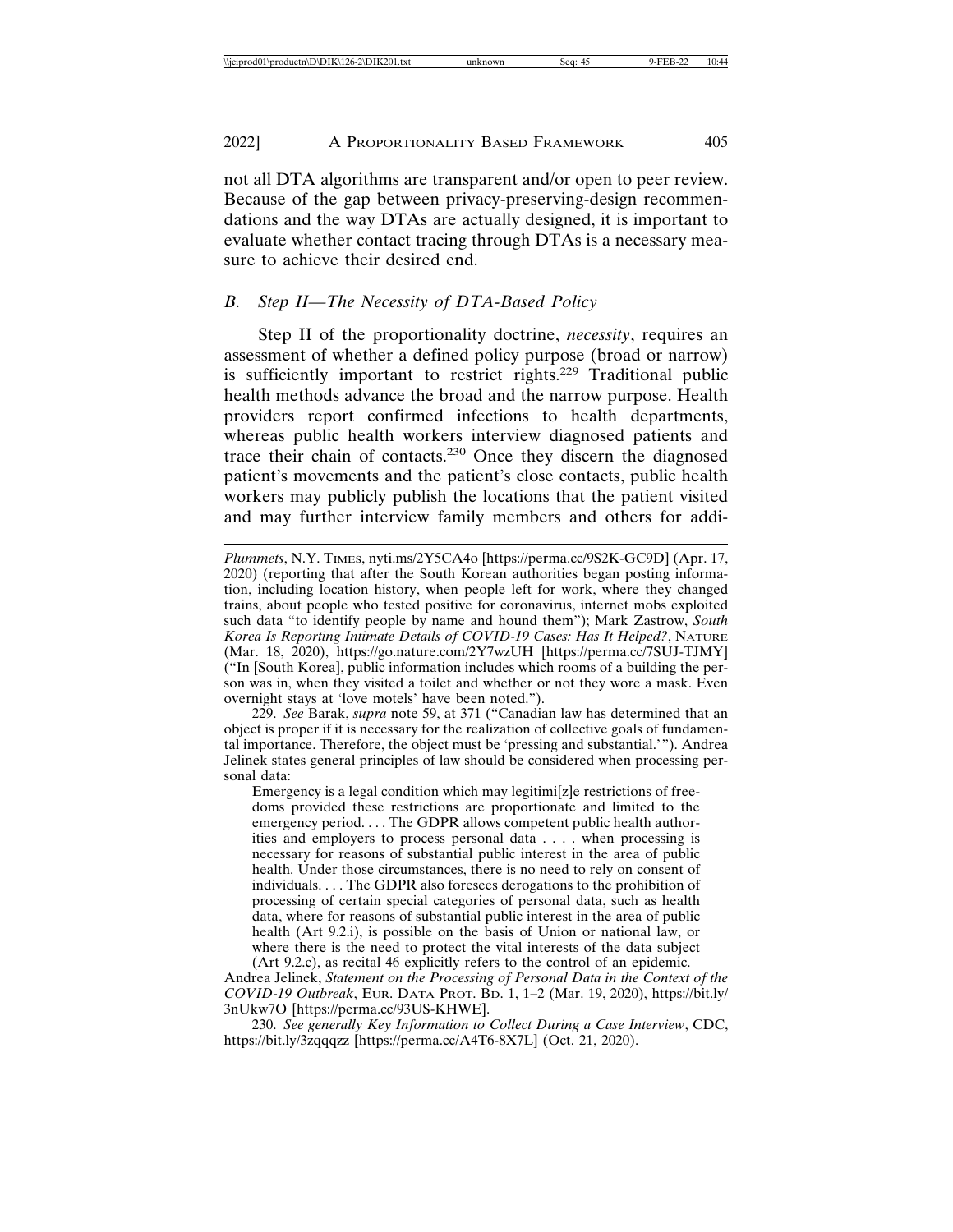tional details about the patient.231 They advise exposed contacts to stay at home and offer treatment as needed. Additionally, information derived from public health surveillance can assist authorities in their broader goal of assessing risk and can improve their ability to respond quickly to changing circumstances during a pandemic.

Although essential needs are met by low-tech, traditional contact tracing methods, a DTA-based policy may be more efficient because it addresses the two main flaws in the traditional approach: reliance on a person's memory to remember past encounters and on the ability to alert only identifiable contacts. Most people do not recollect every encounter they had in the two weeks before their diagnosis. Even the most detailed interviews may result in significant gaps or mistakes when based solely on an individual's memory.232 Even when interviewees remember, traditional contact tracing is useful only for notifying contacts that the patient can remember and identify. DTAs do not rely on users' memory and can notify unidentified bystanders who have been in direct contact with an infected user, such as someone who sat beside an infected user at the coffee shop for an hour.

Moreover, traditional contact-tracing methods are too slow to keep up with high infection rates, such as those of the coronavirus.233 Almost half of coronavirus transmissions occur in the very early phase of infection, before symptoms appear.234 It is extremely important to alert people who have been exposed at this stage to break the chain of transmission and limit exposure. Former CDC Director Tom Frieden estimated that the United States would need around 300,000 contact tracers to mount the same level of contact tracing that helped contain the virus in Wuhan, China.235 A

234. *Id.*

<sup>231.</sup> *See, e.g.*, Derek Thompson, *The Technology That Could Free America from Quarantine*, ATL. (Apr. 7, 2020), https://bit.ly/2W14765 [https://perma.cc/ J3X4-FPVA] (reporting that, to stop the spread of Ebola, the CDC asked sick people to list recent interactions with family, friends, and businesses, who would be monitored for illness for several weeks).

<sup>232.</sup> Crocker, Opsahl & Cyphers, *supra* note 13.

<sup>233.</sup> *See, e.g*., *Infectious Disease Experts Provide Evidence for a Coronavirus Mobile App for Instant Contact Tracing*, *supra* note 160.

<sup>235.</sup> Tom Frieden, *A New Normal with COVID-19: The Next Steps We Must Take*, THINKGLOBALHEALTH (Apr. 6, 2020), https://bit.ly/3EPZ3TI [https:// perma.cc/M233-KKZT]; *see* Selena Simmons-Duffin, *States Nearly Doubled Plans for Contact Tracers Since NPR Surveyed Them 10 Days Ago*, NPR (May 7, 2020, 5:36 PM), https://n.pr/39rsoVY [https://perma.cc/3MP2-F5JA]; James Temple, *Why Contact Tracing May Be a Mess in America*, MIT TECH. REV. (May 16, 2020), https://bit.ly/3u3PawK [https://perma.cc/N97Q-JPWL] (reporting an estimation that 30 professionals for every 100,000 people, or more than 98,000 people nationwide, are needed for traditional methods). I have not found the estimation for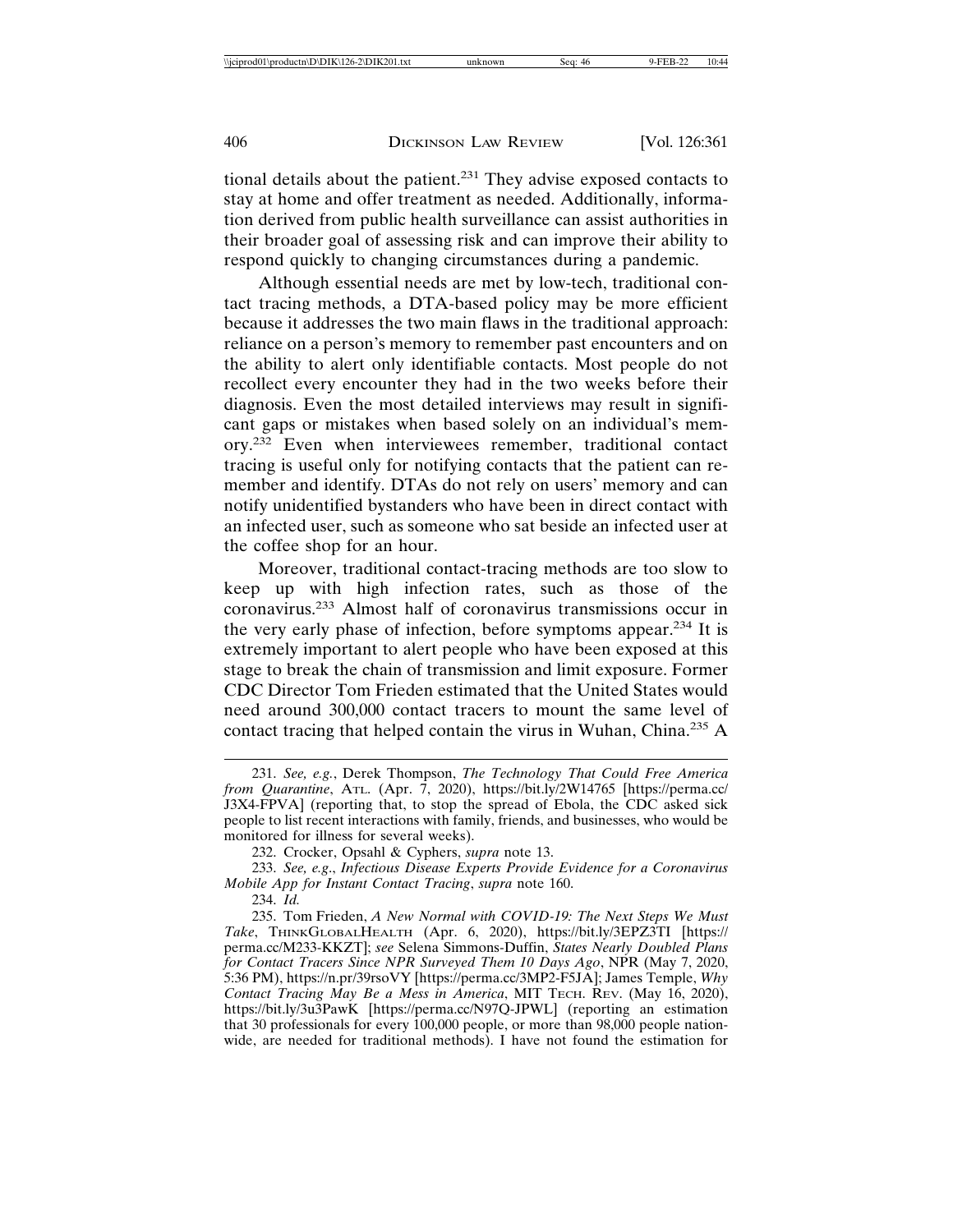report from Johns Hopkins University estimated the cost of hiring 100,000 new community workers for contact tracing to be \$3.6 billion, meaning that at least \$10 billion would be required for 300,000 tracers.236 Others have estimated that for the United States to reach a comprehensive infrastructure comparable to the one that produced an efficient response in Wuhan, it would need to invest \$20 billion into the public health workforce.<sup>237</sup> While such an investment would still amount to just one percent of the more than three trillion dollars in total coronavirus-relief funding to date,<sup>238</sup> it would still be higher than the costs invested in developing DTAs.<sup>239</sup> A major incentive for abandoning the traditional method would be the ability to use resources more efficiently. New York invested \$700,000 into a DTA, and the state will run a marketing campaign to spread awareness of the app by purchasing internet, TV, print, and radio advertisements.240 Virginia invested \$229,000 to develop and launch a DTA that costs about  $$29,000$  a month to operate.<sup>241</sup> Palm Beach County, Florida spent \$774,000 on a DTA and an additional \$100,000 on marketing, though only 27,000 people, roughly 1.8 percent of the Palm Beach County population, have downloaded the app.242 But whether a policy aims to substitute or

required manpower to support DTAs, but it may be less. *See also* Casey Newton, *Why Bluetooth Apps Are Bad at Discovering New Cases of COVID-19*, VERGE (Apr. 10, 2020, 6:00 AM), https://bit.ly/3ACzxyQ [https://perma.cc/MJK7-ED7T] (suggesting that people who are recently out of work could be hired for contact tracing). With more DTAs, their added value becomes even less significant.

236. CRYSTAL WATSON ET AL., JOHN HOPKINS CTR. FOR HEALTH SEC., A NATIONAL PLAN TO ENABLE COMPREHENSIVE COVID-19 CASE FINDING AND CONTRACT TRACING IN THE U.S. 3 (2020), https://bit.ly/2XAHwxJ [https:// perma.cc/5UCY-U7UD]. That estimate as the minimum requirement was included in a memo the Association of State and Territorial Health Officials submitted to Congress. *See Contact Tracing Workforce*, ASSOC. OF STATE AND TERRITORIAL HEALTH OFFS. (Apr. 10, 2020), https://bit.ly/3CzwHLw [https://perma.cc/58Y9- DDC3].

237. Joshua A. Salomon & Arthur L. Reingold, *Federal Funding for State and Local Contact Tracing Efforts Is an Urgent Priority, and a Bargain*, HEALTH AF-FAIRS (May 11, 2020), https://bit.ly/3u1Fq6b [https://perma.cc/9GR6-6Q5G].

238. *Id.*

239. *Compare* Tyler Arnold, *Virginia Uses CARES Act Funding to Launch COVID-19 Tracing App*, CTR. SQUARE (Aug. 5, 2020), https://bit.ly/3hUQs8c [https://perma.cc/9FZV-N65M], *with* Andrea Downey, *Total Cost of NHS Contact-Tracing App Set to Top £35 Million*, DIGITAL HEALTH (Sept. 22, 2020), https:// bit.ly/3hVImfI [https://perma.cc/3MPN-D6XE] (describing costs of implementing DTAs in the United Kingdom).

240. Wetsman, *Contact Tracing Apps Promised Big and Didn't Deliver*, *supra* note 167.

241. Arnold, *supra* note 239.

242. Danielle Waugh, *Palm Beach County COVID App: Big Investment, Few Users*, CBS12 NEWS (Dec. 9, 2020), https://bit.ly/3lMNx2D [https://perma.cc/67YN-XJER].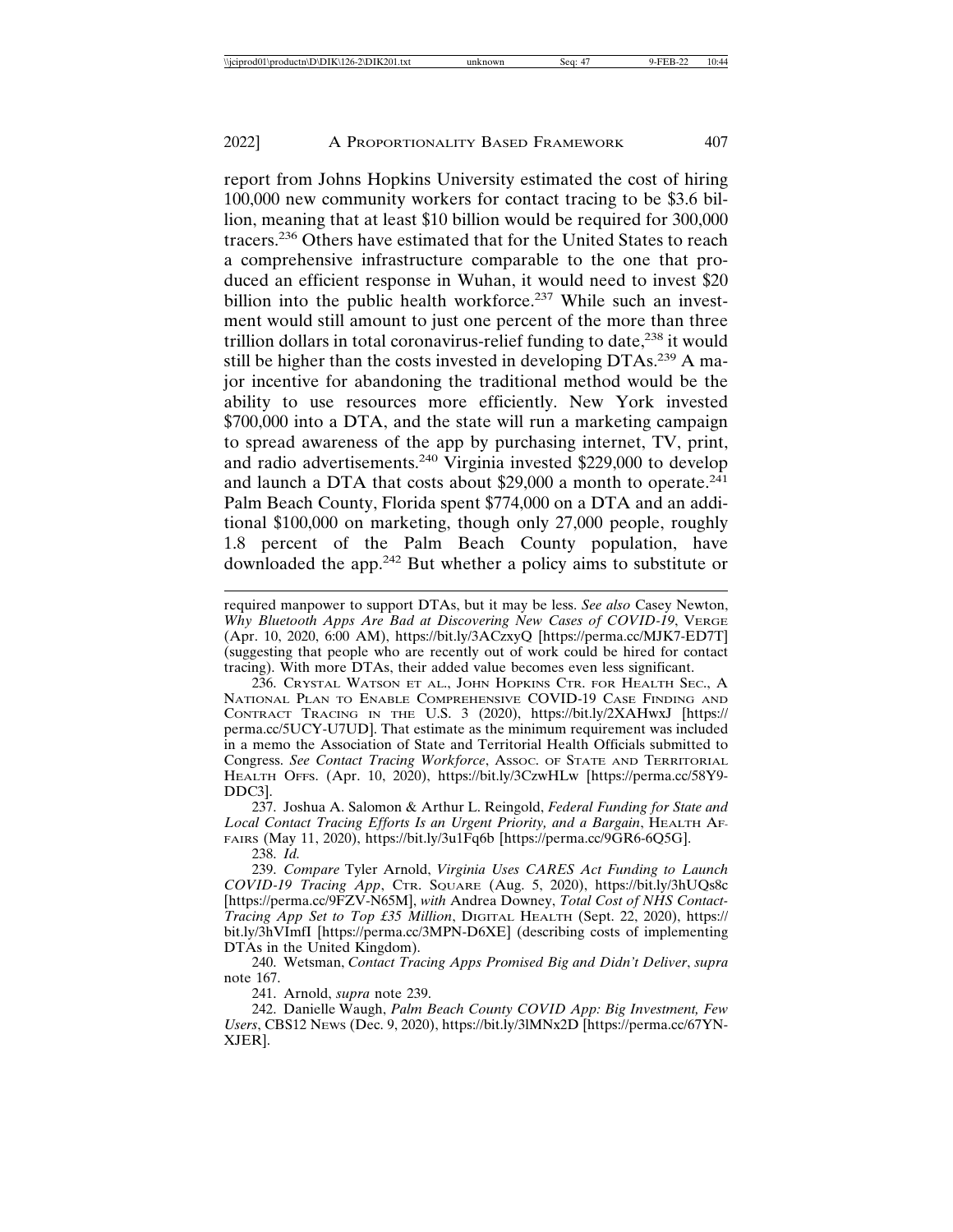supplement the existing tracing scheme, additional costs should be considered, such as enforcing self-isolation requirements for people diagnosed with COVID-19 and exposed contacts, as well as creating a fully staffed epidemiology entity to investigate and secure people without smartphones.<sup>243</sup> Using DTAs to supplement the work of contact tracers would make DTAs less necessary and beneficial, given the significant overlap in their functions.

Beyond the narrow goal of stopping COVID-19 chains of transmission, DTAs can provide systematic, continuous, and quality data in real time to assist public health authorities in detecting susceptible populations, developing protective policy tailored to the populations' needs, and evaluating the effectiveness of social-distancing policies.244 Therefore, as an emergency measure, DTAs can offer a more comprehensive and precise model than the traditional method.

However, the contribution of DTAs is still limited. Both DTAbased methods and traditional methods face clear difficulties. In Louisiana, for example, after 7 months and a \$30 million investment, the traditional method did not produce the results health experts initially wanted. Aly Neel, a Health Department spokeswoman, noted, "the largest barrier [was] a lack of accurate contact information."245 The number of people reached was lower than 70 percent of total cases, and fewer than 30 percent of those reached shared close contacts, but these contact-tracing rates have improved slightly in recent months.246 If the percentage of people alerted by traditional methods seems disappointing, DTAs' percentage is much lower. Some people base DTA success rates on modeling, arguing that a DTA would be effective if 60 percent of the population downloaded it, but actual adoption rates are insufficient.247 In New York, for example, fewer than 3,000 of 180,000 people diagnosed with COVID-19 were DTA users, and only 800 alerts were sent to exposed contacts.248 When considering necessity,

<sup>243.</sup> This is especially concerning given an existing shortage in contact tracers. *See* Jacqueline Howard, *New Data Highlights Shortage of Contact Tracers in Hotspot States*, CNN HEALTH (Jun. 29, 2020, 9:47 AM), https://cnn.it/3EHsSFK [https:/ /perma.cc/DVR9-2JUN].

<sup>244.</sup> *See* Luca Ferretti et al., *Quantifying SARS-CoV-2 Transmission Suggests Epidemic Control with Digital Contact Tracing*, 368 SCIENCE 1, 1 (2020).

<sup>245.</sup> Sam Karlin, *Contact Tracing Racks Up \$30 Million in Costs but Hasn't Worked Out Like Officials Hoped*, ADVOCATE (Dec. 5, 2020, 7:15 PM), https:// bit.ly/3Cy3ctf [https://perma.cc/62KG-QK88].

<sup>246.</sup> *Id.*

<sup>247.</sup> *See supra* Part III.A.2.

<sup>248.</sup> Hogan, *supra* note 166.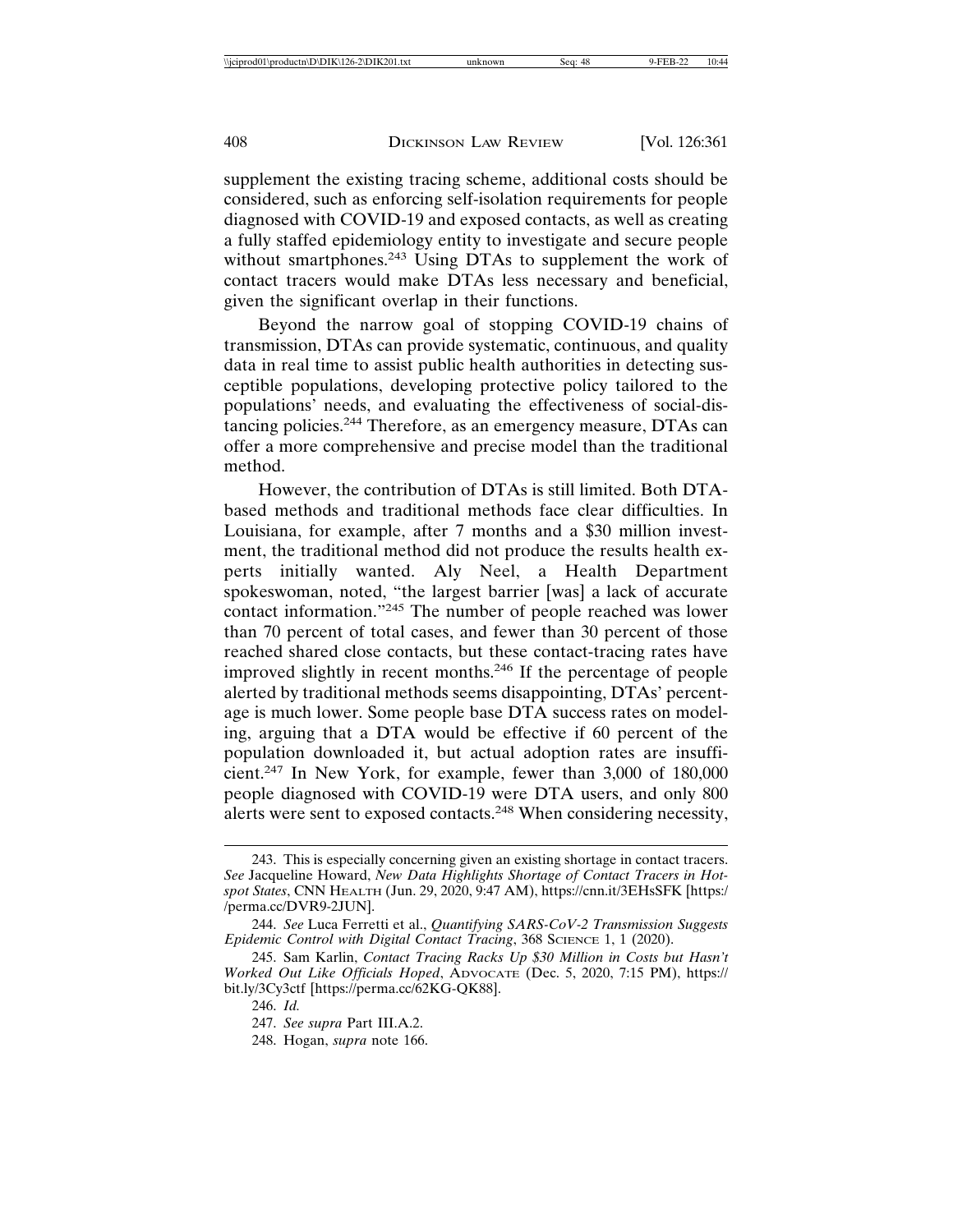lower costs of DTAs in comparison to traditional methods should be considered along with their lower success rate.<sup>249</sup>

Success is harder to measure when the information gathered by DTAs is more private, such as the number of alerts and whether users have self-isolated. When DTAs keep information private, it is nearly impossible to quantify how well they can actually cut transmission or to define what should be considered a success rate.<sup>250</sup> Without this information, it is impossible to compare the success ratio of DTAs to that of traditional contact tracing and to comprehensively assess the necessity of DTAs. It has been argued that using DTAs is an easy way to show that the government is reacting to the pandemic.251 But, DTAs are not necessarily solutions that afford practical value that benefits scientific evaluation.<sup>252</sup>

The first two steps of proportionality analysis focused on rational reasons to use DTAs based on their suitability and necessity. If DTAs are not suitable or necessary, there is no point in considering their proportionality compared to other policy options. The analysis may end even before we reach Step III. If, on the other hand, we find that society has an interest in the objective of developing more efficient public health surveillance, we should compare DTA-based policy to other options, including the burdens posed by each option on relevant rights. Step III therefore goes beyond assessing how we should apply privacy law or privacy-preserving principles to DTAs and compares DTA-based policy to other policies aimed at confronting COVID-19.

## *C. Step III—Proportionality Stricto Sensu*

"Proportionality *stricto sensu*" is the very heart of the proportionality doctrine. The requirement, in the words of C. J. Dickson, is that there be

a proportionality between the effects of the measure which are responsible for limiting the Charter right or freedom, and the objective which has been identified as of 'sufficient importance' . . . . Even if an objective is of sufficient importance, and the first two elements of the proportionality test are satisfied, it is still possible

<sup>249.</sup> *See* Wetsman, *Contact Tracing Apps Promised Big and Didn't Deliver*, *supra* note 167 (quoting Professor Calo).

<sup>250.</sup> Wetsman, *Contact Tracing Apps Promised Big and Didn't Deliver*, *supra* note 167.

<sup>251.</sup> *See* Don Macpherson, *COVID-19, Trudeau, Legault, and Do-Something-Ism*, MONTREAL GAZETTE (Mar. 3, 2020), https://bit.ly/3CTY5Eq [https:// perma.cc/J5JS-9DYD].

<sup>252.</sup> McDonald, *supra* note 41.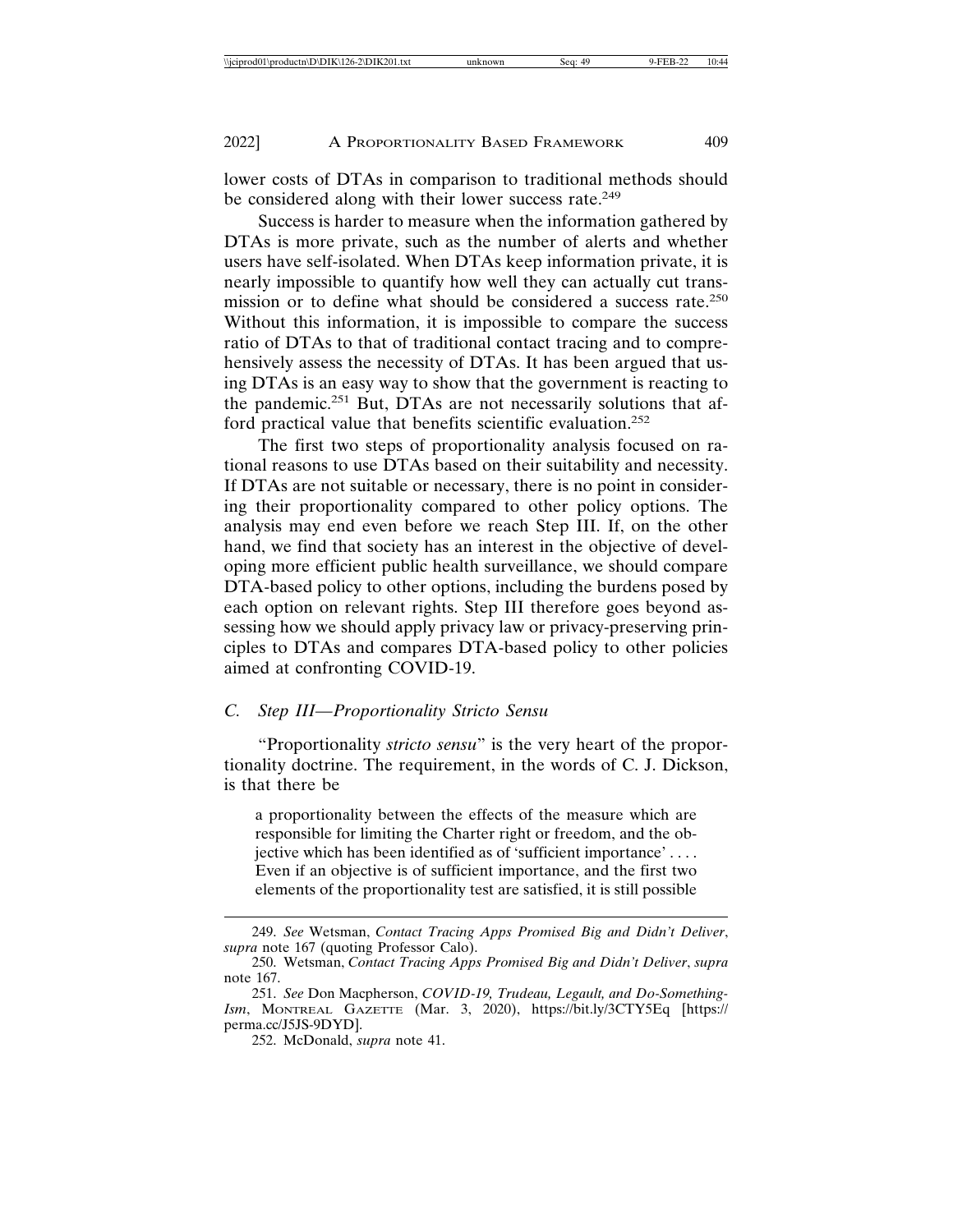that, because of the severity of the deleterious effects of a measure on individuals or groups, the measure will not be justified by the purposes it is intended to serve.<sup>253</sup>

Unlike Steps I and II, Step III of the doctrine does not focus solely on the policy measure taken (the DTA). Rather, it includes an independent evaluation of the government's reasons for using that policy measure to achieve its public goal, and whether those reasons justify the specific restrictions on the freedoms and rights of citizens.254 It requires assessing whether the strength of the advanced interests justifies the derogation of rights.<sup>255</sup> "Alongside the need for a proper object lies the need for the proper mean."256 The severity of the intrusion must be proportionate, meaning that greater intrusions should be founded on stronger justifications. "The more basic the right that is being limited, and the more severe the limitation, the greater the weight is that will be required from the considerations justifying that limitation."257 The burdens and benefits must be fairly distributed across all stakeholders; if they are not, the differences should be proportionate and mitigated.<sup>258</sup>

Past experience demonstrates that the "engagement of individuals and communities is essential for effectively managing the spread of diseases."<sup>259</sup> If the public's compliance is required, it is crucial for policymakers to consider the burdens each policy imposes on individuals and to estimate the sacrifices that people are expected to make. This Article follows this line of analysis by assessing the desirability and relative proportionality of three policies that have been promoting the public interest in different ways: a general shelter-at-home policy, a DTA-based policy, and a traditional contact tracing policy. Direct comparison may not be easy, as

258. *See* PAUL CRAIG & GRAINNE DE BURCA, EU LAW: TEXT, CASES, & MATERIALS 526 (5th ed. 2011) ("In any proportionality inquiry . . . there will be some ascription of weight or value to those interests, since this is a necessary condition precedent to any balancing operation."). *See generally* Bernstein et al., *supra* note 24, at 9–10.

259. Alicia Ely Yamin & Roojin Habibi, *Human Rights and Coronavirus: What's at Stake for Truth, Trust, and Democracy?*, HEALTH & HUM. RTS. J. (Mar. 1, 2020), https://bit.ly/3zzX161 [https://perma.cc/H4C5-PZ2T].

<sup>253.</sup> R. v. Oakes, [1986] 1 S.C.R. 103, 139 (Can.).

<sup>254.</sup> Jackson, *supra* note 23, at 3099.

<sup>255.</sup> *Id.* at 3117.

<sup>256.</sup> Barak, *supra* note 59, at 372.

<sup>257.</sup> *Id.* at 375 (addressing the Israeli Court case HCJ 7052/03 *Adalah v. Minister of the Interior*, (1) 92 (2006) (Isr.) (available at https://bit.ly/3o9Bn5d [https:// perma.cc/V54T-XZ2D] ); *see also* R. v. Oakes, [1986] 1 S.C.R. 103, 139–40 (Can.) ("The more severe the deleterious effects of a measure, the more important the objective must be if the measure is to be reasonable and demonstrably justified in a free and democratic society.").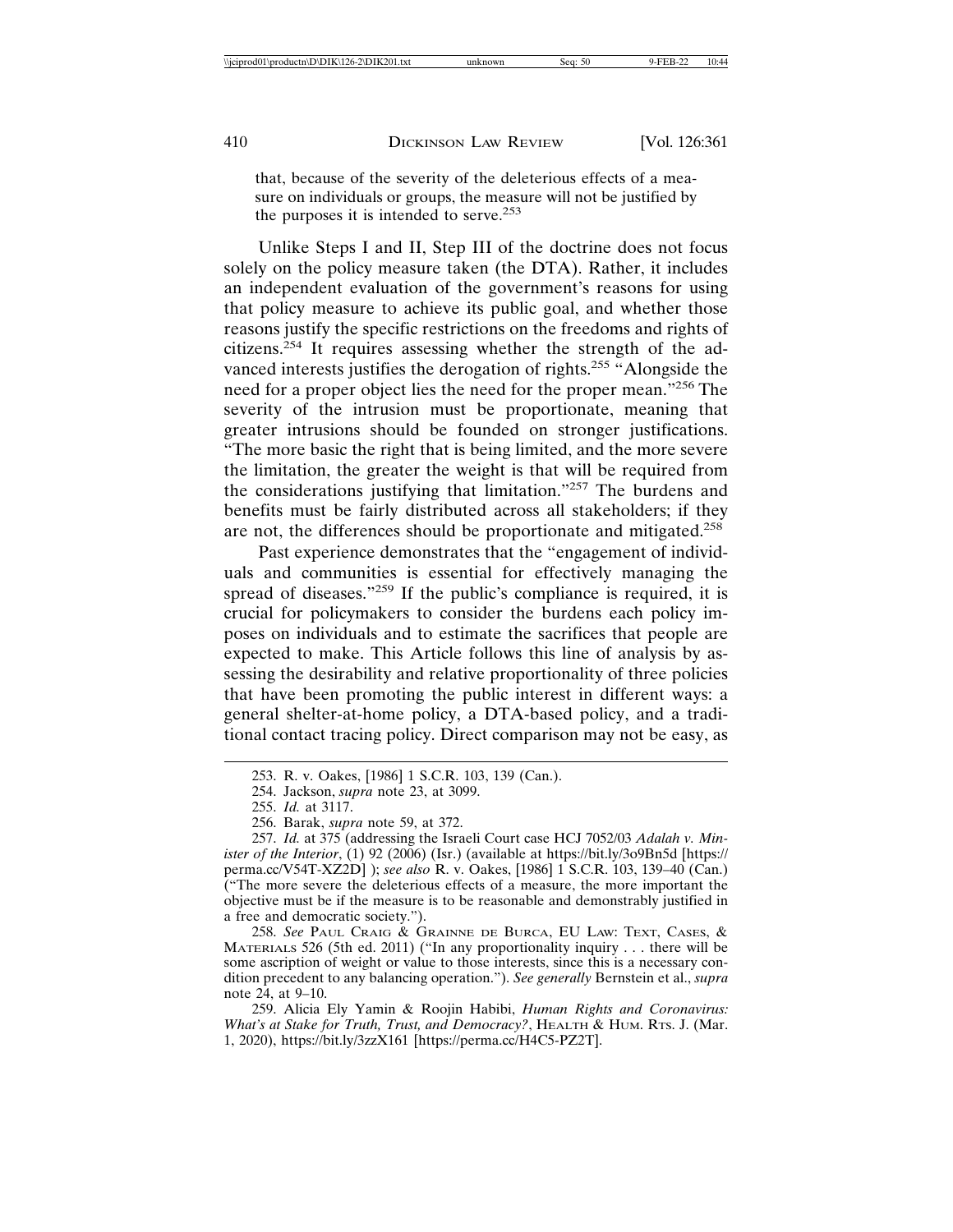every policy varies in its effects on individual rights by imposing different burdens on different groups of people. Thus, the doctrine of proportionality compares, in a way, oranges to apples.

#### *1. Shelter-at-Home Policy*

A shelter-at-home policy restricts and interferes with an individual's freedom of movement to cut the chains of transmission or flatten the curve of infection by minimizing contacts between infected and uninfected people.<sup>260</sup> This severe policy was implemented in many countries prior to reopening. The policy broadly applies to the entire population, regardless of device ownership or the number of contact tracers, and is thus easy to impose and quite effective.261 But, the policy imposes heavy burdens on the freedom of movement and other fundamental human rights protected by international and U.S. constitutional law.<sup>262</sup>

The burdens of a lockdown policy are unequally distributed. Vulnerable populations in society, such as the sick, the working class, the elderly, and the young, will be more burdened by lockdowns.263 First, the sheltering-at-home policy affects the rights of domestic abuse victims to bodily safety and the rights of people who need medical care to access health-care centers.<sup>264</sup> Additionally, restricting the freedom of movement might carry emotional and mental costs, including anxiety, depression, and isolation. Many people will pay a high price, including death, due to these long-term and severe restrictions.<sup>265</sup>

264. *See* Evans, *supra* note 260.

265. *See id.*

<sup>260.</sup> Nicholas G. Evans, *The Ethics of Social Distancing*, PHILOSOPHER'S MAG. (May 18, 2020), https://bit.ly/3Cu9oCC [https://perma.cc/T2MF-JBDE]; Maria Godoy, *Flattening a Pandemic's Curve: Why Staying Home Now Can Save Lives*, NPR (Mar. 13, 2020, 7:21 PM), https://n.pr/3CzujnX [https://perma.cc/ HT7U-B6EQ].

<sup>261.</sup> *See* Nils Haug et al., *Ranking the Effectiveness of Worldwide COVID-19 Government Interventions*, 4 NATURE HUM. BEHAV. 1303, 1308 fig.4 (2020).

<sup>262.</sup> For a discussion on freedom of movement in international law, see G.A. Res. 217 (III) A, Universal Declaration of Human Rights (Dec. 10, 1948). When drafting the U.S. Constitution, the right was thought to be so fundamental that it was not explicitly mentioned. In *Corfield v. Coryell*, 6 F. Cas. 546, 552 (C.C.E.D. Pa. 1823) (No. 3,230), the court recognized "the right of a citizen to pass through . . . any other state" as a fundamental right under the Privileges and Immunities Clause of the U.S. Constitution. For the definition of freedom of movement, see Paul v. Virginia, 75 U.S. 168, 180 (1869) (defining it as the "right of free ingress into other States, and egress from them").

<sup>263.</sup> *See* Adrianne Haggins & Arline Geronimus, *Racial Disparities in the Time of COVID-19*, UNIV. OF MICH. INST. FOR HEALTHCARE POL'Y & INNOVA-TION (May 4, 2020), https://bit.ly/3hUKLY4 [https://perma.cc/5G38-F83B].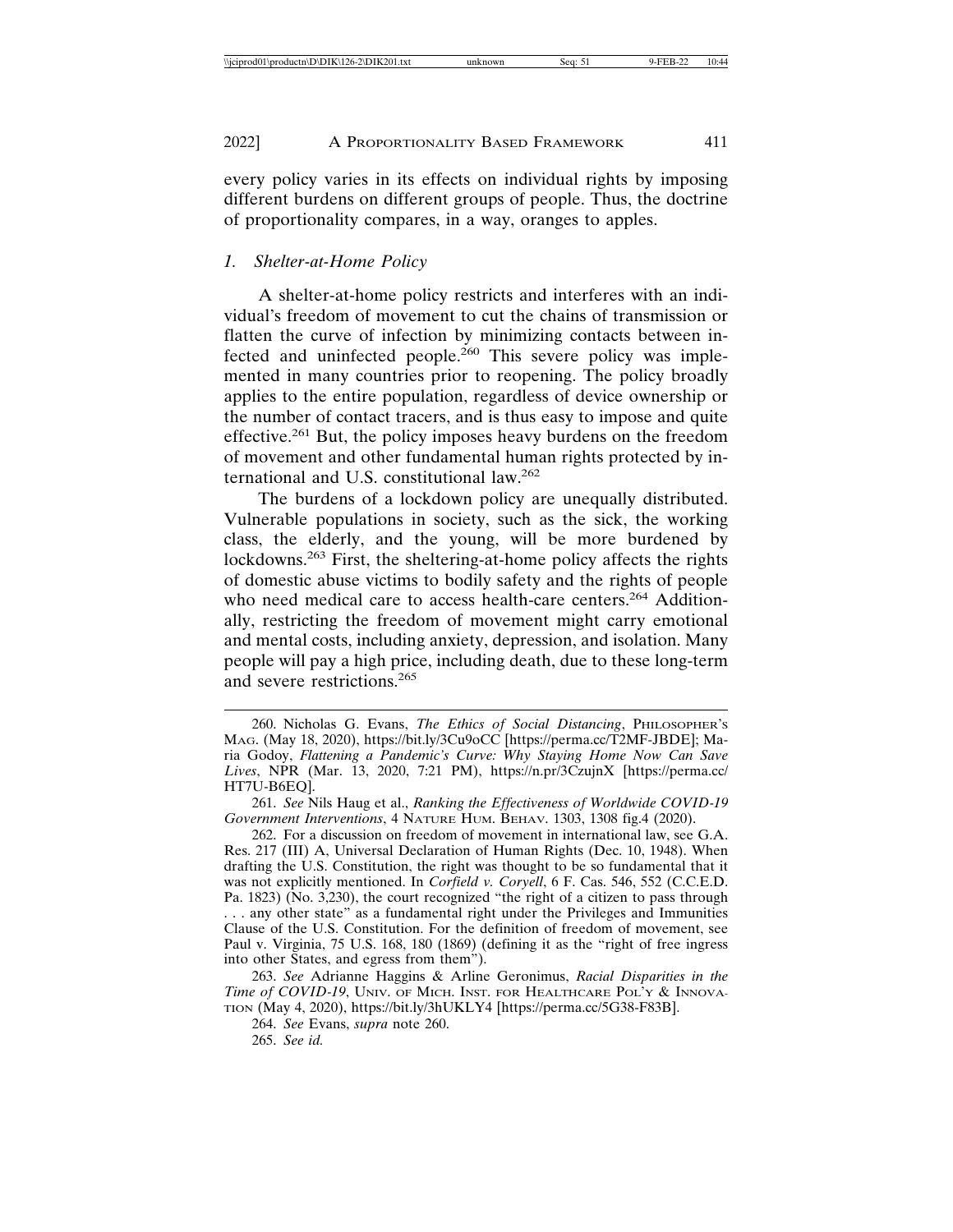Second, in circumstances where people have unequal backgrounds, closing workplaces may place heavier economic burdens on people whose financial resources are strained due to the lockdown. While some people can keep their jobs and work remotely, others, such as blue-collar workers, who are usually from lower-income households, cannot perform their jobs from the comfort and safety of their homes. If they are unable to physically attend their workplaces, they may be deprived of their incomes. Many people who have no financial reserves and already struggle to make ends meet in regular economic settings cannot support their households for long without the ability to work. Alternatively, lowincome workers may have jobs where they are expected to go to work as essential workers, despite the risks of getting infected.<sup>266</sup> Such workers will face increased exposure to COVID-19 and may further expose their families to the virus when they return to their homes.

Finally, a lockdown poses proximate and long-term harms to individuals due to the restrictions on their family and personal life, on their ability to self-develop, and on their right to pursue happiness as they see fit.267 Lockdowns deprived children of many of the educational system's benefits. Students may be further deprived if they are unable to afford higher education due to the financial harm they or their families suffered during and after the pandemic.268 Moreover, lockdowns hinder people's ability to form communities and to achieve a sense of belonging, which is at the heart of human flourishing and prosperity.<sup>269</sup> The elderly, particularly those who are sick or without support systems, may have difficulties functioning or interacting with society if municipal, state, or federal programs stop running.<sup>270</sup> At this point, after more than a year of dealing with the coronavirus, a lockdown will probably inflict more harm than provide any benefit, and it may not be ethically justified.271

<sup>266.</sup> *See* Elizabeth Fernandez & Nicholas Weiler, *Initial Results of Mission District COVID-19 Testing Announced*, UCSF (May 4, 2020), https://bit.ly/ 3EHrvqM [https://perma.cc/HQ7T-G7JQ].

<sup>267.</sup> *See generally* Lee Elliot Major & Stephen Machin, Covid-19 and Social Mobility (May 2020) (unpublished manuscript) (on file with author).

<sup>268.</sup> *See id.* at 5.

<sup>269.</sup> *See generally* Bernstein et al., *supra* note 24.

<sup>270.</sup> *See generally id*.

<sup>271.</sup> *See* Alberto Giubilini, *The (Absent) Ethics of Lockdown*, SPECTATOR (Nov. 7, 2020), https://bit.ly/3EET4AX [https://perma.cc/39KH-JN9R]; *see also The Big Debate: Is Lockdown Wrong*? SPECTATOR (May 26, 2020, 4:52 AM), https:// bit.ly/2Zb3ibU [https://perma.cc/TQQ3-JEQG].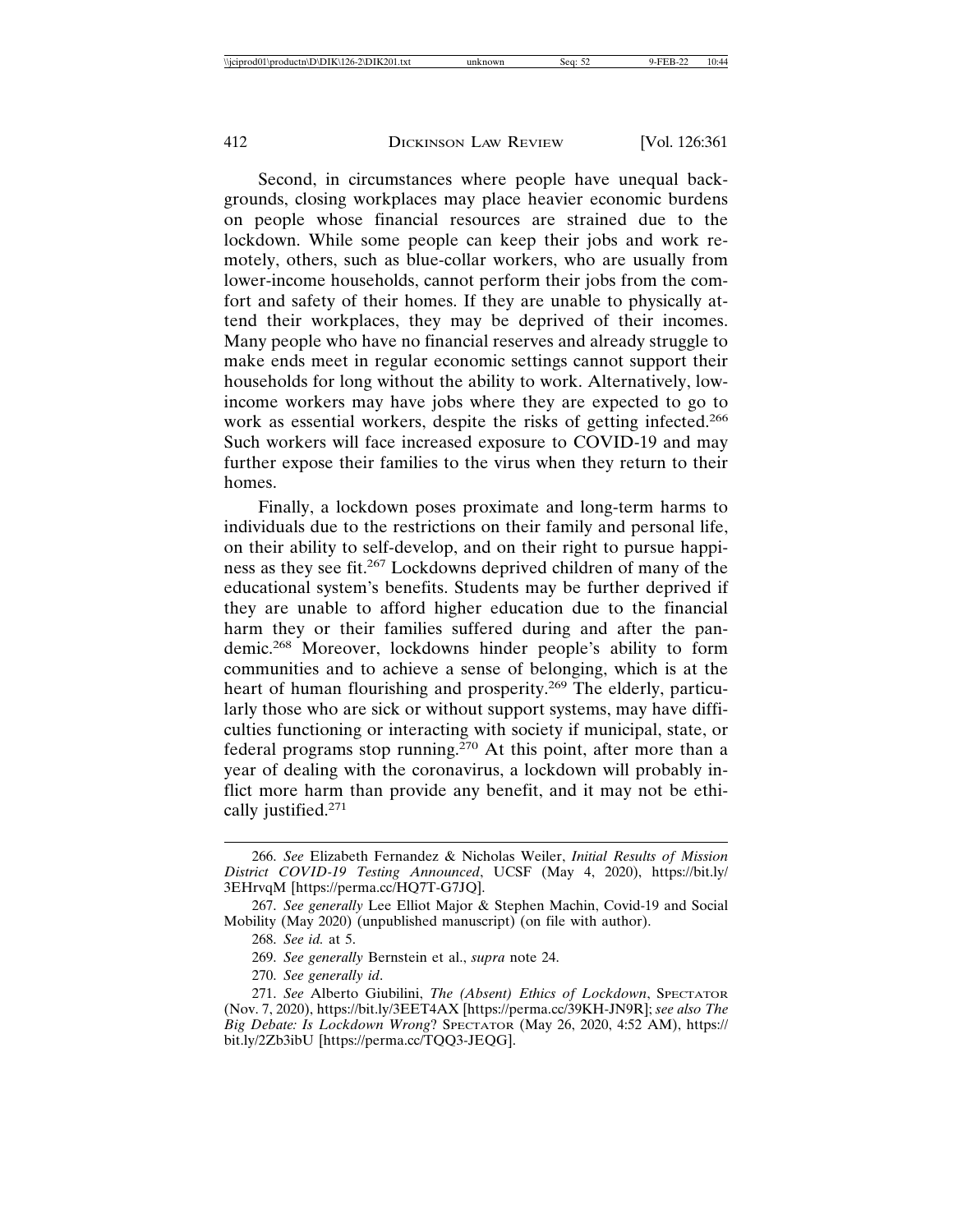When it comes to actual quarantine and movement restrictions, DTAs offer a more efficient and proportionate solution to minimize peripheral violations of an individual's freedom of movement that otherwise occur during lockdowns. Only users exposed to people diagnosed with COVID-19 would have to self-isolate while non-exposed users could move freely. DTA-based policy could therefore be considered constitutional and more proportionate than shelterat-home policy, albeit it may be less effective in cutting chains of transmission.

#### *2. DTA-Based Policy*

A DTA-based policy may not physically restrict movement and therefore only minimally burdens the freedom of movement and enables the economy to keep operating. However, DTAs survey the entire user population whether healthy, carriers of the virus, or sick (rather than surveying only infected individuals like the traditional methods do). DTA use implicates the right to privacy (to be free of surveillance), to freedom of association, and to peaceful assembly which are constitutional rights and even forms of positive or welfare rights.<sup>272</sup>

The suitability of privacy-preserving DTAs for the narrow purpose of stopping COVID-19 transmissions depends on user compliance. If users comply and self-isolate after receiving an alert, the DTA policy can be effective. However, it remains unclear whether diagnosed individuals are likely to report that they are positive for COVID-19. DTAs do not operate in a vacuum—real life pressures can impede user compliance. A telephone poll by the American Association for Public Opinion Research asked people whether they would use an app that relied on people anonymously reporting to the app that they have been diagnosed with the coronavirus.<sup>273</sup> 50 percent of respondents said that they would probably or definitely not rely on anonymous reporting and 40 percent said that they would be uncomfortable reporting themselves even if positively di-

<sup>272.</sup> *See* NAACP v. Ala. *ex rel.* Patterson, 357 U.S. 449, 462 (1958) (ruling that the First Amendment protects the freedom of association and that privacy of membership was an essential part of this freedom); *see also*, Roberts v. U.S. Jaycees, 468 U.S. 609, 622 (1984) ("[I]mplicit in the right to engage in activities protected by the First Amendment [is] a corresponding right to associate with others in pursuit of a wide variety of political, social, economic, educational, religious, and cultural ends.").

<sup>273.</sup> WASH. POST & UNIV. OF MD. CTR. FOR DEMOCRACY AND CIVIC EN-GAGEMENT 1, 2 https://bit.ly/3EIsDdx [https://perma.cc/D297-TXZR] (last visited Sept. 26, 2021) (asking whether people will use an app that would rely on people anonymously reporting in the app that they have been diagnosed).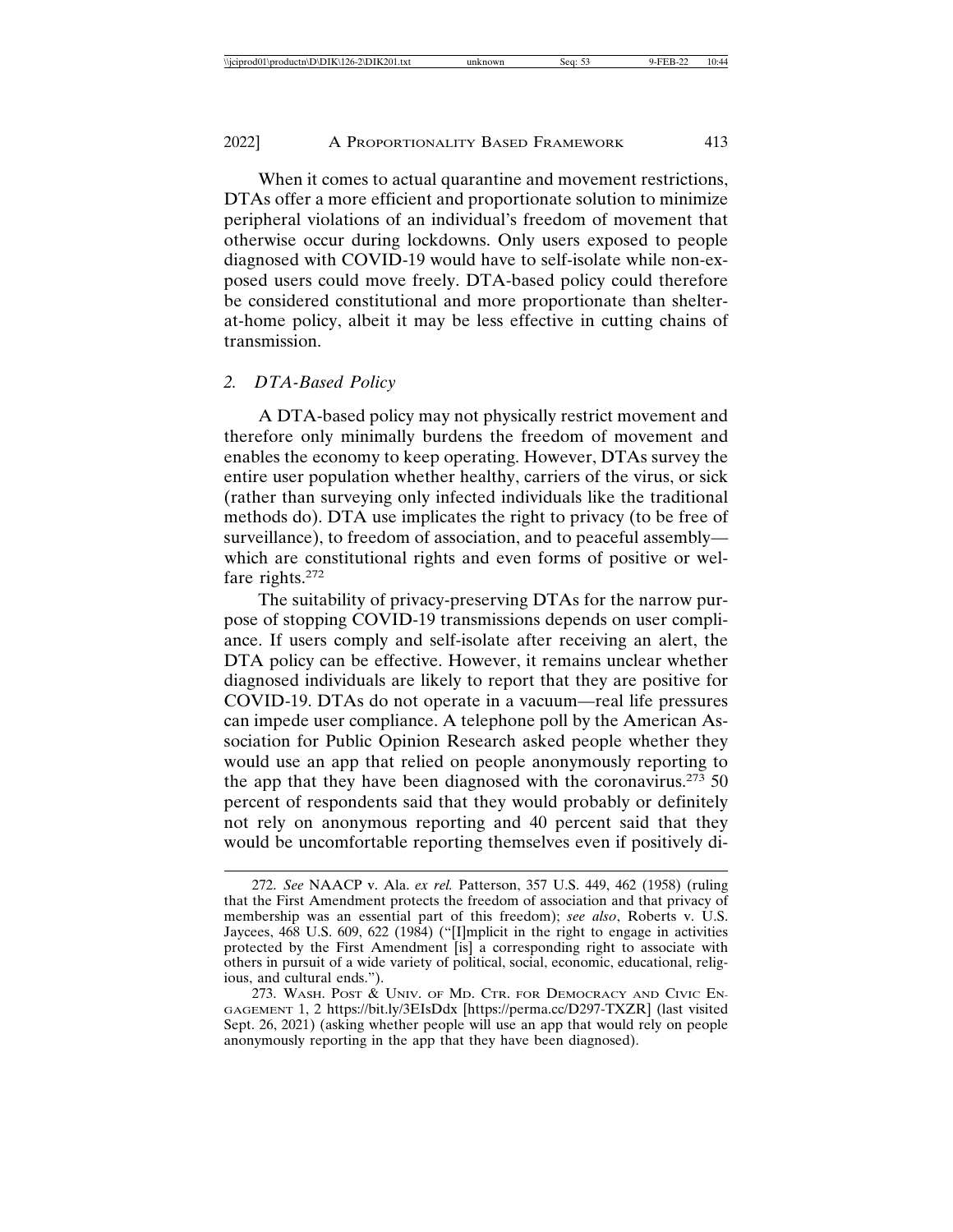agnosed as carrying the virus.274 Diagnosed users might refrain from reporting if self-isolation would deprive them of their income, if they could not afford to lose work, or if they could not secure their rights or medical leave through labor and welfare systems. Regardless of DTA effectiveness, neither DTA designers nor policymakers can neutralize social pressures such as fear of being shamed or other self-interests that may prevent compliance. If people refuse to report, DTAs will not be able to contribute to public health.

Moreover, under-reporting will create a moral hazard.<sup>275</sup> Personal duties and obligations will often outweigh an individual's altruistic desire to benefit his or her community. Non-reporting users are often free riders who can benefit from DTAs by protecting their chosen contacts after being alerted about possible infection, without allowing the DTA to alert strangers who are exposed to them. They do not help cut the chain of transmission. Additionally, underreporting may spur a false sense of safety in others, increase the risk of infection, and lead individuals to relax precautions designed to reduce overall transmission.<sup>276</sup>

## *3. Traditional Public Health Surveillance*

In comparison to the two policies analyzed above, traditional contact tracing imposes a more moderate burden on a smaller portion of the population. The traditional method limits tracing to only people who are diagnosed with COVID-19 and found through the health-care system and their transmission chains, rather than imposing surveillance mechanisms on the entire population. Traditional public health surveillance is achieved by interviewing those who report positive diagnoses and those who suspect they are positive for COVID-19. However, this method may be less efficient because it misses unidentified, exposed individuals. Moreover, policy based on traditional contact tracing is inherently broad in its design unlike DTA-based policy. Public health authorities can use the information they gather to control the pandemic and the benefits that the information would offer can be maximized. When a diagnosed individual is identified, traditional contact tracing requires that the person's specific data pertinent to public health surveillance, such as the person's detailed symptoms and health information, be reported to public health authorities.<sup>277</sup> That information is shared

<sup>274.</sup> *Id.* at 2.

<sup>275.</sup> *See* Soltani et al., *supra* note 145.

<sup>276.</sup> Morley et al., *supra* note 189, at 30.

<sup>277.</sup> *To Provide Individuals with an Accounting for Disclosures, Does a Covered Entity Have to Document Each Medical Record That May Be Accessed by a*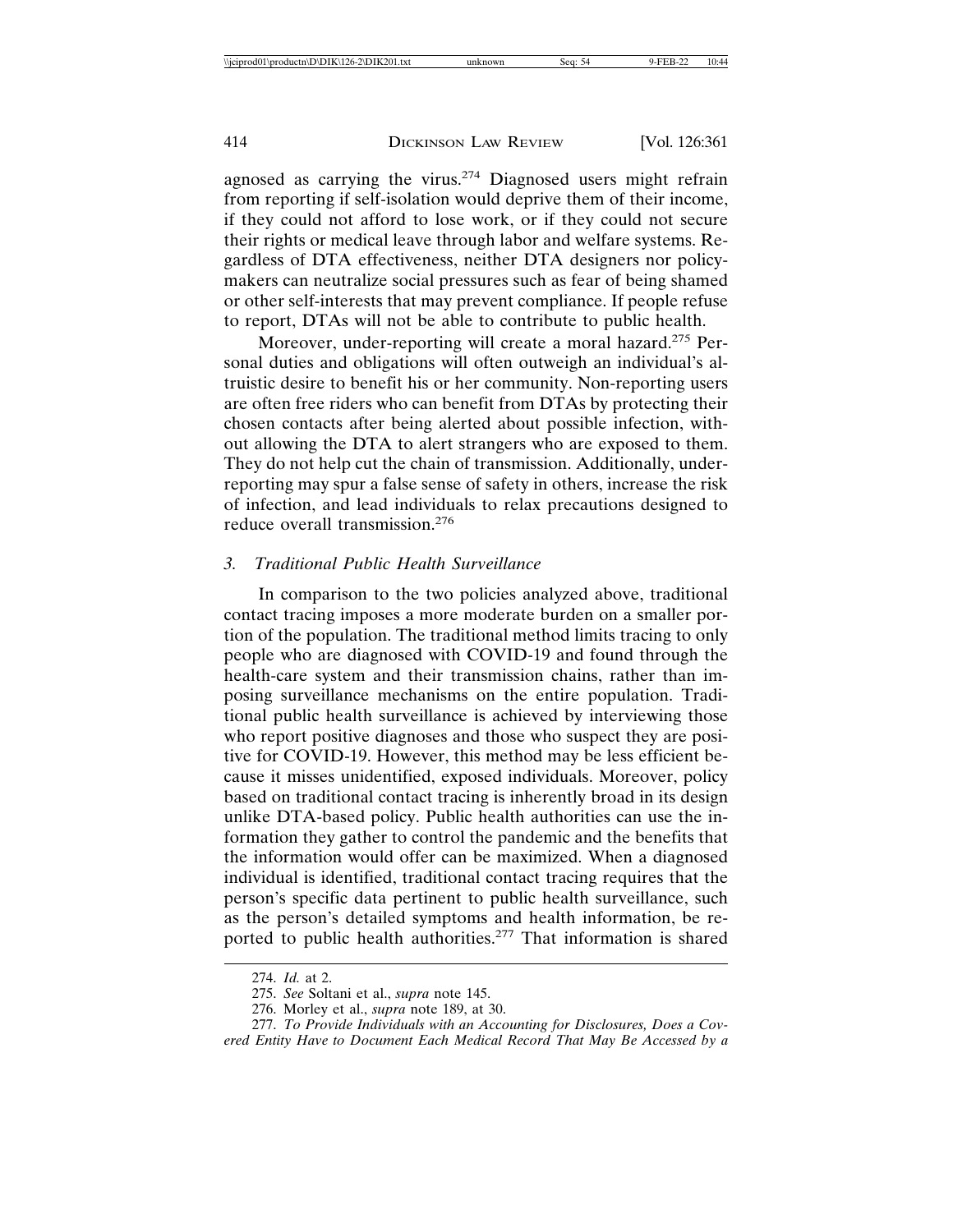with the relevant government agency rather than private companies, and thus remains subject to HIPAA rules.278 Information reported to public health authorities about infected individuals is not considered an unjustified privacy violation, but rather a proportionate exception to the right to privacy for public health purposes.

To conclude, traditional contact tracing lays more moderate burdens on fewer people than a DTA policy does (see Table A). It achieves a more proportionate balance between broader public health goals and minimizing the infringement of individual rights. Despite some blind spots, it is less intrusive, more equitable by inflicting privacy violations that are limited in scope and time on smaller parts of the population, and arguably produces better results than DTAs. For now, more efficient use of limited public health resources should improve simpler, "old-school" public health tools.279

278. *See supra* Part III.C.

*Public Health Authority in The Course of Surveillance Activities That Involve All Patient Records?*, U.S. DEP'T OF HEALTH & HUM. SERVS. (Aug. 28, 2003), https:// bit.ly/3hR62li [https://perma.cc/4NPG-9738]. For a discussion on how information is collected in the United Kingdom, see Alex Hern, *In the UK, Public Health England Will Keep Personal Data of People with Coronavirus for 20 Years*, GUARD-IAN (May 28, 2020, 9:51 AM), https://bit.ly/39uaZMp [https://perma.cc/8WCR-8S46] (noting that NHS will keep the personal data of people with COVID-19 for 20 years and the personal data of those who are in contact with them for 5 years, including their names, date of births, phone numbers, and home addresses).

<sup>279.</sup> For a discussion on other supporters of this view, see Soltani et al., *supra* note 145; Evan Selinger, *The Lasting Privacy and Civil Liberties Impacts of Responses to COVID-19*, FORUM NETWORK (Apr. 15, 2020), https://bit.ly/3lOeQtf [https://perma.cc/3EAG-UDRN].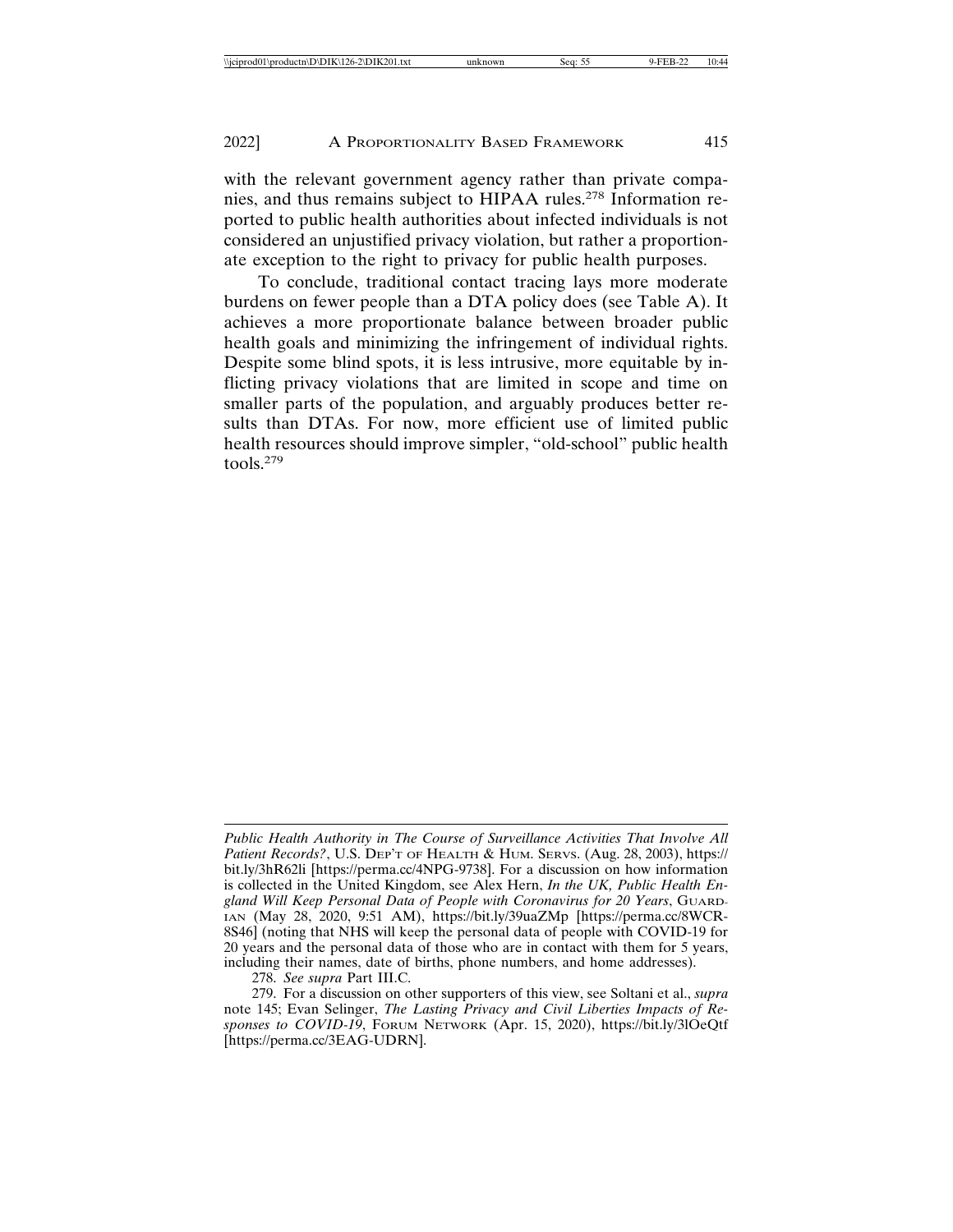|                                   | Rights in<br>question                                | <b>Beneficiaries</b>                                                                                                                                               | Impact of<br>infringement                                            | Who carries<br>the major<br>burdens?                                                                   | <b>Ouarantine</b>                                                  | Consent                |
|-----------------------------------|------------------------------------------------------|--------------------------------------------------------------------------------------------------------------------------------------------------------------------|----------------------------------------------------------------------|--------------------------------------------------------------------------------------------------------|--------------------------------------------------------------------|------------------------|
| Traditional<br>contact<br>tracing | Privacy<br>Freedom of<br>movement                    | Public health<br>benefits<br>Policy<br>benefits                                                                                                                    | Only<br>confirmed<br>cases and<br>their chains<br>οf<br>transmission | The<br>government<br>(Health-<br>system<br>costs).                                                     | Confirmed<br>cases<br>Those<br>identified<br>by contact<br>tracers | <b>Not</b><br>required |
| <b>DTAs</b>                       | Privacy<br>Surveillance<br>Freedom of<br>association | Increased for<br>users, but at<br>some percent<br>benefits the<br>public.<br>Commercial<br>benefits for<br>private<br>companies<br>Potential<br>policy<br>benefits | Mass<br>surveillance<br>on all users                                 | Smartphone<br>holders<br>(Policy based<br>on partial<br>data: those<br>whose data is<br>left outside). | Confirmed<br>cases<br>Those<br>alerted                             | Design<br>dependent    |
| Lockdown                          | Freedom of<br>movement                               | Public                                                                                                                                                             | Entire<br>population                                                 | Vulnerable<br>populations:<br>sick, elderly,<br>young, low-<br>income.                                 | Entire<br>population                                               | <b>Not</b><br>required |

TABLE A

## IV. POLICY IMPLICATIONS

After carefully analyzing different tradeoffs in potential DTA designs and in alternative policies, the Article will now address macro considerations of DTA-based policy. These implications show an even more nuanced discourse, beyond the limited realm of privacy law.

## *A. Who Carries Responsibility for the Public?*

DTA-based policy shifts public health responsibilities from the state to the users, who must (1) download the apps; (2) report confirmed COVID-19 cases; and (3) self-isolate from their families and homes, if alerted to exposure. The public's responsibility goes beyond collaborating and obeying the government—as is the case under a lockdown policy—to include the responsibilities to implement the infrastructure for responding to challenges in the community and to allow their personal devices to collect data.

There are two sides to a legal scheme that thrusts the responsibility onto users. On the one hand, given recent technological innovations, there is logic in relying on smartphone-based technology in 2021 as an infrastructure to confront COVID-19. Assuming people who own smartphones always carry them, DTAs could be an easy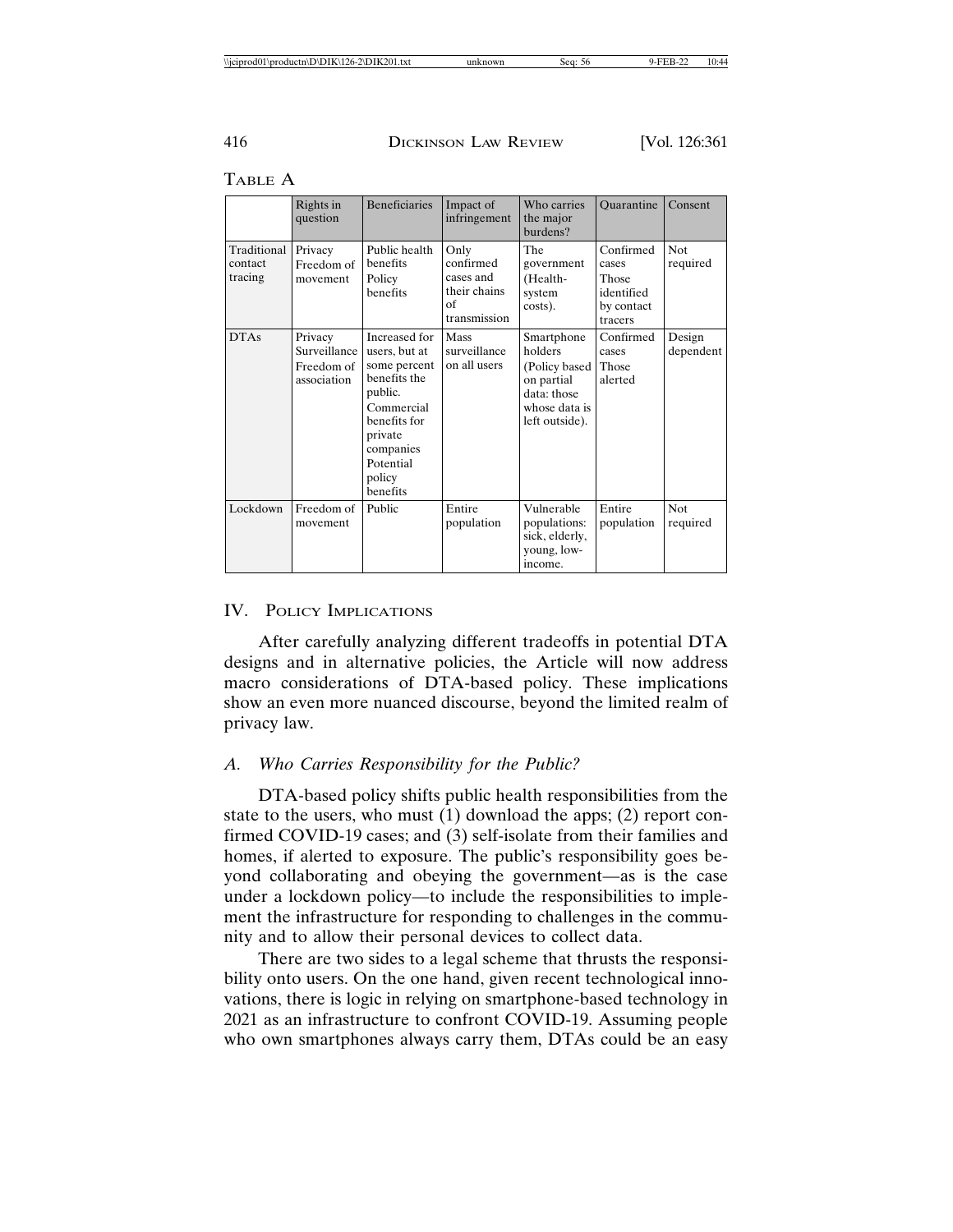and useful tool to discern the public's daily whereabouts.280 Direct measures that make compliance easier may be more important than influencing attitudes and values. In an individualistic society, where citizens are held responsible for civilian tasks such as filing their own taxes, it may be proportionate to ask them to take this step to end COVID-19.

On the other hand, approximately one in six Americans do not have smartphones.<sup>281</sup> Rates of smartphone ownership are much lower among seniors, who are particularly vulnerable to the symptoms of COVID-19. 53 percent of people over the age of 65 own smartphones.<sup>282</sup> Many children also do not have smartphones at young ages.283 Moreover, many apps require technical features that preclude older devices.<sup>284</sup> People with older smartphones who cannot afford to buy newer phones would not be able to benefit from DTA system alerts.<sup>285</sup>

Relying on smartphones that not everyone can purchase provides a misleading database for policymaking. A smartphone-based approach paints a biased picture that systematically excludes some of the most vulnerable populations.286 Policies based on biased information will inevitably lead to portions of the population and their interests not being accounted for.287 Policies utilizing other methods may also be biased. A policy based on information gained from traditional contact-tracing methods, for example, may overly

284. *See, e.g.*, Morley et al., *supra* note 189, at 30 ("Australia, for example, has no plans to make its app work with phones that use software older than Apple's iOS 10 or Android 6.0.").

285. *See* Tim Bradshaw, *2 Billion Phones Cannot Use Google and Apple Contact-Tracing Tech*, ARS TECHNICA (Apr. 20, 2020, 12:29 PM), https://bit.ly/ 3zpdmKY [https://perma.cc/79HF-TFRG] (stating that the number of smartphones around the world without the necessary features is estimated at two billion).

286. McDonald, *supra* note 41 ("Technology markets are so fragmented that it's difficult to deliver relief equally, and pandemic response isn't meant to skew towards the most fortunate.").

287. *See* Schwartz & Crocker, *supra* note 140 ("The population that carries a networked phone at all times is not representative of the overall population . . . .").

<sup>280.</sup> *See* Alexandra Arici, *Location History—What Is It and How To Use It?*, AG (Sept. 28, 2018), https://bit.ly/3Av84yT [https://perma.cc/X2KQ-FCX2].

<sup>281.</sup> S. O'Dea, *Smartphones in the U.S.—Statistics & Facts*, STATISTA (Aug. 4, 2021), https://bit.ly/3onfReO [https://perma.cc/LLH9-CYAA] (stating that 291.15 million people out of the 328-million U.S. population have smartphones).

<sup>282.</sup> Timberg et al., *supra* note 164; *see, e.g*., Morley et al., *supra* note 189, at 30 ("In the United Kingdom, around one-fifth of adults do not use a smartphone, and so might be excluded from a digital contact-tracing programme.").

<sup>283.</sup> Alex Fox, *How Many Kids Have Smartphones? Even More Than You Think*, HILL (Dec. 4, 2019), https://bit.ly/3zHK8XN [https://perma.cc/B7HP-8XLZ] ("By age 11, a little more than half of children in the United States have a smartphone.").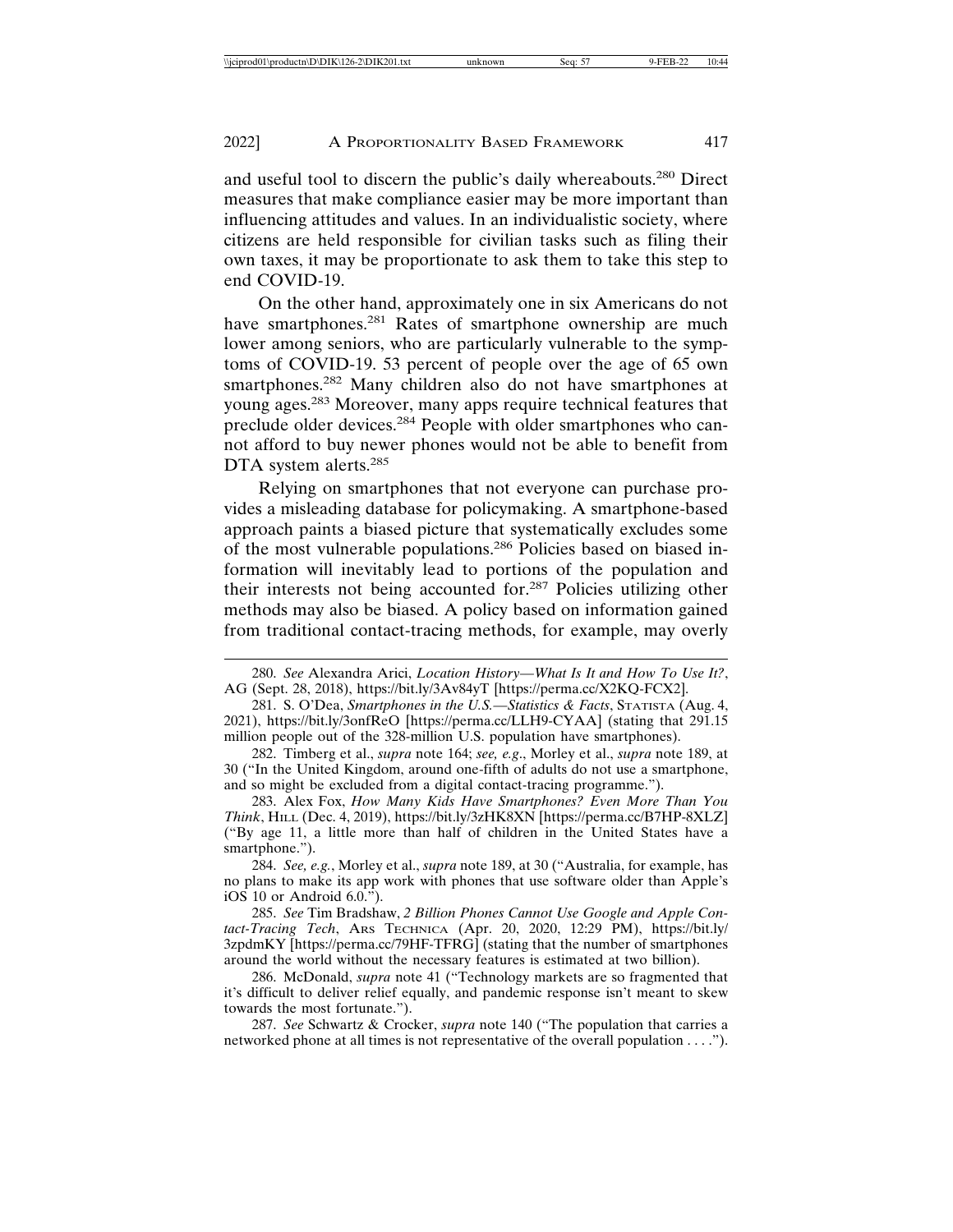focus on either people diagnosed with COVID-19 and their contacts or people who contact public health authorities, which also provides a partial picture.<sup>288</sup> However, resource allocation and policy decisions based on infection rates provide relevant justifications for distinguishing between populations whose privacy is compromised.289 The traditional method does not systematically exclude the same populations each time based on their access to digital devices because any person can get infected.290 COVID-19 surfaced biases in the rates of sick people based on socio-economic level, race, and age—groups of people who should be more attended to by authorities.291 A focus on those populations may correct the biases to some extent by identifying where potential health burdens are located and diverting more resources to over-burdened populations.<sup>292</sup>

Finally, the decision to use technology disincentivizes policymakers from searching for an alternative policy that addresses the needs of the entire population.293 With time, policies could offer more opportunities for people with smartphones to live freely and co-exist with the virus. For example, such policies would allow them to go to work, school, and theatres, and in extreme cases, people without smartphones would be deprived of certain social goods as long as the pandemic is not over. For those without smartphones to be entitled to the same social goods, supplementary mechanisms would need to be in place, such as fast testing as a condition to

293. HCJ 6732/20 Association for Civil Rights in Israel v. Knesset (2021) (Isr.).

<sup>288.</sup> *See, e.g.*, Cynthia Cox et al., *How Have Healthcare Utilization and Spending Changed So Far During the Coronavirus Pandemic?*, PETERSON-KFF HEALTH SYS. TRACKER (Mar. 22, 2021), https://bit.ly/3tXWxFU [https://perma.cc/3X3U-VLBB] (noting that calls to health care providers increased during the pandemic).

<sup>289.</sup> *See* Tussman & tenBroek, *supra* note 101, at 346 ("A reasonable classification is one which includes all persons who are similarly situated with respect to the purpose of the law.").

<sup>290.</sup> *See* Schwartz, *supra* note 40 (providing that a policy chosen must not intentionally or unintentionally burden people on the basis of categories such as race, ethnicity, religion, nationality, immigration status, gender and sexuality, or disability).

<sup>291.</sup> *See, e.g.*, Michael Atalla, *What Two Neighborhoods in Chicago Show About Disparities During COVID-19*, HARVARD L. PETRIE-FLOM CTR. (Apr. 28, 2020), https://bit.ly/3hSTZnq [https://perma.cc/Y3XF-5KJB] (explaining that African Americans are infected with and dying from COVID-19 at higher rates than whites).

<sup>292.</sup> *See* Tamar Sharon, *When Google and Apple Get Privacy Right, Is There Still Something Wrong?*, MEDIUM (Apr. 15, 2020), https://bit.ly/3CxWdAH [https:// perma.cc/24V6-LJU8] ("[Data corporations] effectively move from having a seat at the drawing table, where inclusion is (and should be) determined by technical expertise, to having a seat at the *decision-making* table, where inclusion should be (but hardly is) determined by democratic values.").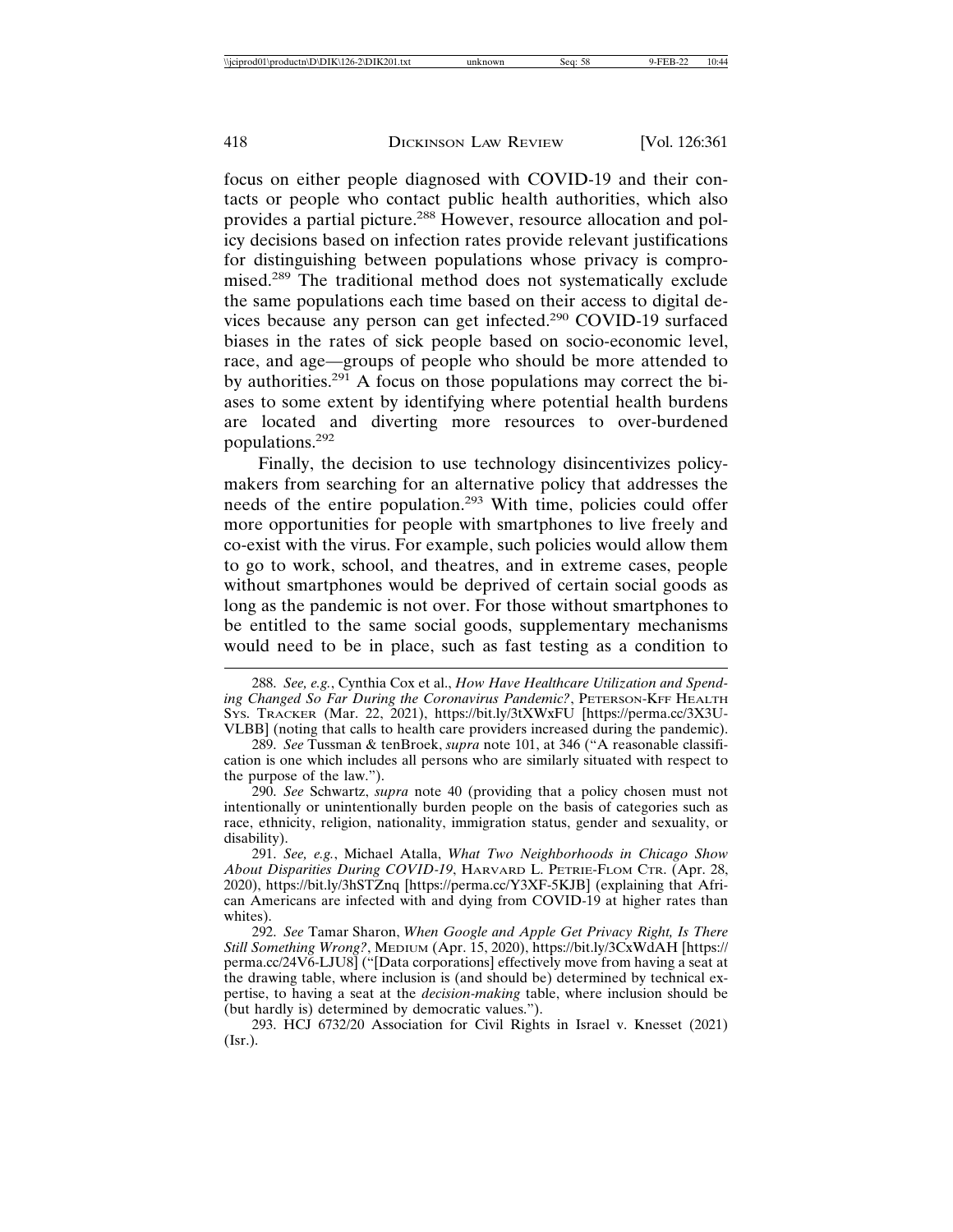access places, and use of traditional tracing methods to inform them that they were exposed to the virus. Providing resources, testing, and manpower would increase the value of traditional public health methods.294 For example, expanding testing to all close contacts of infected people, even if they have not developed symptoms, could increase the effectiveness of traditional contact-tracing programs by as much as 2.2 times.295 Such an investment could make the benefit of DTAs even less significant, while limiting the derogation of rights.

#### *B. The Private-Governmental Nexus*

Our current reality introduces an external non-governmental stakeholder in surveillance—"surveillance intermediaries."296 Governments cooperate with private internet and communication infrastructure companies to regularly conduct surveillance.<sup>297</sup> The CDC received \$500 million to create a COVID-19 "surveillance and data collection system" intended to monitor the virus by aggregating smartphone geolocation data, provided by mobile-advertising companies, to predict where the disease may spread next.298 Geolocation data has been gathered by telecommunications operators since

295. Temple, *supra* note 235.

296. *See* Alan Z. Rozenshtein, *Surveillance Intermediaries*, 70 STAN. L. REV. 99, 99 (2018) ("Surveillance intermediaries have financial and ideological incentives to resist government requests for user data.").

297. *See, e.g.*, Eva Galperin & Cindy Cohn, *Private Companies, Government Surveillance Software and Human Rights*, ELEC. FRONTIER FOUND. (Oct. 28, 2019), https://bit.ly/2XFToyU [https://perma.cc/YC8M-P2UT] (noting that governments around the world are known to buy private company digital surveillance software track and target people for human rights abuses); Heidi Boghosian, *The Business of Surveillance*, A.B.A. (May 1, 2013), https://bit.ly/3u2gxaw [https://perma.cc/ Y7VX-BRU8] (stating that ChoicePoint, a corporate data aggregator, holds an "\$8 million contract with the Justice Department [that] permits FBI agents to access the company's database of personal information on individuals" and that it has contracts with 35 other government agencies).

298. *See* Aaron Holmes, *The CDC Will Set Up a Coronavirus 'Surveillance and Data Collection System' as Part of the \$2 Trillion Stimulus Bill, Which President Trump Just Signed into Law*, INSIDER (Mar. 27, 2020, 5:41 PM), https://bit.ly/ 39rNbsw [https://perma.cc/WP23-MTBF].

<sup>294.</sup> *See* Mirjam E. Kretzschmar et al., *Impact of Delays on Effectiveness of Contact Tracing Strategies for COVID-19: A Modelling Study*, 5 LANCET PUB. HEALTH 452, 456 (2020) (arguing that optimizing testing and tracing coverage and minimizing tracing delays, for instance with app-based technology, further enhanced contact tracing effectiveness with the potential to prevent up to 80 percent of all transmissions). *But see* McDonald, *supra* note 41 (noting that people seeking more testing than they might otherwise may overwhelm health systems and require preparation of supply and logistics).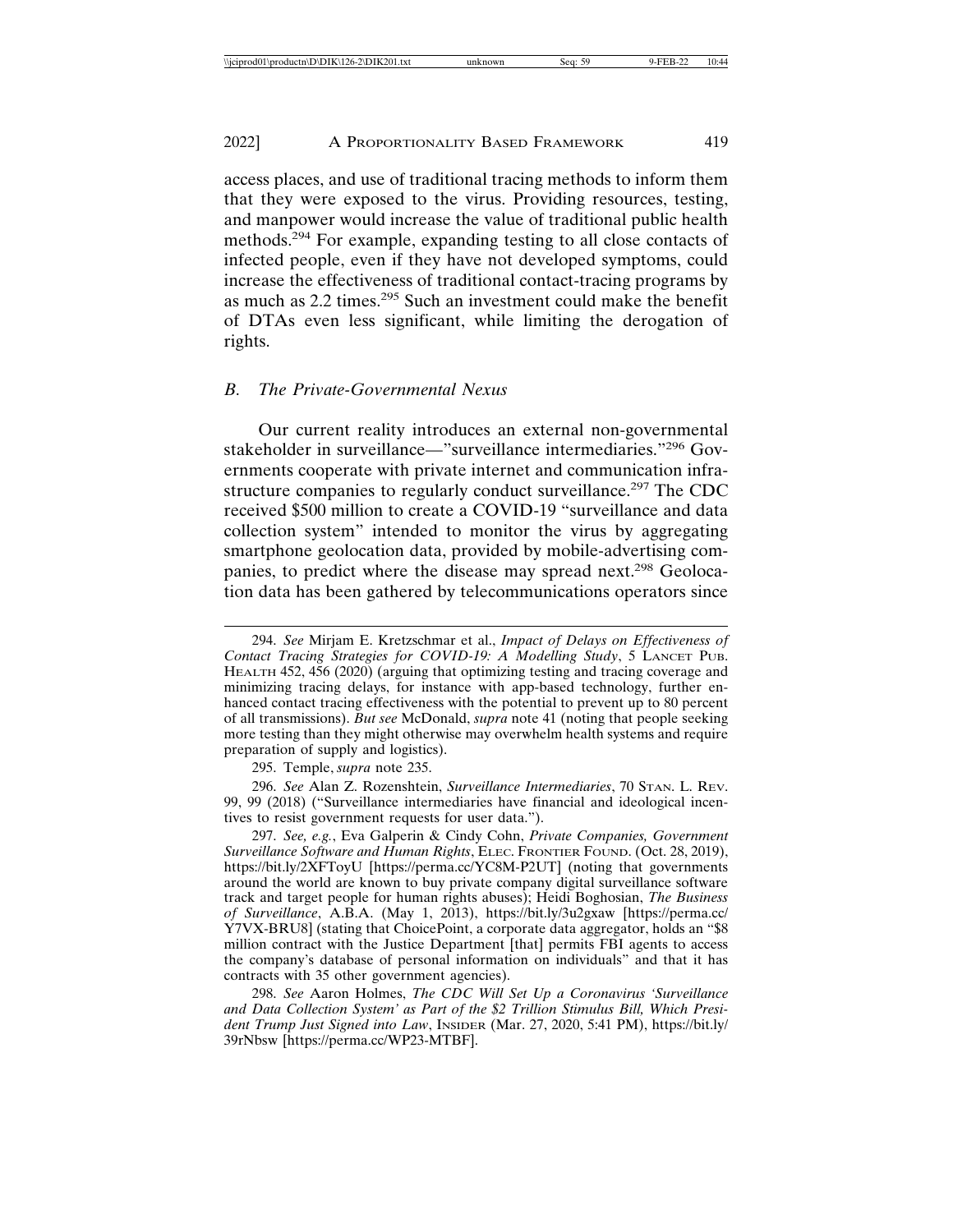the coronavirus first broke out.299 Companies like Microsoft, Google, Apple, and Facebook have been playing a significant role during the pandemic by providing the U.S. government with services that process location and movement data from American smartphones.<sup>300</sup> This collaboration is not new. A few years ago, Edward Snowden's leaks revealed that the U.S. government, through the NSA, relied on the telecommunications provider Verizon to produce daily records of metadata of international calls and relied on companies such as Google and Apple for the collection of internet communications.301 Should the implications of public health surveillance by private companies be even more alarming than government surveillance for the sake of national security?

Using this private-governmental collaboration to confront the coronavirus is a double-edged sword. On the one hand, "outsourcing" governmental data collection and processing tasks during a pandemic is efficient and may drop the costs of obtaining, keeping, and analyzing data. DTA technologies are not very different from the technologies operated by these companies on a regular basis.<sup>302</sup> Companies have established infrastructures and resources that systematically collect and process user information as part of their adtargeting business models. They are better equipped to respond to requests for information and to efficiently improve and implement advanced social media and computer algorithms.303 The pandemic has rendered these capabilities more valuable than ever.

On the other hand, HIPAA's scope is limited to covered entities, such as health-care plans or health-care providers who transmits PHI in electronic form for patient treatment or health-care operation, as defined by the Privacy Rule.<sup>304</sup> Federal statutes perhaps create safeguards for governmental records, but those safe-

303. *See Cooperation or Resistance?: The Role of Tech Companies in Government Surveillance*, *supra* note 300, at 1737–39.

304. *See* 45 C.F.R. § 164.306(a) (providing that covered entities business associates must ensure the integrity and protect all electronic protected health information); 45 C.F.R. § 160.103 (defining "protected health information" as individually identifiable health information transmitted or maintained by a covered entity or its business associates in any form or medium, which exempts a small number of cate-

<sup>299.</sup> *See* Kharpal *supra* note 38; Hamilton, *supra* note 38 (noting that countries have been rapidly increasing surveillance of citizens to study and to minimize the spread of COVID-19).

<sup>300.</sup> *See Cooperation or Resistance?: The Role of Tech Companies in Government Surveillance*, 131 HARV. L. REV. 1722, 1738 (2018) (explaining that technology companies can generate public information); Sheng, *supra* note 10.

<sup>301.</sup> *See generally* Edward Snowden, Permanent Record (2019).

<sup>302.</sup> *See* Jeramie D. Scott, *Selling You Out: Mass Public Surveillance for Corporate Gain*, HILL (Mar. 16, 2018, 6:30 PM), https://bit.ly/2XFEjgL [https:// perma.cc/ZQ6G-ZM73].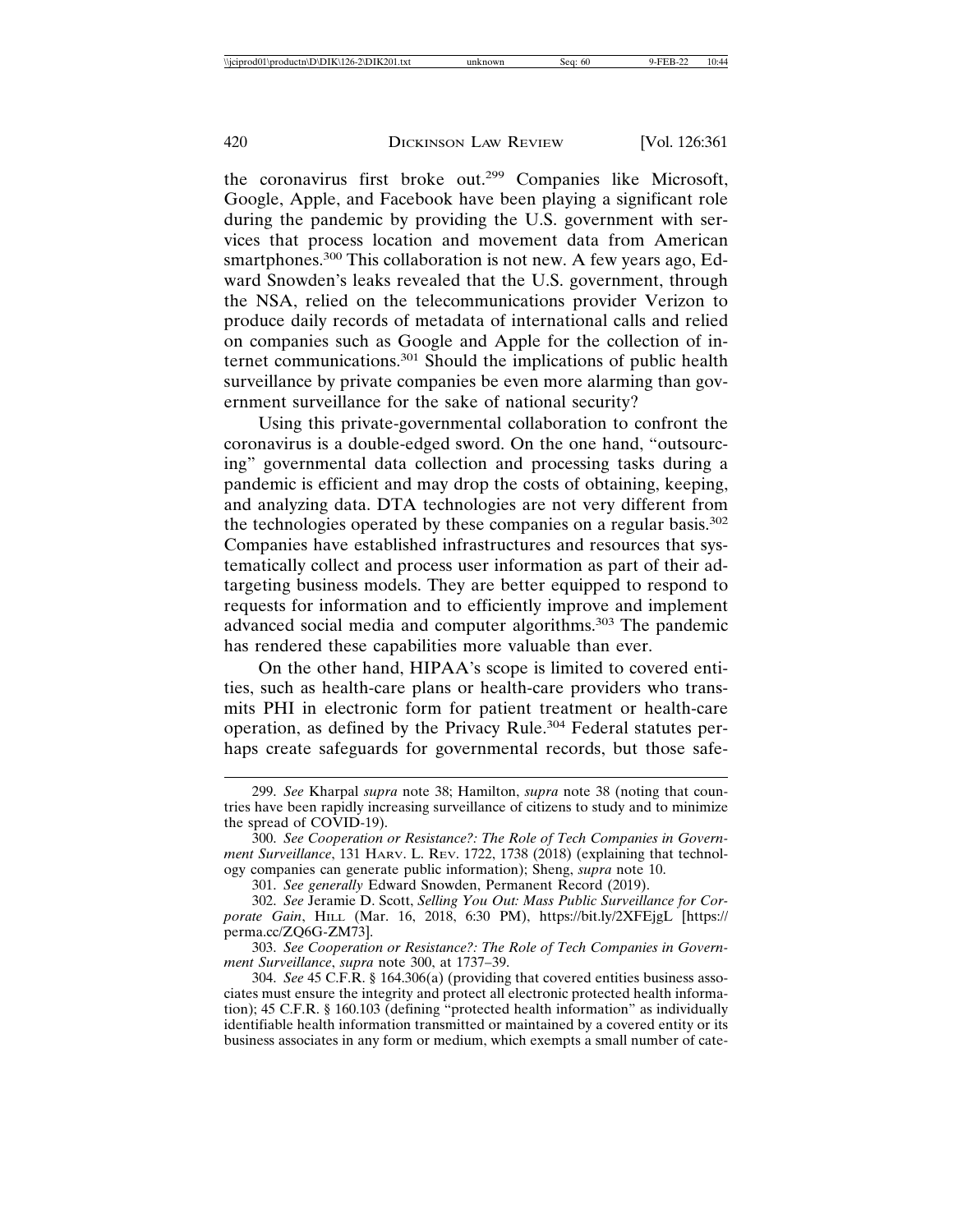guards do not necessarily extend to DTAs.<sup>305</sup> HIPAA may regulate apps owned by covered entities, but neither Google nor Apple meet the definition of a covered entity under HIPAA, and HIPAA's privacy standards do not apply to their and other companies' DTAs.306 According to HIPAA's Security Rule, contracts between "business associates" (service vendors not covered by HIPAA) and covered entities contain specific, written safeguards on the use and disclosure of PHI pursuant to HIPAA, and the contracts permit both the sharing and protection of required information.307 However, if a company is not an official business associate, there are no restrictions on the way its apps process data. Private companies can process data for profit without legal limitations because, unlike governmental or public organizations, they lack a system of checks and balances like those that apply to governmental or public organizations.308 In this no man's land, the absence of significant legislative safeguards threatens privacy and permits other forms of abuse.<sup>309</sup>

gories of information, such as individually identifiable health information found in employment records held by a covered entity in its role as an employer).

305. *See, e.g*., 5 U.S.C. § 552a(u)(5)(B). Additionally, the Computer Matching and Privacy Protection Act of 1988 (CMPPA), establishes procedural safeguards regarding an agency's use of Privacy Act records in performing certain types of computer matching. According to the CMPPA, every agency conducting or participating in a matching program shall establish a Data Integrity Board to oversee agreements. *Id.* § 522a(u). However, in the public interest, the Director of the Office of Management and Budget may approve a matching agreement notwithstanding the disapproval of a Data Integrity Board. *See id.* § 522a(u)(5)(B).

306. *Cf.* Sharon Bassan, *Data Privacy Considerations for Telehealth Consumers Amid COVID-19*, 7 J.L. & BIOSCIENCES 1, 5 (2020) (discussing telehealth medicine during COVID-19 and noting that no such agreements were in place with telecommunication companies and that health information was not subjected to HIPAA protections).

307. 45 C.F.R. § 164.504(e); *see also* 45 C.F.R. § 160.103(1)(i)–(ii) (providing that business associates' roles include claims processing, data analysis, utilization review, and billing and that their services to a covered entity are limited to legal, actuarial, accounting, consulting, data aggregation, management, administrative, accreditation, or financial services).

308. Surveillance intermediaries are subject to three major statutory constraints: The Wiretap Act of 1968, governing the interception of electronic and wire communications; the Stored Communications Act of 1986, governing access to stored information; and the Foreign Intelligence Surveillance Act of 1978, governing the collection of foreign intelligence.

309. *See, e.g*., Lauren Feiner, *Apple and Google CEOs Should Be Held Responsible for Protecting Coronavirus Tracking Data, Says GOP Sen. Hawley*, CNBC: TECH, https://cnb.cx/3lLYj9j [https://perma.cc/2343-GUBT] (Apr. 21, 2020, 5:28 PM) (reporting that Republican Senator Josh Hawley of Missouri asked the CEOs of Apple and Google to hold themselves personally liable for protecting the data collected through their contact-tracing efforts related to the coronavirus).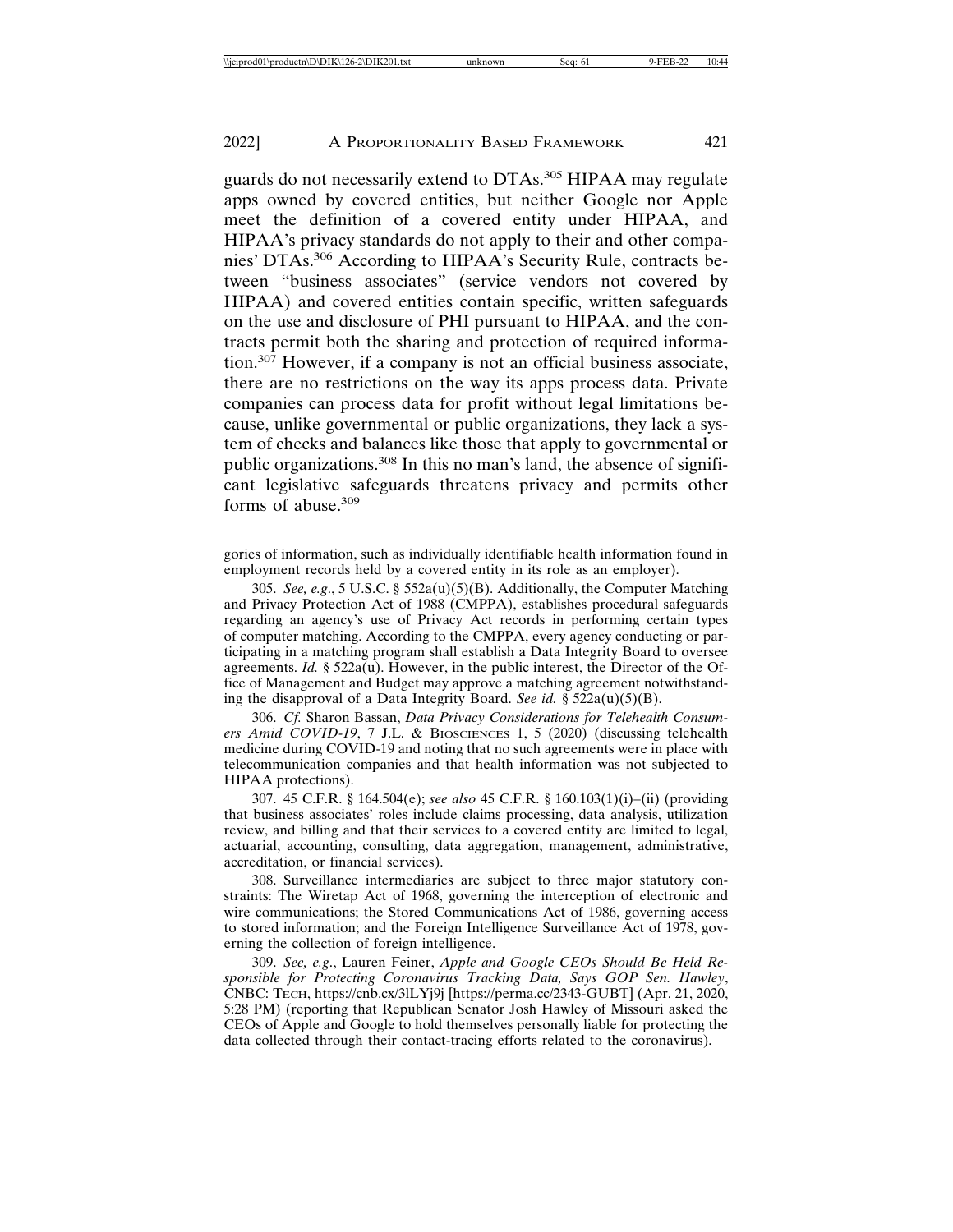When data collection is outsourced to private companies without legal protections for user privacy, users have to depend on the goodwill of technology companies to avoid misusing data or violating their privacy.310 Unlike government entities, commercial stakeholders have their own interests in surveillance that are not necessarily driven by public values or governmental goals. They develop technologies for commercial reasons that may conflict with other interests, including the interests of users.311 Companies can be held accountable through their privacy policies and terms of use, but those terms often provide minimal privacy protection, if any. According to most privacy policies, companies often have the right, for example, to resell their software, services, and database to others or to use the information themselves for their machine's learning models.<sup>312</sup>

Users pay a high price for the government's outsourcing of data collection to private companies. Because of their involvement in addressing COVID-19 issues, private companies can access and collect data that is normally protected.<sup>313</sup> While some basic liberties are temporarily restricted and then restored (such as the freedom of movement), the right to privacy is indefinitely infringed by surveillance mechanisms that permit the re-use of data after its initial collection. Companies can take the user data they already possess, tie it with the new sensitive information they can access, and use the data in new invasive ways for their own commercial interests. In

311. *See* Baker, *supra* note 204.

312. Kalev Leetaru, *Much of Our Government Digital Surveillance Is Outsourced to Private Companies*, FORBES (June 18, 2019, 8:46 PM), https://bit.ly/ 3CB14RK [https://perma.cc/8BPR-73EQ].

313. *See* Ceyhan, *supra* note 38, at 40–41. Surveillance raises questions beyond the context of public health crisis, such as whether the use of any form of mass surveillance mechanism is justified or not. A reference to Foucault's concept of biopoliticized security is worth mentioning. According to Foucault's biopolitics concept, surveillance is a political technology that focuses on the human body and its movements, which serves to efficiently manage populations by observing, classifying, and sorting individuals. *Id.* at 38. Such surveillance is often imposed in times of uncertainty and can be understood as a governmental form of seeking maximum efficiency for the regulation of bodies and species. Foucault's concepts of biopower as they are reflected in the implications of DTAs on political rights are beyond the scope of this article and should be further explored in future research. *See, e.g.*, *id.* at 38, 44 ("Google for instance has become the most powerful biopolitical surveillance tool as it gathers, processes, and mines large volumes of information about people and groups.").

<sup>310.</sup> *See* WASH. POST & UNIV. OF MD. CTR. FOR DEMOCRACY AND CIVIC ENGAGEMENT, *supra* note 273, at 2 (providing that 56% showed distrust in tech companies, 43% showed distrust in universities and public health agencies, and 52% showed distrust in health insurance companies when people were asked how much they trust different sectors to ensure that people who report being diagnosed with coronavirus through their smartphone app remain anonymous).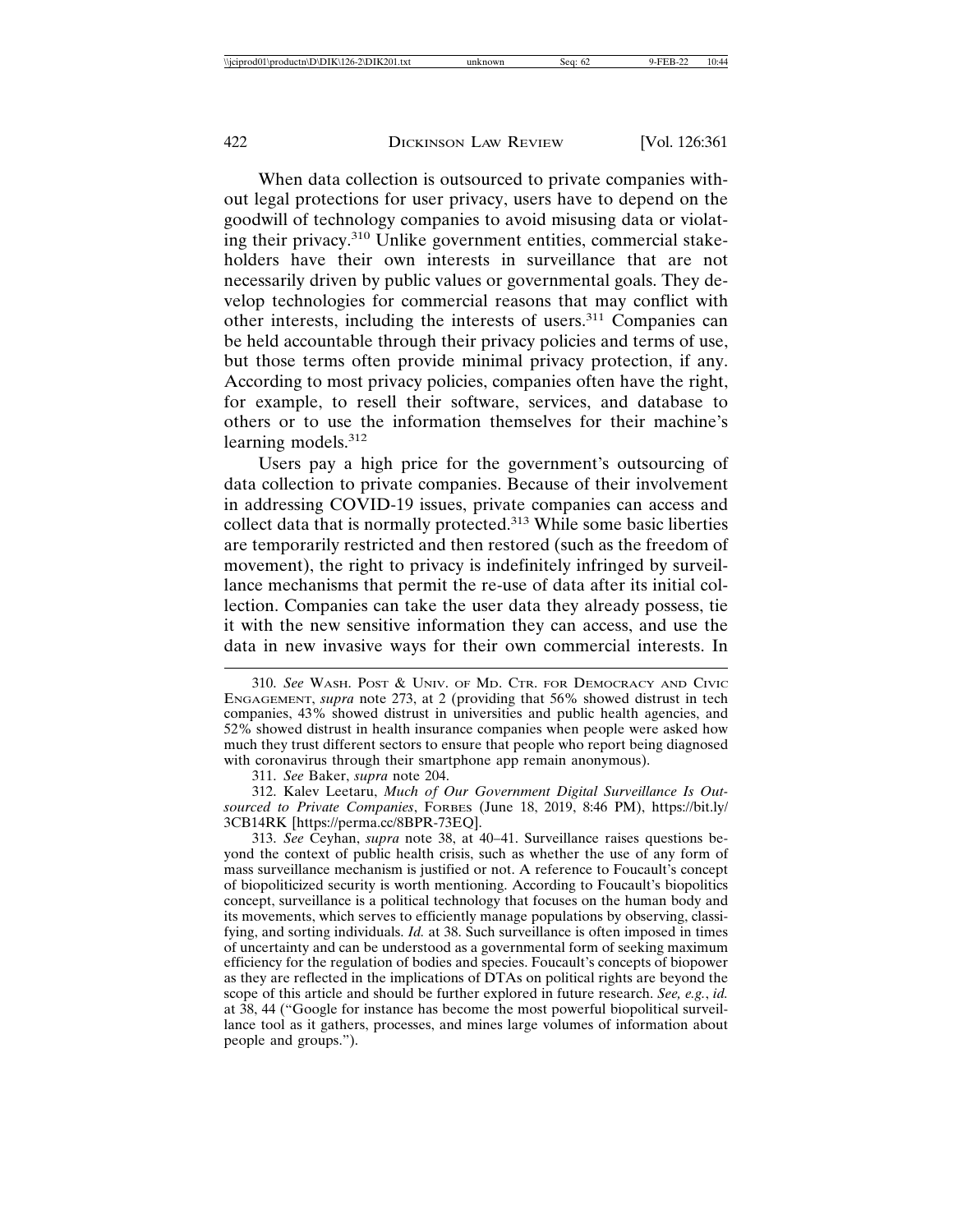this process, users are treated as customers whose interests are addressed through business models, risk assessment, and market analysis, rather than as individuals whose rights should be protected by the law. $314$ 

Most companies undoubtedly operate out of goodwill while assisting governments during the pandemic. Current DTA designs may preserve privacy, and the information retrieved from DTAs may be confidential for now. Indeed, several scholars have argued that Google is doing a relatively good job in protecting user privacy on its COVID-19-related platform.<sup>315</sup> However, the design could easily be changed in the future. It would be easy for companies and developers holding user data to either change their DTA designs and repurpose their platforms or to reuse the stored data for commercial purposes.<sup>316</sup> Apple and Google pledged not to allow any form of targeted advertising within their COVID-19-related apps.317 However, corporations have reneged on their commitments in the past, diminishing their credibility. For example, DeepMind Health, a collaboration between Google and the NHS, produced a UK-health-related app named "Streams" that later became a Google product, thus betraying consumer trust and Google's own pledge that "data will never be connected to Google accounts or services."<sup>318</sup> Google has also been fined \$57 million by French authorities for a lack of transparency regarding how data is collected across its services.<sup>319</sup>

316. *See* Russel Brandom, *Apple and Google Pledge to Shut Down Coronavirus Tracker When Pandemic Ends*, VERGE (Apr. 24, 2020, 12:15 PM), https://bit.ly/3hVEc7A [https://perma.cc/AL9S-PCQ3].

317. Newton, *Apple and Google Answer Our Questions*, *supra* note 193; Raphael, *supra* note 142.

<sup>314.</sup> *See* Maria P., *Sample Privacy Policy Template*, PRIVACYPOLICIES, https:// bit.ly/3nPmp42 [https://perma.cc/3ZPT-M29T] (June 2, 2021) (addressing privacy law as an "agreement" reflecting companies' business models and referring to users as consumers).

<sup>315.</sup> VON ARX ET AL., *supra* note 141. *But see* Jessica Davis, *EFF Warns COVID-19 Tracing Apps Pose Cybersecurity, Privacy Risks,* HEALTH IT SEC. (Apr. 29, 2020), https://bit.ly/3CwkEOU [https://perma.cc/8CB7-JWT2] (explaining that industry stakeholders are concerned that Google's contact-tracing technology may be overreaching and raises an inherent risk of cyberattacks).

<sup>318.</sup> Alex Hern, *Google 'Betrays Patient Trust' with DeepMind Health Move*, GUARDIAN (Nov. 14, 2018, 7:16 AM), https://bit.ly/3o2Zuno [https://perma.cc/ HV5E-V9P5]; *see also* Julia Powles, *Why Are We Giving Away Our Most Sensitive Health Data to Google?*, GUARDIAN (July 5, 2017, 11:34 AM) https://bit.ly/2Zp1sod [https://perma.cc/XB5Z-D2F5].

<sup>319.</sup> Adam Satariano, *Google Is Fined \$57 Million Under Europe's Data Pri*vacy Law, N.Y. TIMES (Jan. 21, 2019), https://nyti.ms/3hUHzvy [https://perma.cc/ 4DPM-YU7R].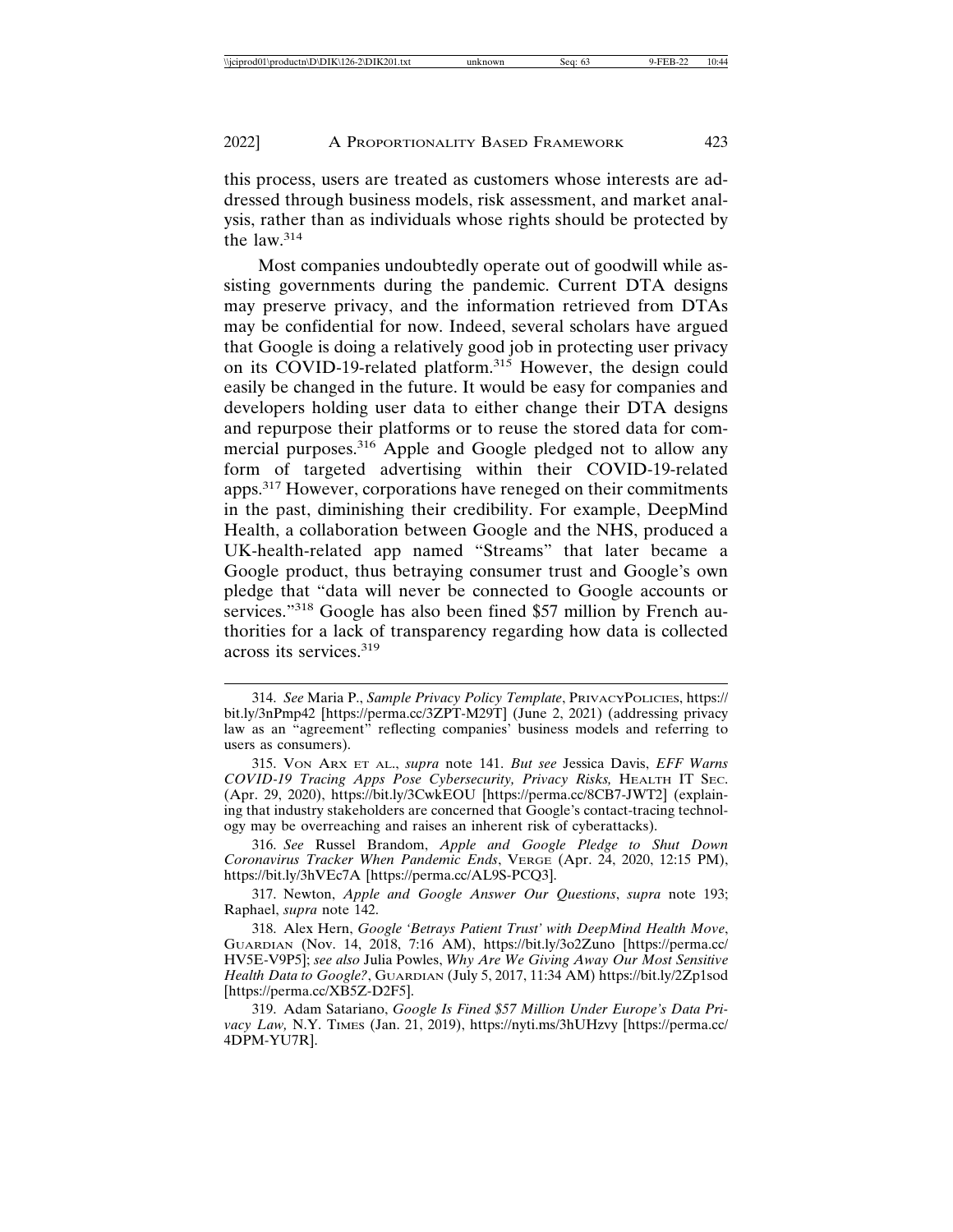Health, location, and association information is too important to be left solely to a corporation's discretion to arbitrarily declare its protection in its privacy policy. One may argue that if the DTAs are designed to ensure that information is confidential and/or regulated, then a DTA-based policy is proportionate. Yet, the mere implementation of surveillance mechanisms in society is worrisome. A policy that institutionalizes the technological capacities of private companies to survey the public during emergencies renders surveillance mechanisms legitimate and socially acceptable and may endanger our social fabric in the long run.<sup>320</sup> In these circumstances, advancing the public health interest might not justify such an infringement of individual rights. $321$ 

#### **CONCLUSION**

To conclude, a carefully designed, digital, public health surveillance scheme is an appealing policy. However, by analyzing DTAbased policy through the doctrine of proportionality, this Article has shown that even when proven effective and beneficial, DTAbased policy is riskier and less proportionate than traditional contact-tracing methods. DTAs offer either limited benefits (if privacypreserving designs are implemented into a narrow policy goal of contact tracing) or an infringement of rights disproportional to the benefits provided (if a broader goal of informing health authorities is considered). Moreover, privacy-preserving designs are insufficient to protect individuals from the long-term ramifications of the mass-surveillance mechanisms employed by commercial companies.

The use of DTAs during COVID-19 is a fascinating case study—it illustrates the tension between the benefits and the perils associated with the use of new technology during an emergency where the public depends on government decisions more than usual and is therefore more willing to accept any solution. But DTAs should not be implemented before society has had the opportunity to profoundly debate their implications.<sup>322</sup> In an ideal world, prior to embedding any surveillance technology in society, legislation should carefully temper a company's economic prerogatives with a

<sup>320.</sup> *See generally* Kim Lane Scheppele, *Law in a Time of Emergency: States of Exception and the Temptations of 9/11*, 6 U. PA. J. CONST. L. 1001 (2004) (examining how the extraordinary tends to become ordinary and how exceptional measures can become accepted norms as people adjust to a continuing emergency without promise of an end).

<sup>321.</sup> *See* Barak, *supra* note 59, at 371.

<sup>322.</sup> *See* Annette Zimmerman et al., *Technology Can't Fix Algorithmic Injustice*, BOS. REV. (Jan. 9, 2020), https://bit.ly/3zu5OXs [https://perma.cc/DVM2- ZXE6].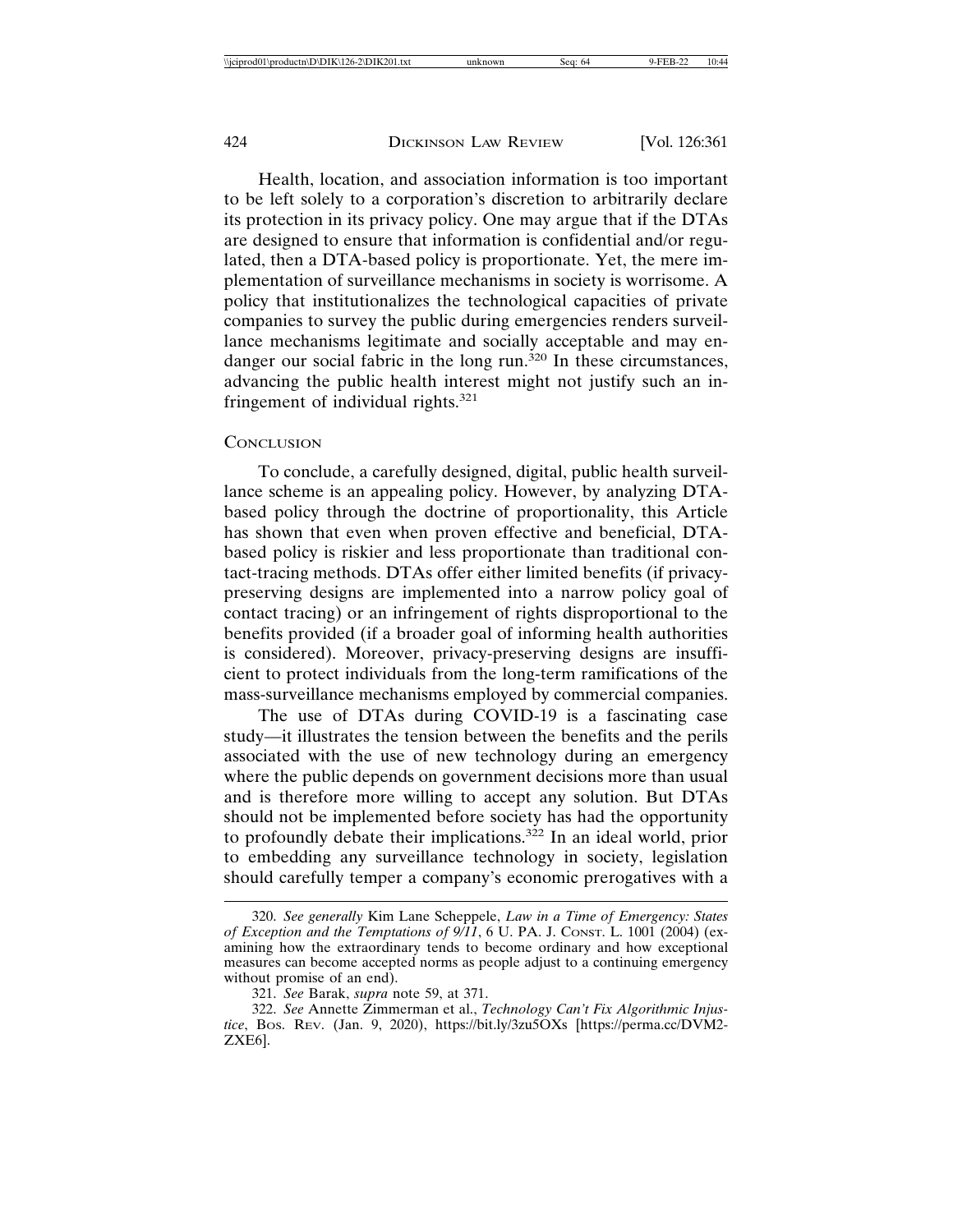customer's privacy interest.323 In reality, such legislation requires legislators to negotiate with the most influential entities in the market, and it is extremely hard to pass. Future discussions should ask when will a threat to public health be severe enough to justify a public policy that permits the collection and use of sensitive personal information, and how different goal definitions affect social perceptions of the public interest and/or individual rights. Society should decide how much it values public health, privacy, and digital surveillance, and whether it is willing to replace privacy for public health or vice versa.<sup>324</sup>

The doctrine of proportionality reflects the limitations of legal discourse and the benefits of a broader, more nuanced approach to law, technology, and society. Privacy law considers a limited range of micro-level issues and misses the broader macro-level picture of how technology builds society, establishes power relations, and promotes values that often contradict our assumptions about the freedom and convenience created by technology. The question of whether to dismiss technology will not arise often, and discourse on how to regulate it will occur only long after technology is available for use. The proportionality framework considers broader implications than does the traditional data and privacy law scheme, and it leads to different results. If left unregulated, technology will be subject to market forces and controlled by private companies rather than the government. Under the privacy-law approach, legal considerations are applied to the design of technology and offer microlevel technological solutions, detached from macro-level social considerations and specific social contexts. Proportionality identifies issues that are under-addressed within the privacy-law approach and offers an opportunity to examine how governments achieve and justify the acceptance and assimilation of new technological policy measures, which may take societies in new directions.

<sup>323.</sup> *See* McDonald, *supra* note 41; *see, e.g*., Bassan, *supra* note 306, at 10–11 (suggesting expanding HIPAA coverage or using FTC § 5 for the similar case of telehealth); Matt Cagle, *Facebook, Instagram, and Twitter Provided Data Access for a Surveillance Product Marketed to Target Activists of Color*, ACLU NORCAL (Oct. 11, 2016), https://bit.ly/2Zp1lsN [https://perma.cc/PT2D-EC56] ("Social media companies should not provide data access to developers who have law enforcement clients and allow their product to be used for surveillance . . . .").

<sup>324.</sup> *See* Letter from Robert Menendez et al., U.S. Senator, to Tim Cook, CEO, Apple (Apr. 3, 2020), [https://perma.cc/2XQL-XL9Q] (writing in a letter to Apple that "Americans should not have to trade their privacy at the expense of public health needs.").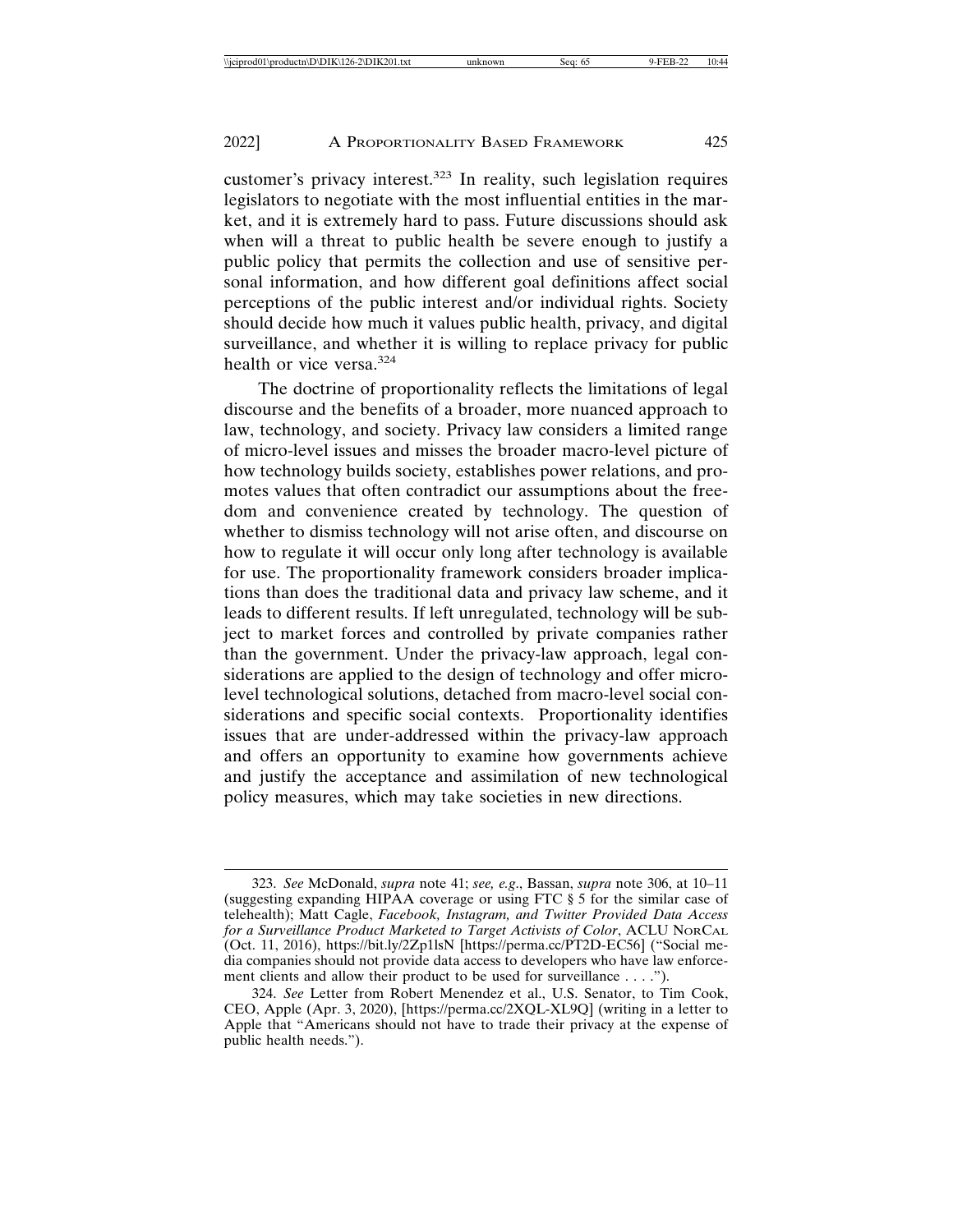APPENDIX A—PRIVACY-PRESERVING DESIGN SUGGESTED FOR COVID-19 DTAS

The data reported in *Appendix A* demonstrates an agreement that apps should collect, process, retain, use, store, and disclose the least amount of personal information necessary to ensure the accuracy and effectiveness of DTAs (i.e., the principle of data minimization).

|                          |              |                         | $\mathrm{soft}^{327}$ | CDC <sup>325</sup> WHO <sup>326</sup> Micro- Canadian<br>Privacy<br>Commiss. <sup>328</sup> | Johns<br>Hopkins <sup>329</sup> | $NHS330$ EU             |              | EU<br>Parl. <sup>331</sup> Commiss. <sup>332</sup> | EDPB <sup>333</sup> |
|--------------------------|--------------|-------------------------|-----------------------|---------------------------------------------------------------------------------------------|---------------------------------|-------------------------|--------------|----------------------------------------------------|---------------------|
| Necessity                |              |                         | $\mathbf{x}$          | $\mathbf x$                                                                                 | $\mathbf X$                     |                         |              | $\mathbf{x}$                                       | $\mathbf{x}$        |
| Authority/<br>lawfulness |              |                         |                       | $\overline{\mathbf{x}}$                                                                     | $\overline{\mathbf{X}}$         |                         | $\mathbf{x}$ |                                                    | $\mathbf x$         |
| Impact                   |              |                         |                       |                                                                                             | $\mathbf x$                     | $\mathbf x$             |              |                                                    |                     |
| Value/fairness           |              |                         |                       |                                                                                             | $\mathbf X$                     | $\overline{\mathbf{X}}$ | $\mathbf{x}$ |                                                    |                     |
| Community<br>engagement  |              | X                       |                       |                                                                                             | $\overline{\mathbf{X}}$         |                         |              |                                                    |                     |
| Communication            |              | $\mathbf{x}$            |                       |                                                                                             |                                 |                         |              |                                                    |                     |
| Consent<br>Voluntariness | $\mathbf{x}$ | X                       | $\mathbf{x}$          | $\mathbf{x}$                                                                                | $\mathbf X$                     |                         |              |                                                    | $\mathbf x$         |
| Anonymity                | $\mathbf{x}$ | $\mathbf{x}$            |                       | $\mathbf{x}$                                                                                | $\overline{\mathbf{X}}$         |                         |              |                                                    | $\mathbf{x}$        |
| Transparency             | $\mathbf{x}$ | $\mathbf x$             |                       | $\overline{\mathbf{x}}$                                                                     | $\overline{\mathbf{X}}$         | $\mathbf x$             | $\mathbf{x}$ |                                                    | $\bf{x}$            |
| Knowledge of<br>terms    | $\mathbf{x}$ |                         |                       |                                                                                             |                                 |                         |              |                                                    |                     |
| Accountability           |              | $\overline{\mathbf{x}}$ |                       | $\mathbf x$                                                                                 | $\mathbf x$                     | $\mathbf X$             |              |                                                    |                     |
| Privacy                  | $\mathbf{x}$ | $\mathbf{x}$            |                       |                                                                                             | $\mathbf X$                     | $\mathbf X$             | $\bf{x}$     |                                                    | $\mathbf x$         |
| Security Safe-<br>guards | $\mathbf{x}$ | X                       | $\mathbf{x}$          | $\mathbf{x}$                                                                                | X                               | $\overline{\mathbf{X}}$ |              | $\mathbf{x}$                                       | $\bf{x}$            |
| Data minimiza-<br>tion   |              | $\bar{\mathbf{x}}$      | $\mathbf{x}$          |                                                                                             | $\mathbf x$                     |                         | $\mathbf{x}$ | $\mathbf{x}$                                       | $\bf{x}$            |
| Limited Use/<br>Time     |              | $\bar{\mathbf{x}}$      | $\mathbf{x}$          | $\overline{\mathbf{x}}$                                                                     | $\overline{\mathbf{X}}$         |                         | $\mathbf{x}$ | $\mathbf{x}$                                       | $\bf{x}$            |
| Restricted<br>access     | $\mathbf{x}$ |                         | $\mathbf{x}$          |                                                                                             |                                 |                         |              |                                                    |                     |
| Data Integrity           | $\mathbf{x}$ | $\mathbf{x}$            |                       |                                                                                             |                                 |                         | $\mathbf{x}$ | $\mathbf{x}$                                       |                     |
| <b>User Control</b>      | $\bar{x}$    |                         | $\mathbf{x}$          |                                                                                             |                                 | $\mathbf X$             |              | $\mathbf{x}$                                       |                     |
| Privacy over-<br>sight   | $\mathbf{x}$ | $\bar{\mathbf{x}}$      |                       |                                                                                             | $\mathbf X$                     |                         |              |                                                    |                     |

325. *Covid-19 Contact Tracing for Health Departments*, CDC, https://bit.ly/ 3krA00S [https://perma.cc/VJ9Q-8ECW] (May 17, 2020).

326. *Ethical Considerations to Guide the Use of Digital Proximity Tracking Technologies for COVID-19 Contact Tracing*, WHO (May 28, 2020), https://bit.ly/ 2XKLcgw [https://perma.cc/RVL6-ETM6].

327. Julie Brill & Peter Lee, *Preserving Privacy While Addressing COVID-19*, MICROSOFT (Apr. 20, 2020), https://bit.ly/3nX9MWi [https://perma.cc/P5SJ-XAHF].

328. *Supporting Public Health, Building Public Trust: Privacy Principles for Contact Tracing and Similar Apps*, OFF. OF THE PRIVACY COMM'R OF CAN. (May 7, 2020), https://bit.ly/3nS59wI [https://perma.cc/7Q4D-5PWA].

329. DIGITAL CONTACT TRACING FOR PANDEMIC RESPONSE 78 (Jeffrey P. Kahn ed., 2020).

330. Letter from Jonathan Montgomery, Chair, NHS Ethics Advisory Bd., to Sec'y of State (Apr. 24, 2020), https://bit.ly/2YfEnDQ [https://perma.cc/9B5P-BVHT] (identifying seven principles to ensure that the COVID-19 contact-tracing app is ethical: value, impact, security, privacy, accountability, transparency, and control).